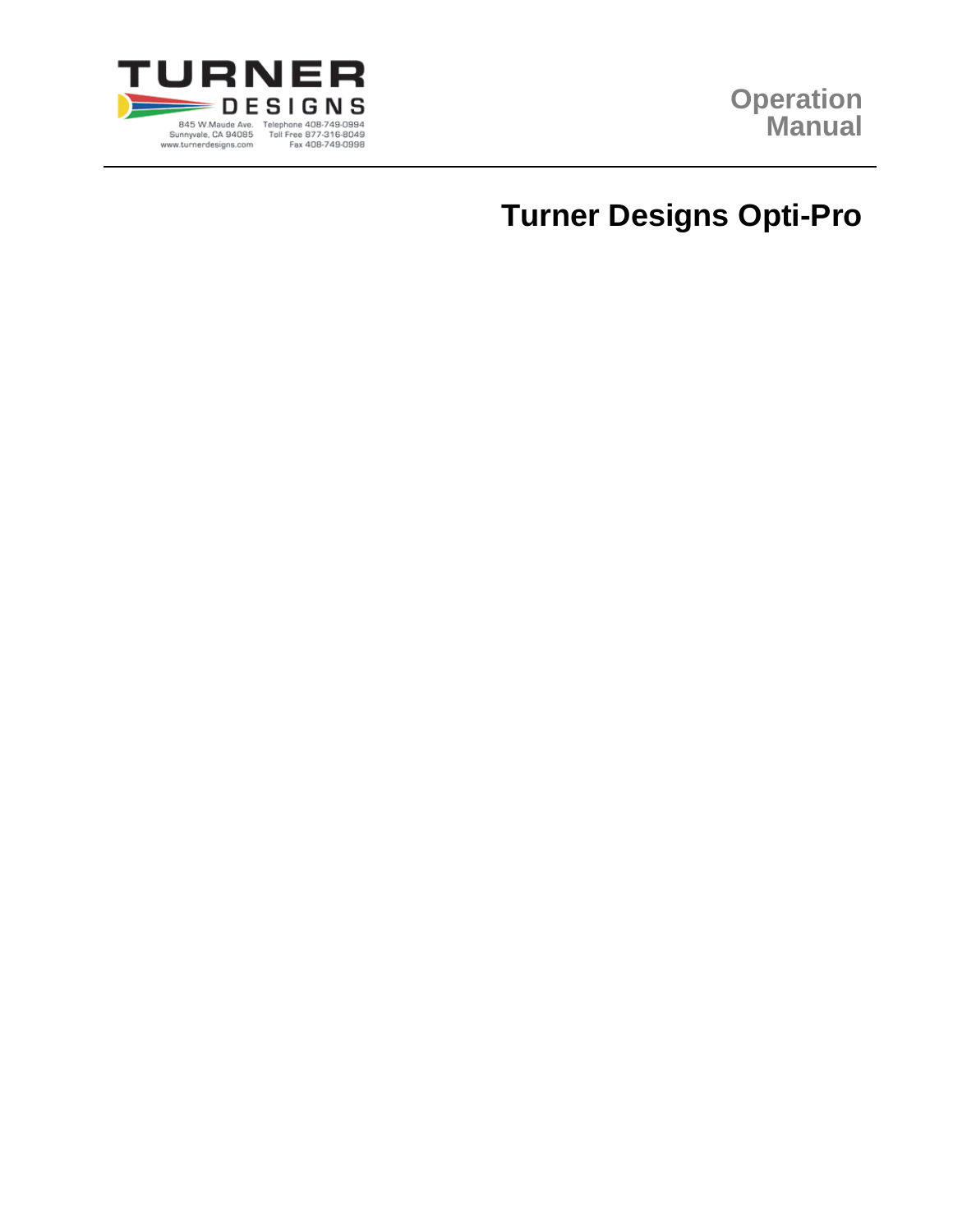Opti-Pro



**Equipment Specified as Electrical and Electronic Waste**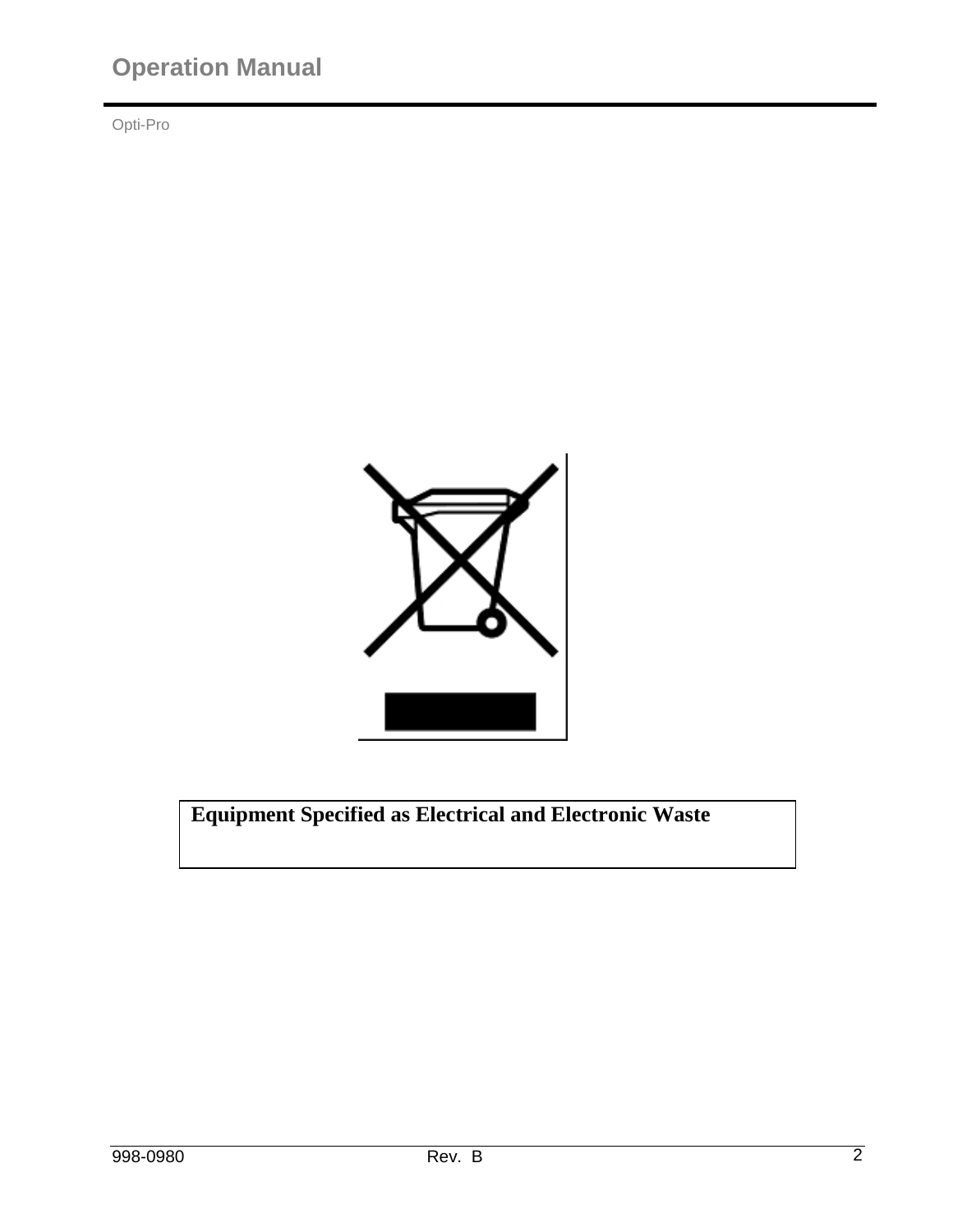# *To ensure proper system operation, Turner Designs strongly recommends reading this manual in full. After reading the entire manual, please review the following:*

| <b>INSTALLATION:</b>                                                                                                         | Prior to installation, completely review the Pre-installation/<br>Installation Checklist located on page 27.       |  |
|------------------------------------------------------------------------------------------------------------------------------|--------------------------------------------------------------------------------------------------------------------|--|
| START-UP:                                                                                                                    | Prior to start-up, completely review the Start-Up Section located<br>on page 7.                                    |  |
| Prior to calibrating the Opti-Pro, completely review the<br><b>CALIBRATION:</b><br>Calibration Procedure located on page 12. |                                                                                                                    |  |
| TROUBLESHOOTING:                                                                                                             | Prior to calling Turner Designs for assistance, completely review<br>the Troubleshooting Guide located on page 24. |  |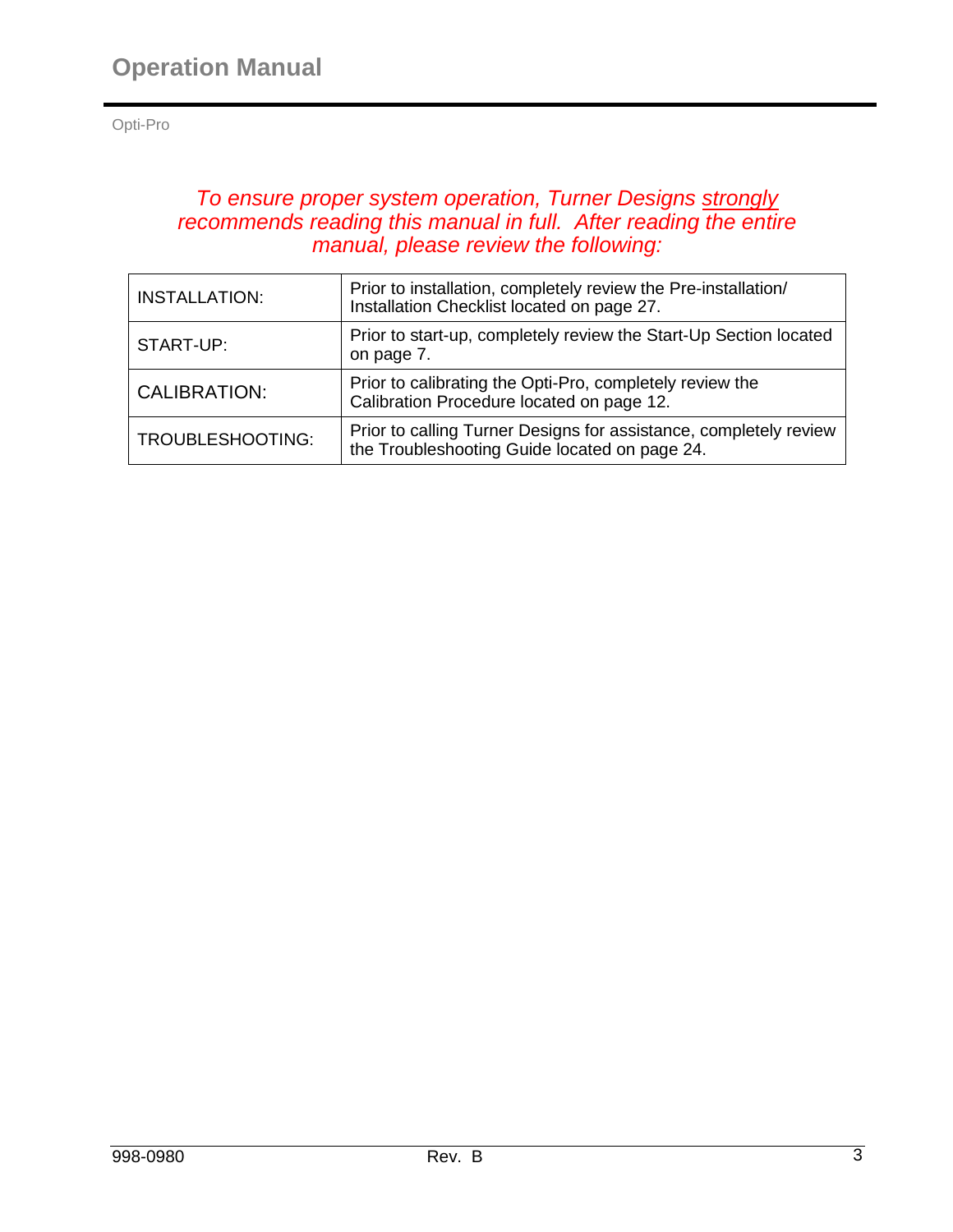# **TABLE OF CONTENTS**

| <b>THEORY OF OPERATION 5</b>                                                                                                                                                                                                 |  |
|------------------------------------------------------------------------------------------------------------------------------------------------------------------------------------------------------------------------------|--|
|                                                                                                                                                                                                                              |  |
|                                                                                                                                                                                                                              |  |
| Pre-Installation/Installation  6<br>Power & Utilities Required 6<br>Required Tools & Accessories  6<br>Location & Sampling Point  6<br>Mechanical Connections 7<br>Electrical Connections7                                   |  |
|                                                                                                                                                                                                                              |  |
| Start-Up Procedure  8<br>Table 1. Cal Sol'n. Values9<br>Monitoring Mode  12                                                                                                                                                  |  |
|                                                                                                                                                                                                                              |  |
| Calibration Procedure 13<br>Notes on Calibrating 14<br>Calibration Data Screen  14<br>Table 2. Calibration Data 15                                                                                                           |  |
| <b>INTERNAL DATA LOGGER 16</b>                                                                                                                                                                                               |  |
| Software Installation 17<br>Running IDL Software  17<br>Examining Downloaded Data  18                                                                                                                                        |  |
| <b>PREVENTATIVE MAINTENANCE  18</b>                                                                                                                                                                                          |  |
| Cleaning Basket Strainer 18<br>Cleaning Flow Cell  18<br>Replacement Parts  19                                                                                                                                               |  |
|                                                                                                                                                                                                                              |  |
| Alarm Activation  20<br>Notes About Alarms  20<br>Table 3. System Function Alarms21<br><b>System Function Alarms Definitions 21</b><br>Table 4. Product Function Alarms  21<br><b>Product Function Alarm Definitions. 22</b> |  |

| TROUBLESHOOTING23                                                                                                                                                                         |
|-------------------------------------------------------------------------------------------------------------------------------------------------------------------------------------------|
| Service Assistance 24<br>Troubleshooting Guide 25                                                                                                                                         |
| <b>RESPONSIBILITY FOR SAFE</b>                                                                                                                                                            |
| <b>APPENDICIES</b>                                                                                                                                                                        |
| A: INSTALLATION CHECKLIST27                                                                                                                                                               |
| B: CONFIGURATION RECORD31                                                                                                                                                                 |
| C: CONTROL FUNCTIONS 32                                                                                                                                                                   |
| D: SOFTWARE FUNCTIONS33                                                                                                                                                                   |
| E: SCREENS FLOW CHARTS34                                                                                                                                                                  |
| System Value Screens34<br>User ID Screens34<br>Diagnostic Screens34<br>Time/Date/Alarm Screens35<br>Data Logger Screens35<br>Calibration Screens36                                        |
| F: SYSTEM/CLOCK/ALARM VALUES37                                                                                                                                                            |
| Table 5. System Default Values<br>& Ranges 38,39,40                                                                                                                                       |
| G: TROUBLESHOOTING41,42                                                                                                                                                                   |
| <b>FIGURES &amp; DIAGRAMS </b>                                                                                                                                                            |
| Figure 1. Inlet Plumbing43<br>Figure 2. Outlet Plumbing44<br>Figure 3. Front View 45<br>Figure 4. Wiring Diagram46<br>Figure 5. Dimensions47<br>EEW Statement48<br>Warranty Information49 |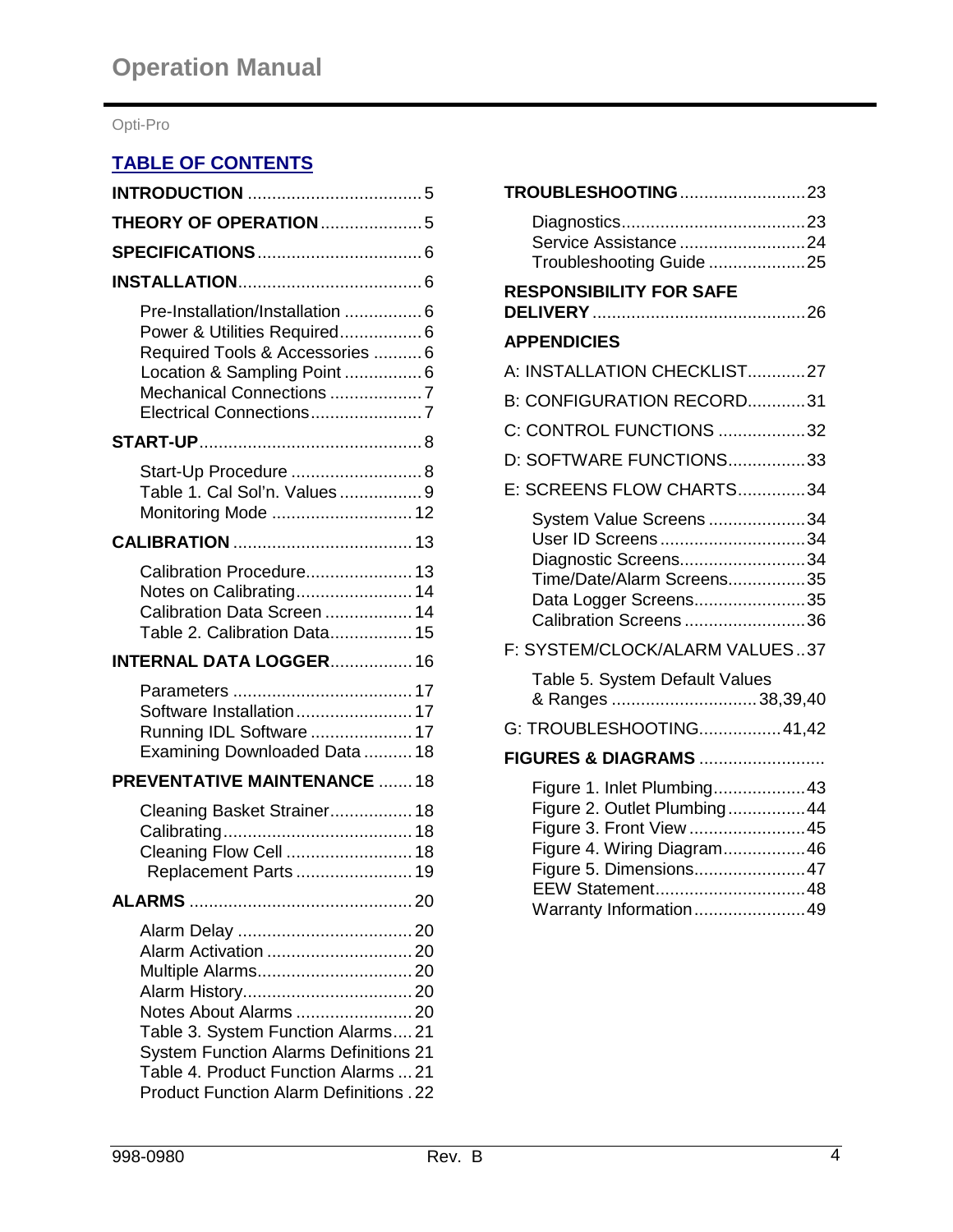# **INTRODUCTION**

The Turner Designs Opti-Pro continually senses the exact level of fluorescent material in the system. This information is used to control treatment chemical addition on a real-time basis -- even under highly variable operating conditions.

The amount of fluorescent material present in the system is measured in a side-stream of recirculating water passed through a polished, quartz flow cell contained in the optical detection system. An excitation light source shines across the quartz tube and causes the tracing material in the water to fluoresce. A photodiode oriented 90 relative to the light source reads the amount of light emitted. The quantity of light emitted is directly proportional to the amount of treatment chemical present in the system.



The Opti-Pro is a microprocessor-based fluorometer consisting of optics, an on/off controller with electrical inputs/outputs for a flow switch, 4-20mA signal, and data logging. It is engineered to ensure reliability and pre-assembled to simplify installation, plumbing and calibration. The unit is designed to provide trouble-free operation with only simple, routine maintenance.

# **THEORY OF OPERATION**

998-0980 Rev. B 5 As the recirculating water sample flows through the unit, the unit sends a signal to a solid-state relay, which can control a chemical feed pump. A desired product

level (set point) and a control range are selected. When the fluorescent material in the sample stream falls below the lower control range (the product set point minus the control range), the chemical feed pump is activated. Chemical is fed until the level present in the sample stream reaches the upper control range (the product set point plus the control range). The chemical feed pump is turned off until the sample stream again falls below the lower control range.



One or more chemical metering pumps are needed to feed chemical. Chemical pumps are not supplied with the Opti-Pro.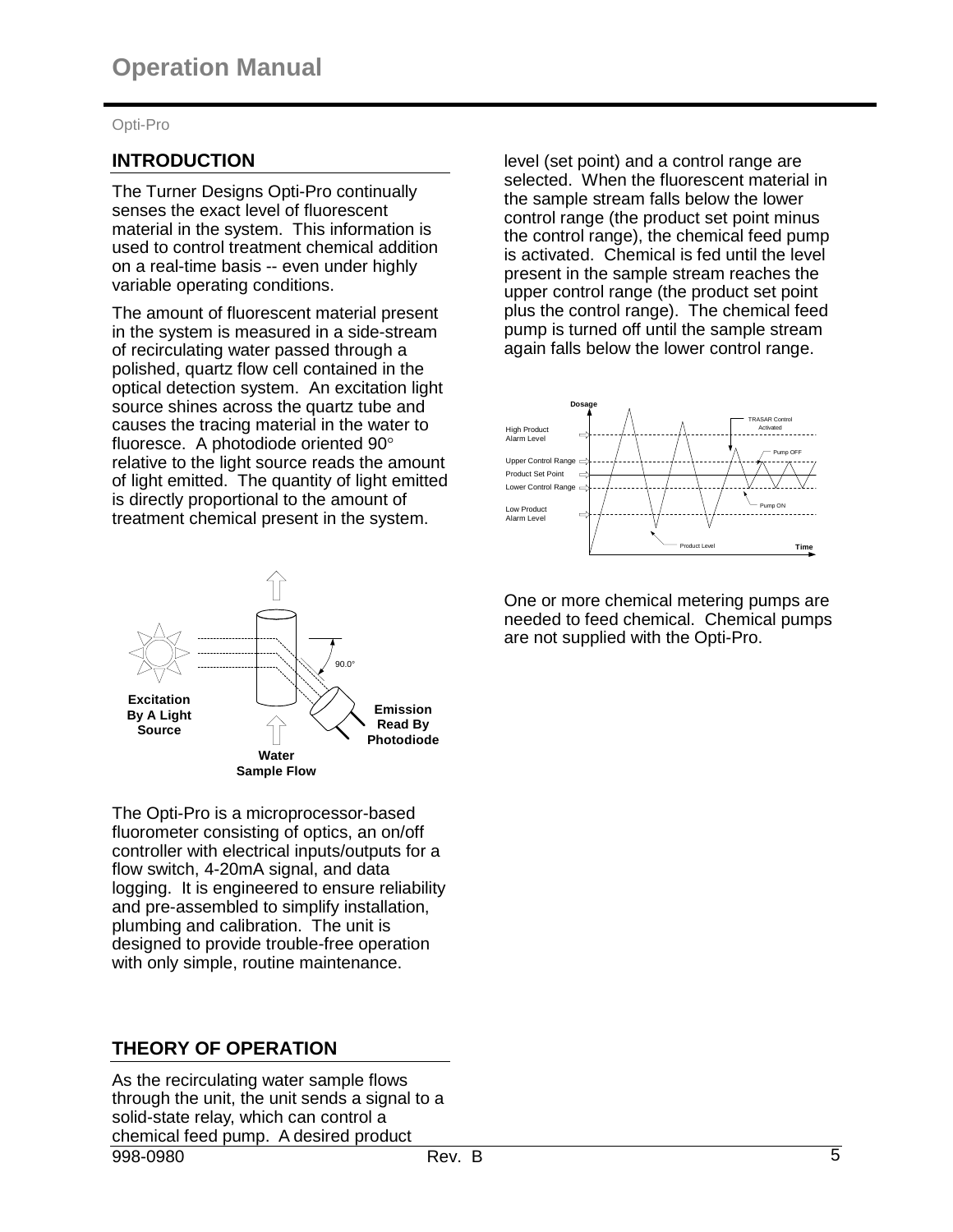# **SPECIFICATIONS**

Turner Designs P/N: 6000-070

- Power: 90-250 VAC, 50/60 Hz, 5 amps
- Pump Relay: 90-250VAC, 50/60Hz, 5 amps (fused at 3.15 amps, Type "F")
- Signal Output: One 4-20 mA (isolated)
- Dimensions: 8" W x 4" D x 11" H
- Weight: 5 lbs. [2.3 kg]
- Enclosure: Approximates NEMA 4X
- Maximum Water Pressure: 100 psi
- Inlet Pipe Size: ¼" NPT (male)
- Outlet Pipe Size: ¼" NPT (female)
- Ambient Temperature: 40-120°F [4°-49°C]
- Maximum Sample Temperature: 140°F  $[60^{\circ}C]$
- Relative Humidity: 0-100%
- Overvoltage Category II
- Pollution Category I

# **INSTALLATION**

#### **Pre-Installation/Installation**

A pre-installation/installation checklist found in Appendix A provides important guidelines and information to aid in preparing for installation.

# **Power & Utility Requirements**

- Power: 90-250 VAC, 50/60 Hz, 5 amps
- Pump Control: Control pump rated at up to 5 amps, 90-250 VAC (fused at 3.15 amps, Type "F")
- Signal Output: One 4-20 mA signal (isolated)
- Recirculating Water Sample: Supplied to unit at 0.5 gpm minimum and less than 100 psi. (NOTE: Higher flow rates may require more frequent cleaning of the basket strainer.)
- Drain: Sample outlet from the Opti-Pro should be piped to drain with no back pressure, i.e., drain pipes must be below the unit. Do not combine the discharge from other Opti-Pros to the Opti-Pro discharge. In installations where this is

not feasible, contact Turner Designs for assistance.

#### **Required Tools & Accessories**

- Standard plumbing and electrical tools are required for installation.
- A terminal strip screwdriver is provided for making terminal strip connections.
- The Opti-Pro should be piped as shown in Figures 1 & 2 on pages 41 & 42. Components may be purchased separately or as a package through Turner Designs.

# **Location & Sampling Point**

The sampling point should be located downstream from the recirculating pumps where adequate mixing of the product has occurred. Localized, high concentrations of treatment may occur if the sampling point is located directly downstream of the chemical feed point. Conversely, localized, low concentrations of treatment may occur if the sampling point for the fluorometer is located near the makeup water inlet.

It is extremely important to eliminate air entrapment in the sample line. The best way to accomplish this is to sample from the center of the pipe or from the side of the pipe.

The unit should not be installed in direct sunlight; this could cause the internal temperature of the unit to be significantly higher than ambient and produce errors or damage the components (Note the maximum environment temperature is specified at  $120^{\circ}$ F/49 $^{\circ}$ C).

Do not install within 10 feet [3 m] of devices such as large generators or transformers, which generate a strong electromagnetic field; cooling water recirculating pumps are not a problem.

Do not mount this instrument on vibrating walls or surfaces. Damage to critical components can occur.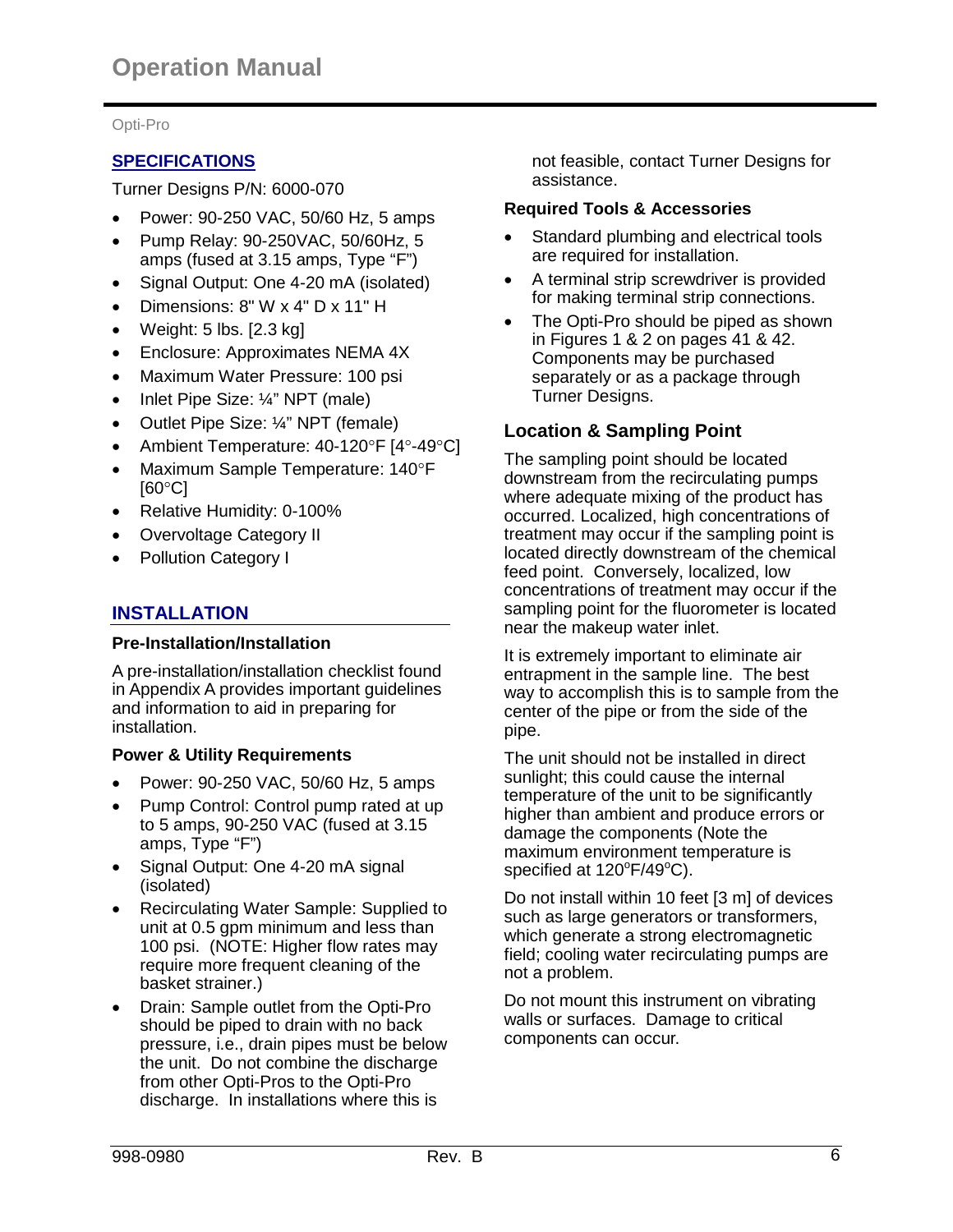# **Mechanical Connections**

Refer to Figures 3 & 5 on pages 43 & 45 respectively for the location of the required mechanical connections.

Two ¼ inch NPT pipe connections are provided for ¼ inch PVC pipe hook-up. The sample outlet line is ¼ inch female; the sample inlet line is  $\frac{1}{4}$  inch male shut off valve.

If the Plumbing Accessory Kit (TD Part No. 6000-955) is purchased, the outlet line is ¼ inch NPT (female) to connect to usersupplied ¼ inch male piping; the inlet line is ½ inch NPT (female) to connect to usersupplied ½ inch male piping.

**IMPORTANT:** Sample discharge should flow to an unrestricted drain. Pipe rises greater than 10 feet [3 m] should be avoided. In installations where this is not feasible, contact Turner Designs for further assistance.

Mounting eyelets are an integral part of the plastic housing. Mounting the unit at eye level is recommended.

# **Electrical Connections**

Only trained personnel should make electrical connections.

Refer to Figure 4 on page 46 for the "Terminal Connections", showing the terminal strip location and configuration of the required electrical connections for the power, pump, flow switch and 4-20 mA connections.

To access the terminal strip, TURN OFF MAIN POWER TO THE INSTRUMENT AT BREAKER, then remove the enclosure face (6 screws). Remove the enclosure face carefully as the keypad ribbon cable must be removed from the printed circuit board (PCB) to completely remove the enclosure face. The ribbon cable is indexed on the PCB to insure proper alignment upon reassembly. (See Figure 4 on page 46). There are two terminal strips within the instrument. #1-6 are for AC connections and #A-K are for input/output connections.

To connect a wire to the terminal strip, TURN OFF MAIN POWER TO THE

INSTRUMENT AT BREAKER. Loosen the proper terminal screw (screwdriver provided) and insert wire from below into terminal. Tighten screw firmly. A termination legend is provided on the backside of the enclosure door for reference.

To disconnect a wire, TURN OFF MAIN POWER TO THE INSTRUMENT AT BREAKER. Loosen the termination screw and pull the wire out of the terminal.

When finished, carefully insert the ribbon cable onto the PCB and replace enclosure face with the 6 screws.

Signal wires and power wiring should NOT be run in the same conduit. Failure to separate or shield these wires will result in electrical interference.

IMPROPER INSTALLATION, USE, APPLICATION OR UNAUTHORIZED SERVICING OF THIS EQUIPMENT VOIDS ALL WARRANTEES.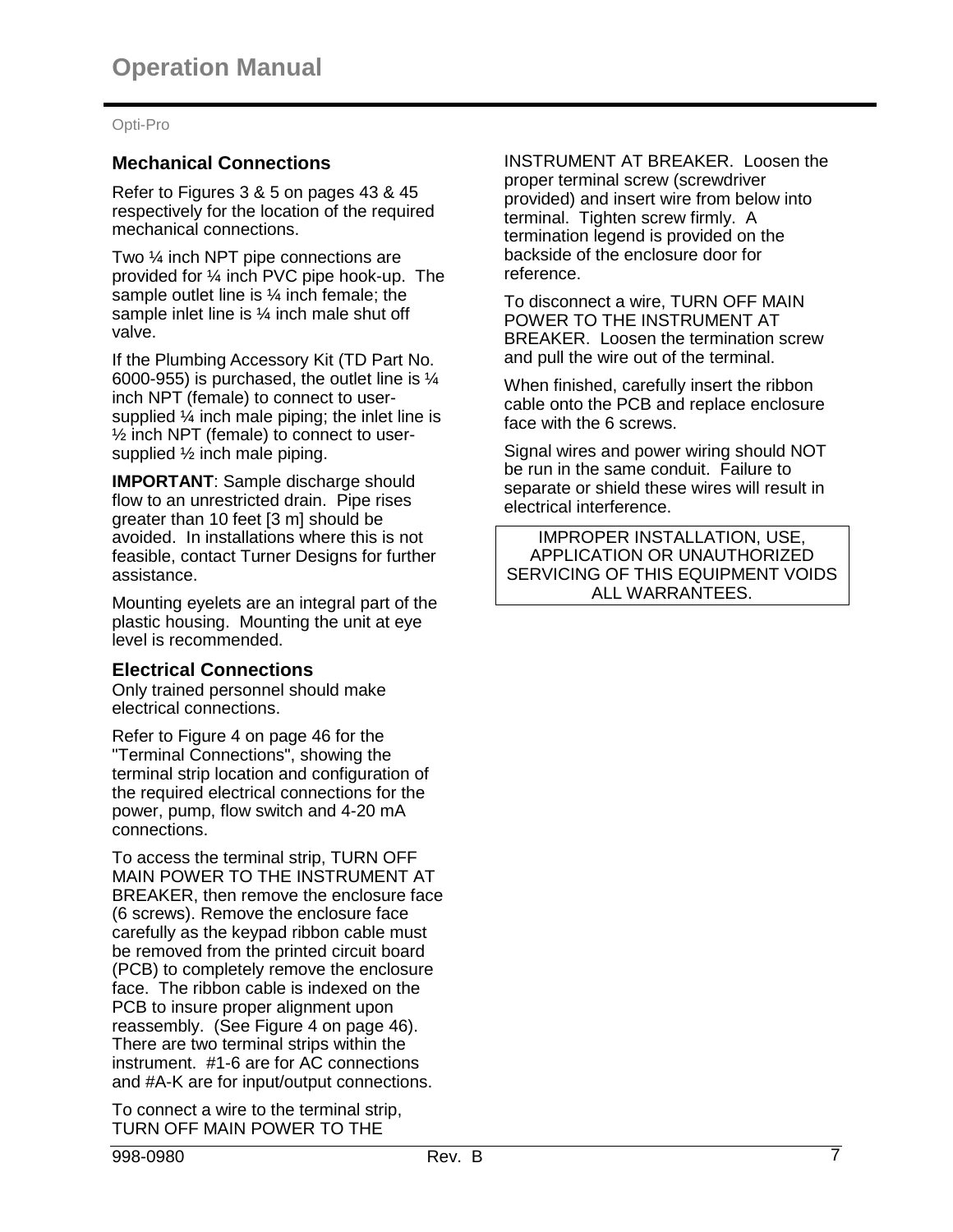# **START-UP**

Before start-up, the following items should be obtained:

- Calibration Solution
- Distilled Water
- Dilute Acid
- Calibration Accessory Kit
- Plumbing Kit

These items are not included with the Opti-Pro. They are assigned individual part numbers and can be ordered separately.

The Product Set Point in ppm is in the chemical's Product Knowledge Sheet in the Dosage & Feeding section. The Product Set Point is based on the system's operating parameters.

Background fluorescence (TRA Test Value) can be found via a lab analysis report. In most cases the Calibration Solution Value will equal 1.0.

# **Start-Up Procedure**

| A diagram of the screens is located in |  |
|----------------------------------------|--|
| Appendix E                             |  |

#### STEP #1:

Bring sample flow to unit -- check for leaks in plumbing.

#### STEP #2:

Switch Main Power Switch under enclosure face to the ON position (see Figures 3 & 4 on pages 43 & 44).

When power is first turned on, an ID screen will appear for a few seconds, showing the software version and date. After 10 seconds (or press <ENT> or <HOME> for immediate access), the HOME screen will appear. The HOME screen will display the product dosage in PPM (3 digits) and the pump status (ON/OFF).

| xxx<br>Pump: ON    | PPM |
|--------------------|-----|
| Sample Home Screen |     |

If the screen is blank or dark, try adjusting the screen contrast using the UP  $[\hat{u}]$  and DOWN  $[\sqrt[1]{v}]$  AROWS.

# STEP #3:

During start-up, nine system values must be entered. Record all set-up values in the configuration record located in Appendix B.

Press <ENT>. Before entering/changing the first System Value, the unit will prompt for the User I.D. The screen will read:

Please input ID:

Enter a valid USER ID (default is 8520) and the screen will display:



From the HOME screen, press <0> to enter/change the first System Value; Calibration Solution Value.

<0> CAL SOL'N. VALUE

- This value relates the value of the tracer standard to a fluorescence measurement. The value is printed on the label of the calibration solution and listed in Table 1.
- Press  $<0>$
- Press <ENT>
- Key in appropriate Calibration Solution Value
- Press <ENT>
- Press <HOME>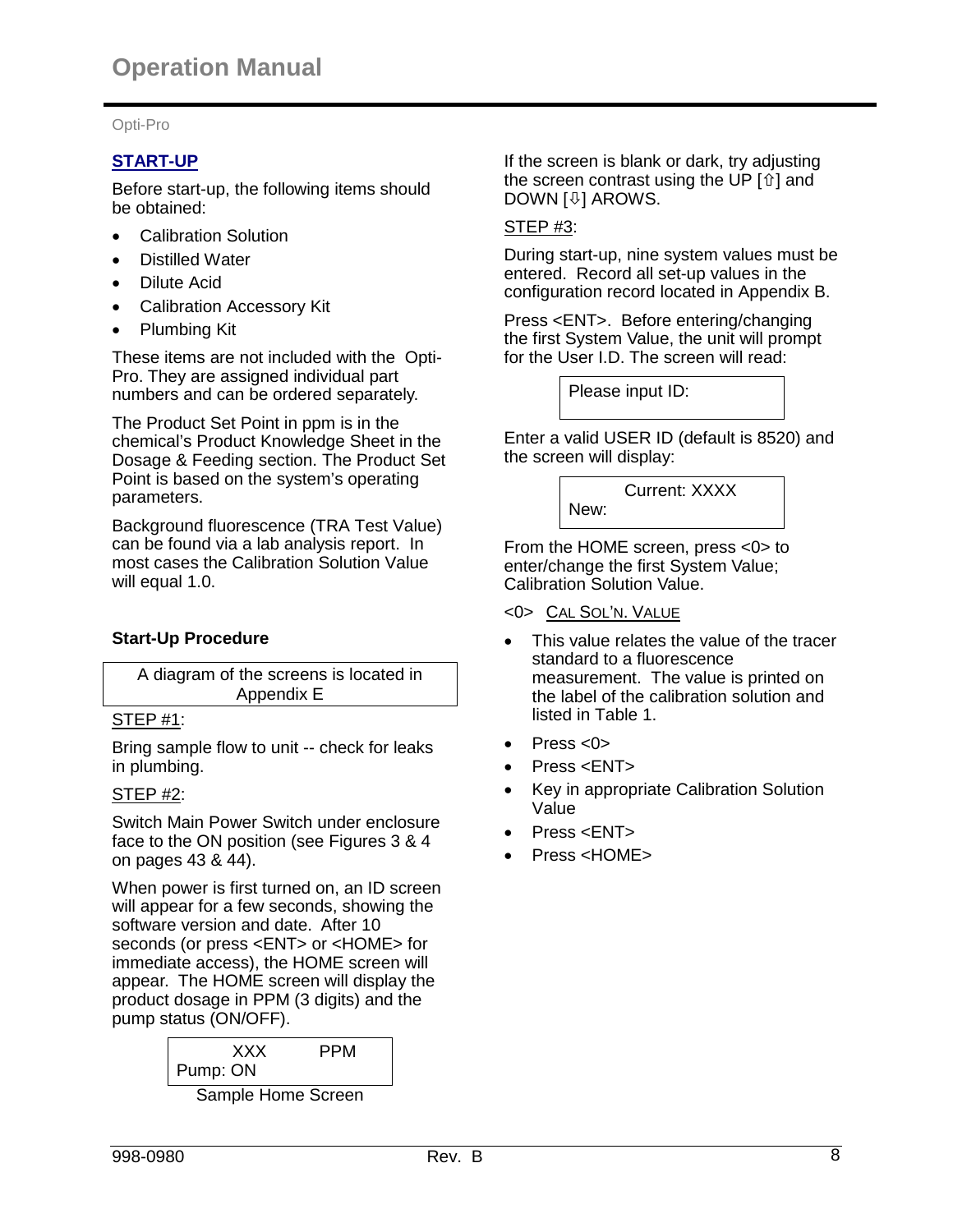*Table 1. Traced Chemical Calibration Solution Values*

| <b>Calibration Solution</b><br>Value | Part Number               |
|--------------------------------------|---------------------------|
| 1.00                                 | Consultation<br>required* |

*\* different chemicals such as fluorescein or PTSA may be used. Expert assistance is required to make this determination.*

# <1> PRODUCT FACTOR

# **The Product Factor = 1**

This value relates the tracer measurement to the actual level of Traced Chemical in the sample. It is very important that the Product Factor is entered correctly.

- Press <1>
- Press <ENT>
- Key in Product Factor 1.0
- Press <ENT>
- Press <HOME>

# <2> TRA TEST VALUE

This value is the background fluorescence [%] for the recirculating water system as measured by a laboratory. It varies from site to site and can be found on the Lab Report (Note: Use unfiltered value.). If you do not know this value, use the value of zero.

- $\bullet$  Press  $<$ 2>
- Press <ENT>
- Enter TRA Test Value [%] ex. 4.0
- Press <ENT>
- Press <HOME>

# <3> PRODUCT SET POINT

Obtain the desired dosage [ppm] of Traced Chemical to be maintained in the recirculating system from the chemical's Product Knowledge Sheet.

- $\bullet$  Press  $<3$
- Press <FNT>
- Key in Product Set Point [ppm]
- $\bullet$  Press  $\lt$ FNT $>$
- Press <HOME>

# <4> CONTROL RANGE

This value determines the upper & lower control settings (pump on/off) around the Product Set Point. The Opti-Pro uses the Control Range to turn the pump on & off. Typically, the setting is 1-3 ppm.

- $\bullet$  Press <4>
- Press <ENT>
- Key in Control Range [ppm]
- Press <ENT>
- Press <HOME>

The unit will reject as INVALID INPUT a new control range value if the Product Set Point minus the new value is not higher than the Low Product Alarm level. It will also reject a new control range value if the Product Set Point plus the new value is not lower than the High Product Alarm value.

# <5> HIGH PRODUCT ALARM LEVEL

If the product level rises above this level (and remains there for a 10-minute delay period) a High Product Alarm will be triggered. Upon alarm, the unit will default to the High Product Alarm % to control product feed; the High Product Alarm % will be set later in this procedure. (see Alarm Section).

- $\bullet$  Press  $<5$
- Press <ENT>
- Key in High Product Alarm Level [ppm]
- Press <ENT>
- Press <HOME>

The unit will reject (INVALID INPUT) a new High Product Alarm level value if it is not higher than the Product Set Point plus the Control Range.

#### <6> LOW PRODUCT ALARM LEVEL

If the product level falls below this value (and remains there for a 10-minute delay period) a Low Product Alarm will be triggered.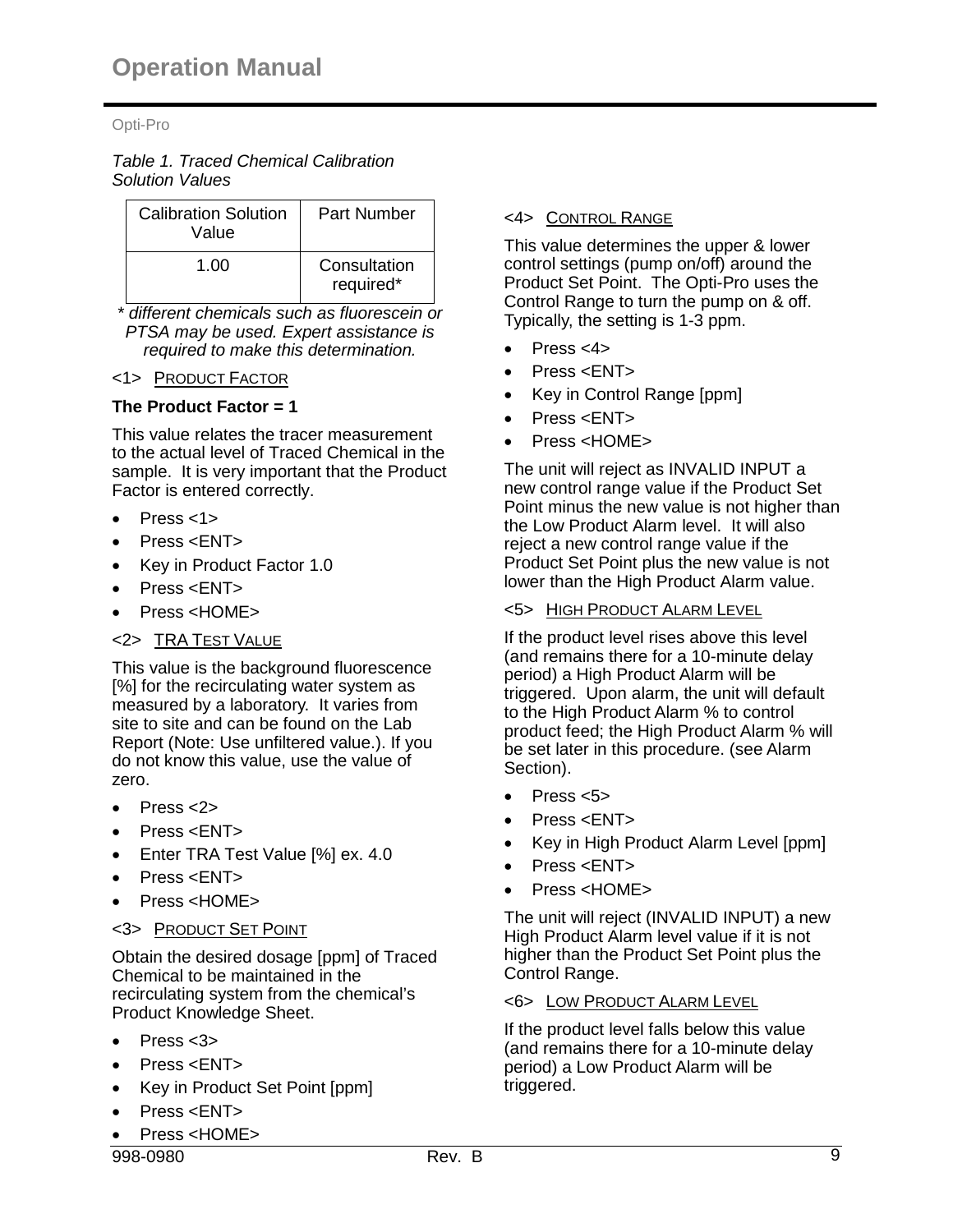Upon alarm, the unit will default to Low Product Alarm % to control product feed; the Low Product Alarm % will be set later in this procedure (see Alarm Section).

- $\bullet$  Press  $<6$
- Press <ENT>
- Key in Low Product Alarm Level [ppm]
- Press <ENT>
- Press <HOME>

The unit will reject as INVALID INPUT a new Low Product Alarm level value if it is not lower than the Product Set Point minus the Control Range.

#### <7> 4 mA OUTPUT

The 4-20 mA output can be connected by a signal wire to a data logger or other device to collect and remotely store data from the unit. Outputs can be set to correspond to a certain range of product reading. Typically, the 4 mA output is set at 0 ppm.

- $\bullet$  Press  $<7>$
- Press <ENT>
- Key in 4 mA Output
- Press <ENT>
- Press <HOME>

The unit will reject the entry if the 4 mA value is > the 20 mA output value.

#### <8> 20 mA OUTPUT

The 4-20 mA output can be connected by a signal wire to a data logger or other device to collect and remotely store data from the unit. Outputs can be set to correspond to a certain range of product reading. Typically the 20 mA output is set at twice the Product Set Point [ppm].

- Press <8>
- Press <ENT>
- Key in 20 mA Output
- Press <ENT>
- Press <HOME>

The unit will reject the new 20 mA value if it is < than the 4 mA output value.

#### Notes:

- 1. The narrower the range of the 4-20 mA settings, the greater the resolution.
- 2. During an alarm condition, the 4-20 mA output will still send out the dosage level.
- 3. During calibration the 4-20 mA output will send out a 4 mA signal.

#### <9> MASTER ID

For security, a USER ID is required to change the System Values or calibrate the unit. The original, or default, value is 8520. The MASTER ID is required to view or change the USER ID. To change the USER ID, contact Turner Designs Technical Support at 877-316-8049 for assistance with the Master ID.

- $\bullet$  Press <9>
- Key in Master ID
- Press <ENT>
- Key in new User ID.
- Press <ENT>
- Press <HOME>

# STEP #4:

During start-up, the date, time, and alarm output values must be entered. Record all set-up values in the configuration record located in Appendix B. Be sure to download data from the data logger before changing the date or time!

The date, time, and alarm output values are accessed from the  $\langle \Theta \rangle$  (clock) menu. From the HOME screen, press  $<\theta$  to access the date, time, and alarm values.

#### <0> Hour

For the data logger to reference the correct time, the hour of day must be entered. Only numerical values 1-12 will be accepted.

- Press  $\leq \oplus$ , from HOME
- Press <0>
- Key in the hour of day  $(1-12)$
- Press <ENT>
- Press <ESC> to return to clock menu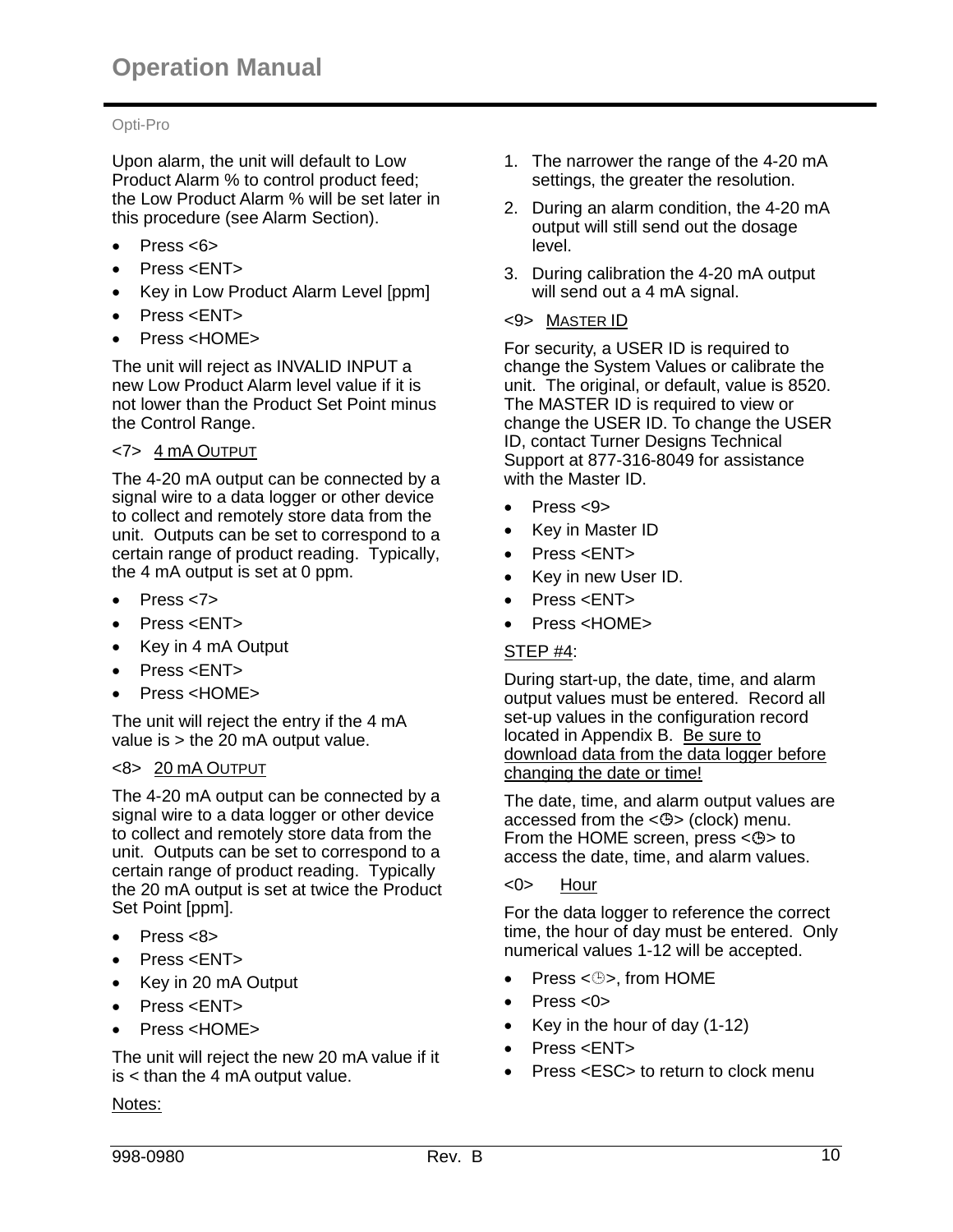# <1> AM/PM

For the data logger to reference the correct time (morning or evening), AM/PM must be entered.

- Press  $\leq \oplus$ , from HOME
- Press <1>
- Press <ENT> to toggle between AM/PM
- Press <ESC> to return to clock menu

# <2> Minutes

For the data logger to reference the correct time, the number of minutes after the hour must be entered.

- Press  $\leq \oplus$ , from HOME
- $\bullet$  Press <2>
- Key in minutes [0-59]
- Press <ENT>
- Press <ESC> to return to clock menu

# <3> Month

For the data logger to reference the correct date, the month of the year must be entered.

- Press < $\circledcirc$ >, from HOME
- $\bullet$  Press <3>
- Key in the month  $(1-12)$
- Press <ENT>
- Press <ESC> to return to clock menu

# <4> Date

For the data logger to reference the correct date, the day of the month must be entered.

- Press < $\circledcirc$ >, from HOME
- $\bullet$  Press <4>
- Key in the day (1-31)
- Press <ENT>
- Press <ESC> to return to clock menu

# <5> Year

For the data logger to reference the correct date, the year must be entered.

- Press < $\circledcirc$ >, from HOME
- $\bullet$  Press  $<5>$
- Key in year [00-99]
- Press <ENT>
- 998-0980 Rev. B 11

• Press <ESC> to return to clock menu

# <6> Start-Up Timer

When the unit is first activated, the Start-Up Timer Alarm will monitor the amount of time it takes the product dosage to fall within the set point,  $\pm$  Control Range -- and remain there for at least 10 minutes. If the time exceeds the pre-defined value, then it will trigger The Start-Up Timer Alarm.

- Press < $\circledcirc$ >, from HOME
- $\bullet$  Press  $<6$
- Press <ENT> to toggle
- Press <ESC> to return to clock menu

If the time exceeds this pre-defined value (1-168 hours), the Start-Up Timer Alarm will be triggered -- indicating a chemical feed problem. A setting of OFF disables the alarm.

# <7> Limit Timer

This alarm monitors the amount of time the inhibitor pump is on. If the time exceeds this period (from 1-1440 minutes), the alarm will be triggered, indicating a possible inhibitor pump or chemical feed problem. A setting of OFF disables this alarm.

- Press < $\circledcirc$ >, from HOME
- Press <7>
- Press <ENT> to toggle
- Press <ESC> to return to clock menu

The Limit Timer Alarm will not begin to monitor until the Start-Up Timer is finished.

# <8> Low Product Alarm %

The unit can be set to feed a pre-defined level of product during various alarm conditions. The user can define whether to feed 0-100% product during a low product alarm, a no flow alarm, a fluorometer alarm, a limit timer alarm, a start up timer alarm or a high temperature alarm.

- Press < $\Leftrightarrow$ , from HOME
- $\bullet$  Press <8>
- Press <ENT> to toggle (0-100%)
- Press <ESC> to return to clock menu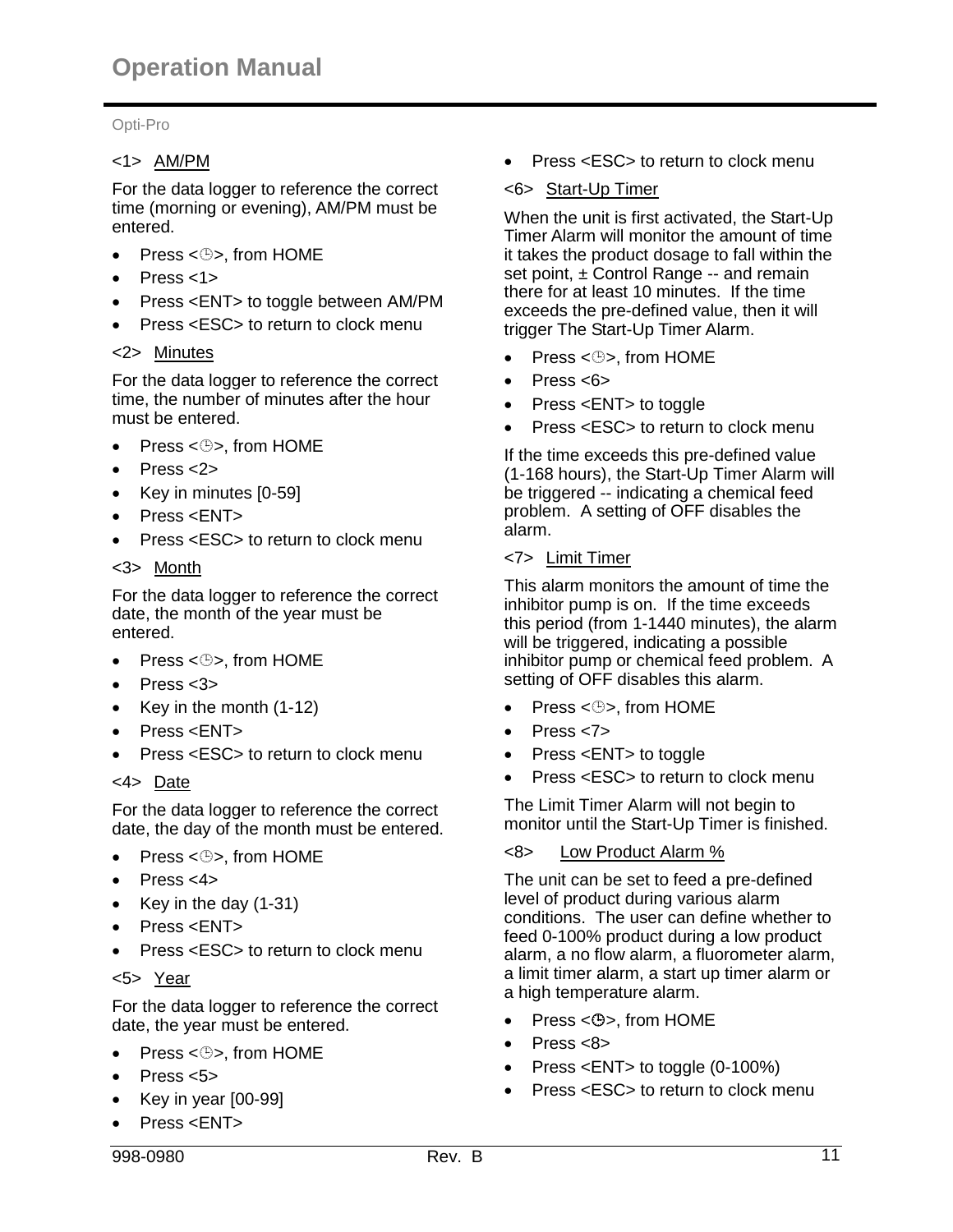If both a High or Low Product Alarm and a System Alarm occur at the same time, the feed setting chosen for Low Product Alarm will take precedence.

#### <9> High Product Alarm %

The unit can be set to feed a pre-defined level of product during a high product alarm. The user can define whether to feed 0- 100%.

- Press < $\mathfrak{S}$ >, from HOME
- $\bullet$  Press <9>
- Press <ENT> to toggle (0-100%)
- Press <ESC> to return to clock menu

If both a High or Low Product Alarm and a System Alarm occur at the same time, the feed setting chosen for Low Product Alarm will take precedence.

The Opti-Pro unit start-up has now been completed. After start-up, wait a minimum of 15 minutes before calibrating to allow the unit to come to equilibrium.

# **Monitoring Mode**

To assist in understanding the improvement in control the Opti-Pro achieves; the unit should initially be used to monitor and document the current level of control capability. To do so, do not connect (or disconnect) any control devices from the unit.

Reset the following System Values:

| Value                     | Access<br>Key | Setting |
|---------------------------|---------------|---------|
| Low Product Alarm         | <6>           |         |
| <b>High Product Alarm</b> | <5>           | 999     |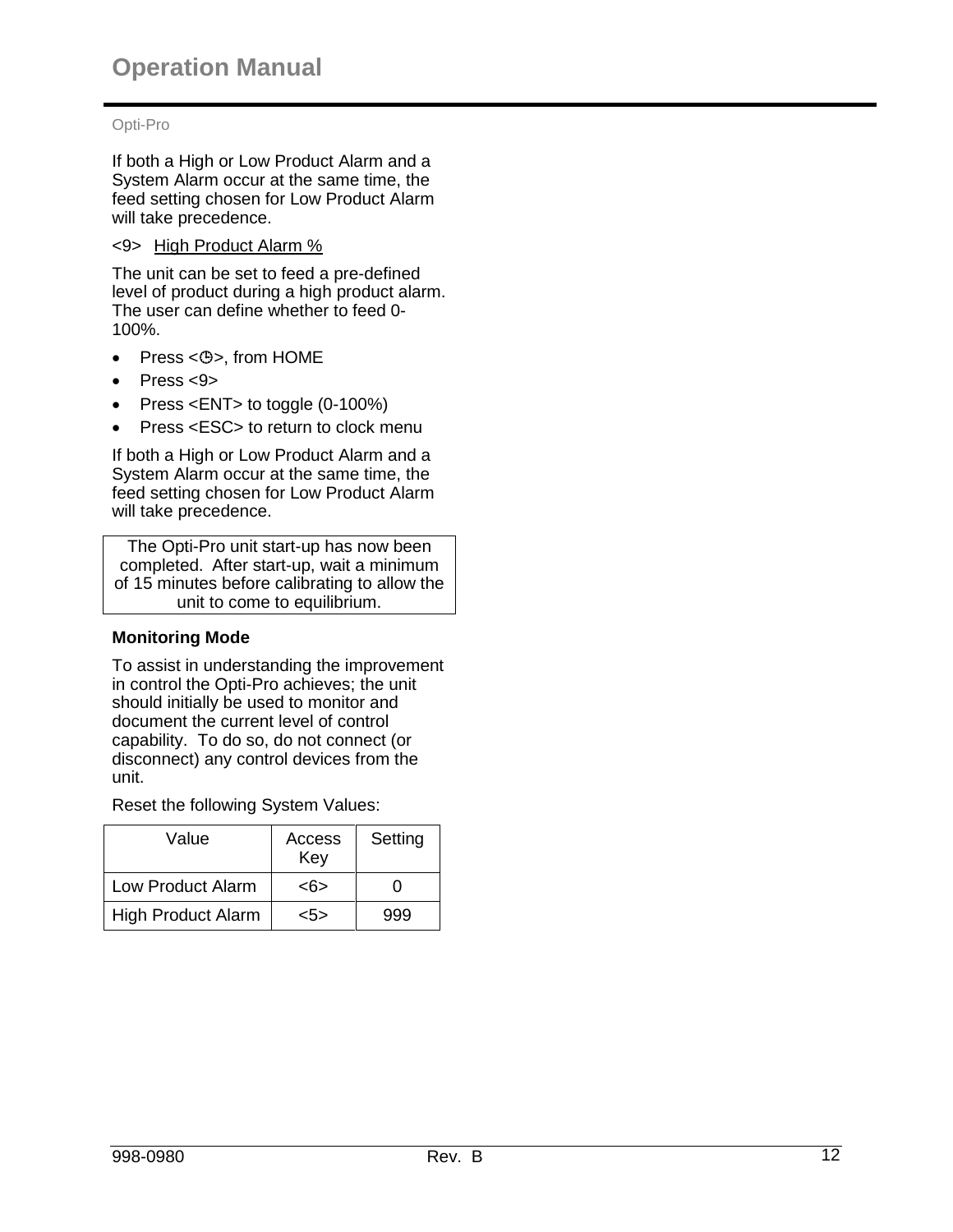# **CALIBRATION**

#### **Calibration Procedure**

All calibration steps must be completed for changes to be registered!

Refer to Figures 3 & 5 on pages 43 & 45 respectively, for locations of items. A diagram of display screens is located in Appendix E.

# STEP #1

Close flow cell shut-off valve. The valve is closed when oriented horizontally.

#### STEP #2

Clean unit by injecting acid with a syringe into the flow cell. The syringe screws onto the Luer Lock fitting on the inlet of the flow cell (see Figure 3 on page 43). Fill syringe with 60 ml of dilute acid (10% Sulfuric Acid recommended -- 1:1 HCl is acceptable if the cell is well rinsed). Screw syringe onto fitting. Inject dilute acid at a slow, steady rate into flow cell and allow to stand for 3-5 minutes. Using a clean 60 ml syringe, flush flow cell thoroughly with 60 ml of blank solution.

 A syringe is provided in the Opti-Pro Calibration Accessory Kit (Turner Designs Part No 4000-930).

# STEP #3

Press <ENT> from the HOME screen:

| Calib 2. Cal data Cal |  |
|-----------------------|--|
| xx Day(s) Ago         |  |

# STEP #4

Press <1> the unit will request ID entry (unless recently entered).

Please input ID:

Enter valid USER ID (originally 8520) on the keypad if requested.

# STEP #5

Press <ENT>:

CALIBRATE SYSTEM <1> To Start

# STEP #6

Press <1>:

| I BLANK    |  |
|------------|--|
|            |  |
|            |  |
| I SOLUTION |  |
|            |  |

Using the syringe for the blank solution, flush flow cell with 60 ml of blank solution via the Luer-lock Injection Port. Then inject another 60 ml blank solution and allow it to remain in the flow cell by leaving the syringe attached.

Bubbles trapped during injection are a possible source of instrument error. With the syringe in a vertical position, tap against a solid object to move bubbles to the needle end of the syringe. Then, force bubbles out by pushing a small amount of solution through the needle end of the syringe.

# STEP #7

Press <ENT>:



Any value  $<$  25% is acceptable. If blank is  $>$ 25% and <0> is pressed, an error message will be received. Press <ESC> to abort calibration and check the blank solution.

When reading is stable, press <0>. The unit will display a flashing "WAIT/wait" message in the lower right-hand corner of the screen while the unit registers the blank.

Then, the screen will display:

To continue Press <ENT>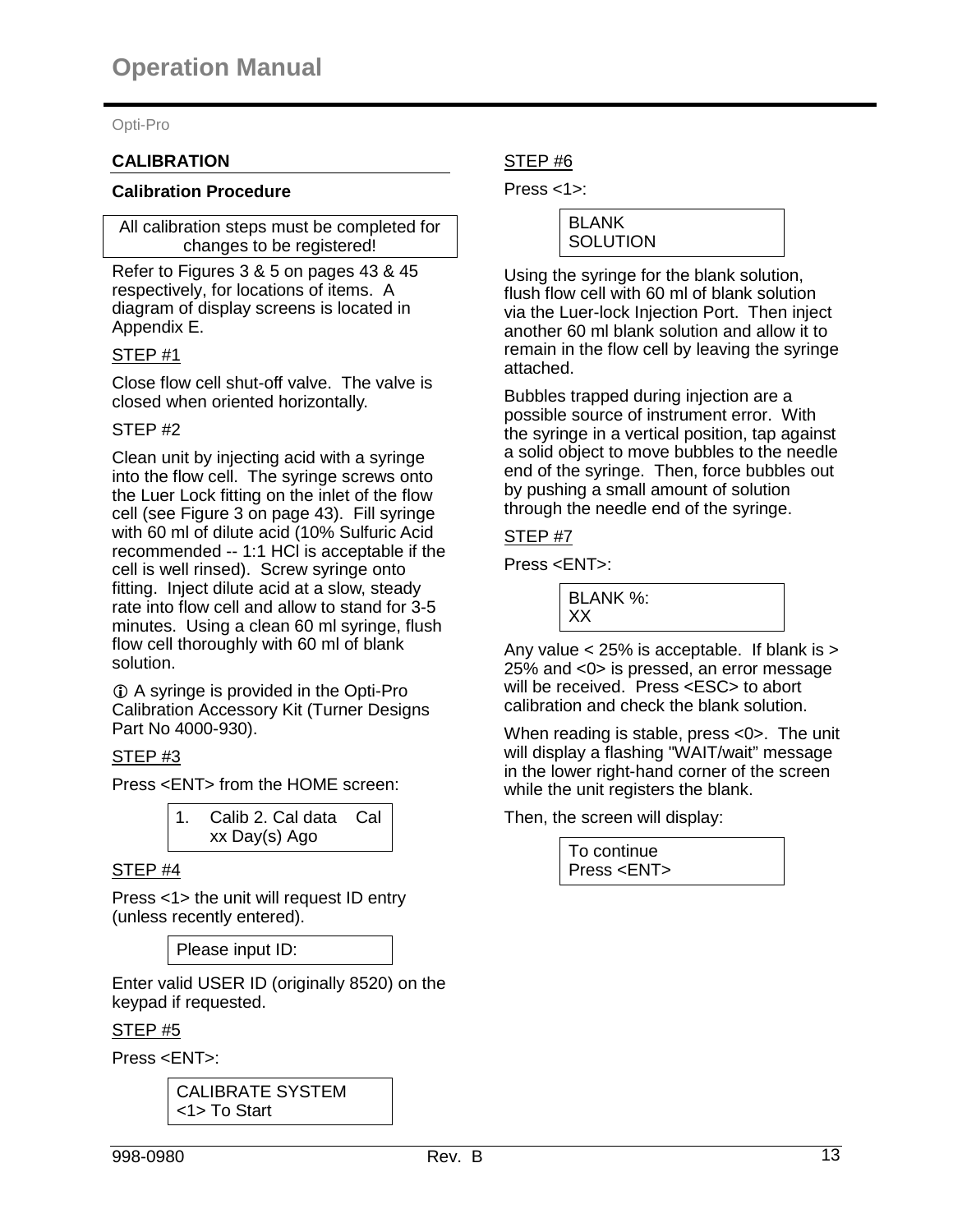# STEP #8

Press <ENT>:

# CALIBRATION SOLUTION

Using a clean syringe, flush flow cell with 60 ml of calibration solution via the Luer-lock Injection Port. Then inject another 60 ml calibration solution and allow it to remain in the flow cell by leaving the syringe attached.

# STEP #9

Press <ENT>:



Wait for reading to stabilize. The CAL SOLUTION % should be 1-10%

When the CAL SOLUTION % is stable and between 1-10, press <\*>. The unit will display a "WAIT/wait" message in the lower right-hand corner of the screen while it registers the calibration solution.

Then, the screen will display:



# STEP #10

Remove the syringe and press <ENT>:

Press <1> to End **Calibration** 

Press <1> to accept the calibration settings. The calibration is now complete.

| YOU MUST PRESS <1> OR THE      |
|--------------------------------|
| CALIBRATION WILL REVERT TO THE |
| PREVIOUS SETTINGS!             |

# STEP #11

Open flow cell shut-off valve. The valve is open when the handle is oriented vertically.

#### STEP #12

Press <HOME> to return to the HOME Screen and normal operations.

# **Notes on Calibrating**

- 1. Calibrate the Opt-Pro unit when you have time to go through all steps without interruption ( $\approx$  10 minutes). If the keypad is not used for 15 minutes, the unit will automatically return to the HOME screen. The previous calibration will be maintained.
- 2. Pump output will be OFF (no chemical feed) during calibration.
- 3. A request to begin calibration when an alarm is activated will be denied, unless the alarm is for:
	- High Product Alarm ("P-H")
	- Low Product Alarm ("P-L")
- 4. The following alarms will not be monitored during calibration:
	- High Product Alarm ("P-H")
	- Low Product Alarm ("P-L")
	- No Sample Flow Alarm ("N-F")
- 5. If an internal unit function alarm ("F-A" alarm) occurs during calibration, when you return to the HOME screen, "ALM" will be blinking in the upper left-hand corner of the screen. Correct the condition causing the alarm, and then recalibrate the unit.
- 6. During calibration, the 4-20 mA output will send out a 4-mA signal.
- 7. Use distilled or deionized water as blank solution. If you are not using commercial distilled water, check your source of blank solution against distilled water for background fluorescence. DO NOT USE MAKE-UP WATER AS A SOURCE OF BLANK SOLUTION. Use of the wrong blanking solution can result in inaccurate or low product dosage.
- 8. Use only approved Traced Chemical Calibration Solutions. These solutions meet strict specifications that cannot be achieved if made at the customer's site. Use of solutions that have not been approved may result in inaccurate product dosages.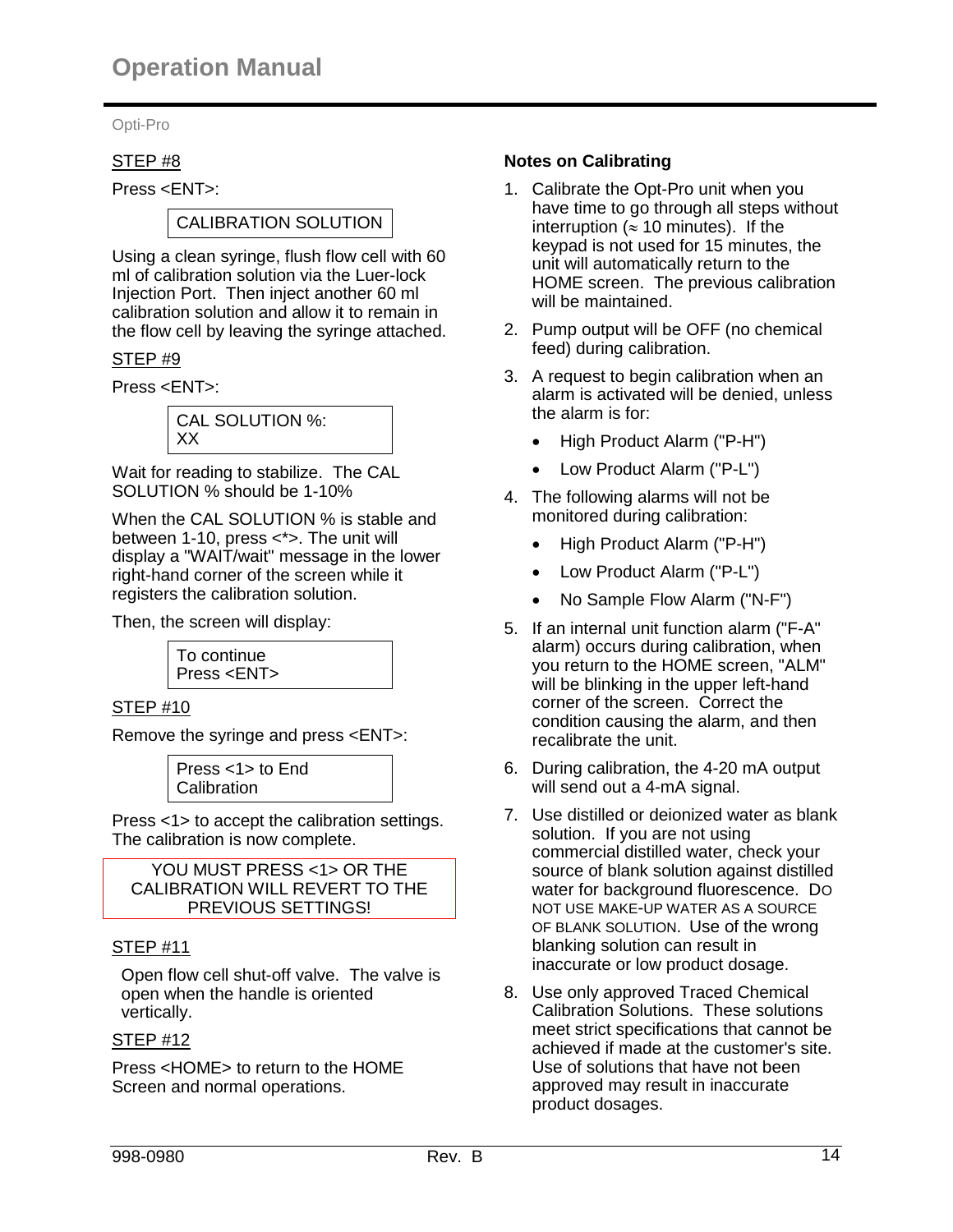- 9. All solutions are injected with a syringe into the stainless steel Luer-lock Injection Port. Depress plunger at a steady, slow rate.
- 10. Use separate syringes for blank and calibration solutions.
- 11. Avoid injecting bubbles into the unit. Bubbles trapped when injecting the blank and calibration solution are a possible cause of instrument error. With the syringe in a vertical position, tap the syringe against a solid object to move the bubbles to the needle end of the syringe. Then, force the bubbles out by pushing a small amount of solution through the needle end of the syringe.
- 12. The LEFT ARROW  $[\Leftrightarrow]$  may be used to return to previous calibration screens.
- 13. During calibration sequence, MAKE SURE to wait for BLANK % and CAL SOLUTION % readings to stabilize before pressing the appropriate key on the keypad.
- 14. Do not allow calibration solution to sit in flow cell longer than necessary (approximately 2 minutes). To abort the calibration and maintain current calibration settings, press <ESC> before step 9 is completed. The unit will prompt:
- 15. To abort the calibration and maintain current calibration settings, press<ESC> before step 9 is completed. The unit will prompt:



Press <1> to abort.

16. The *entire* calibration procedure must be completed to store the new values entered during calibration.

#### **Calibration Data Screen**

This screen provides a check on proper calibration. It is accessed from the HOME screen by pressing <ENT>, then <2>.

| Table 2. Calibration Data |  |
|---------------------------|--|
|---------------------------|--|

|                   | Blank                               | Cal Std   |
|-------------------|-------------------------------------|-----------|
| <b>Access Key</b> | $\epsilon$ ENT $> 8 \epsilon$ 2 $>$ |           |
| Default           | 0.0                                 | 500.0     |
| Range             | 0-250                               | $0-1,000$ |

[A] Blank: Shows raw data output for blank solution as set during calibration. It can be used to check proper calibration. It is derived by multiplying the Blank % reading in Step 7 of the calibration procedure by 10. Thus, if Blank % reads 10% with blank in the flow cell, then this reading should be between 100-109.

 Blanking capability of the instrument is 25% (e.g. maximum blanking of raw data is 250.0)

[B] Cal Std: Shows raw data output for the standard solution as set during calibration. It can be used to check proper calibration. It is derived by multiplying the CAL SOLUTION % reading in Step 9 of the calibration procedure by 10. Thus, it should read between 20-100 when the unit has been properly calibrated. For example, if CAL SOLUTION % reads 5% with the calibration solution in the flow cell, then this reading should be 50.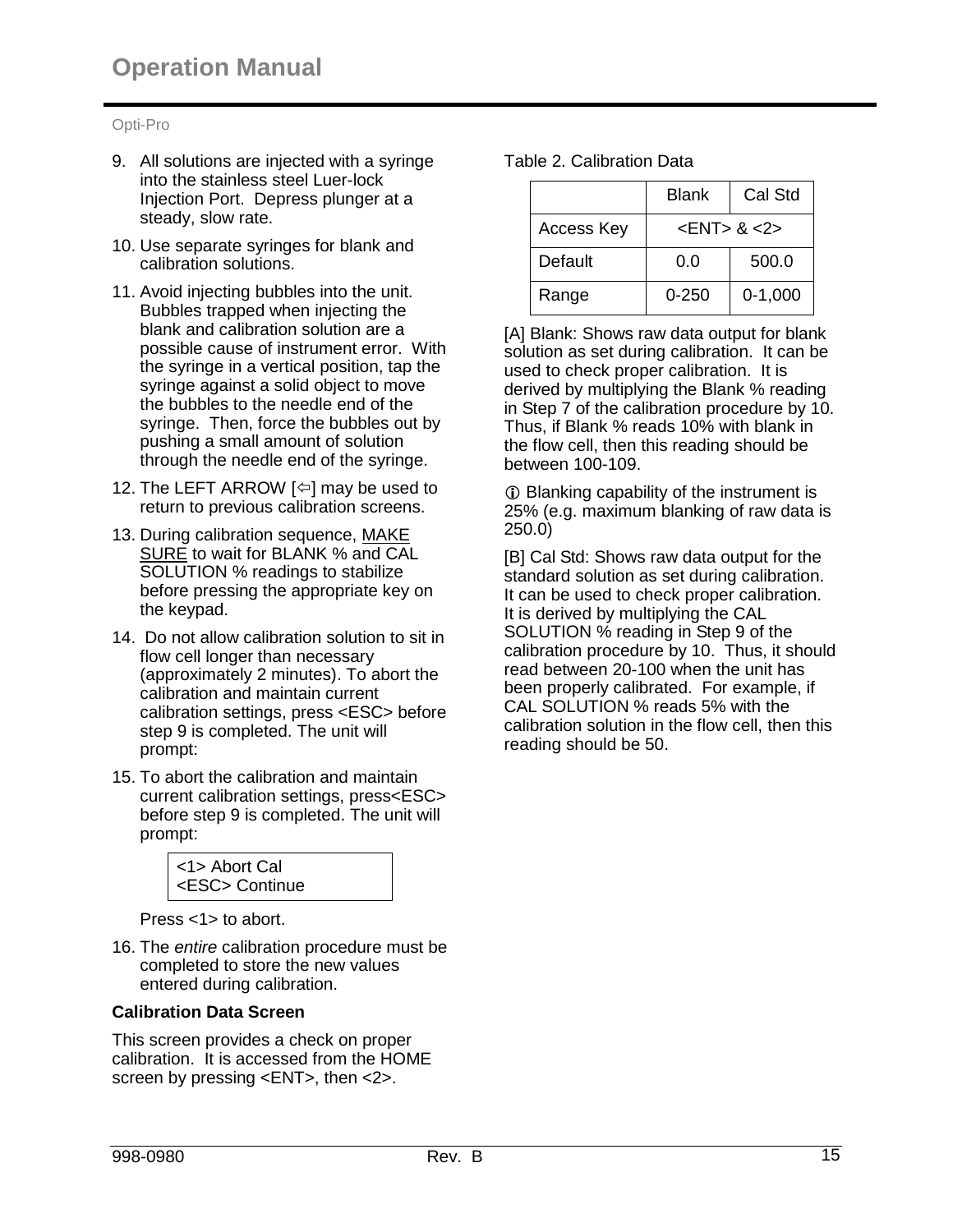# **INTERNAL DATA LOGGER**

The Opti-Pro is equipped with an internal data logger to record the unit's output. Data is saved in a binary (BIN) format to be downloaded and converted to ASCII data with the Internal Data Logger (IDL) software.

#### **Data Logger Parameters**

The unit's data logger is accessed from the HOME screen by pressing the data disk  $\leq$  symbol on the keypad. From the data logger menu, you can turn the data logger on/off, set the interval, download, and erase data.

The clock is important to the data logging functions. Once the date and time are set and data has been logged, download the current data before changing the date or time or existing data may be corrupted.

1. From the HOME screen, press  $\leq \mathbb{Z}$  to see the data logger menu. Before entering/changing the data logger, the unit will prompt for the Master ID. At this point, contact Turner Designs Technical Support and they will assist you with the Master ID:



The Master ID is different than the User ID. After entering the Master ID the screen will read:

> Datalogger:  $<0> - <3>$

2. To log data or stop logging data, press  $<0>$ :

| Status: Stop          |  |
|-----------------------|--|
| <ent> to toggle</ent> |  |

Press <ENT> to toggle from Stop to Logging.

3. Important: Download current data before changing the date or time to avoid data corruption.

To set the data logging interval (how often the unit records a sample

measurement), from the data logger menu, press <1>:

> Interval: 1 min <ENT> to toggle

Press <ENT> to toggle from 1, 2, 3, 5, 10, 20, or 30 minutes, or 1 second

4. To download data to a Windows based PC or to erase data, from the data logger menu, press <2> or <3>, respectively.

#### **Installing Internal Data Logger (IDL) Software**

The IDL software is designed to interface from the Opti-Pro to a Windows 95 through XP -based PC. The IDL program is used to download data from the Opti-Pro and convert it to an ASCII format for use with a spreadsheet or other program. To install the IDL software:

- Insert the CD into your computer.
- Using Windows explorer go to the drive containing CD and open the folder titled Opti-Pro Software v. 2.0. Double click on the setup.exe file to begin installation.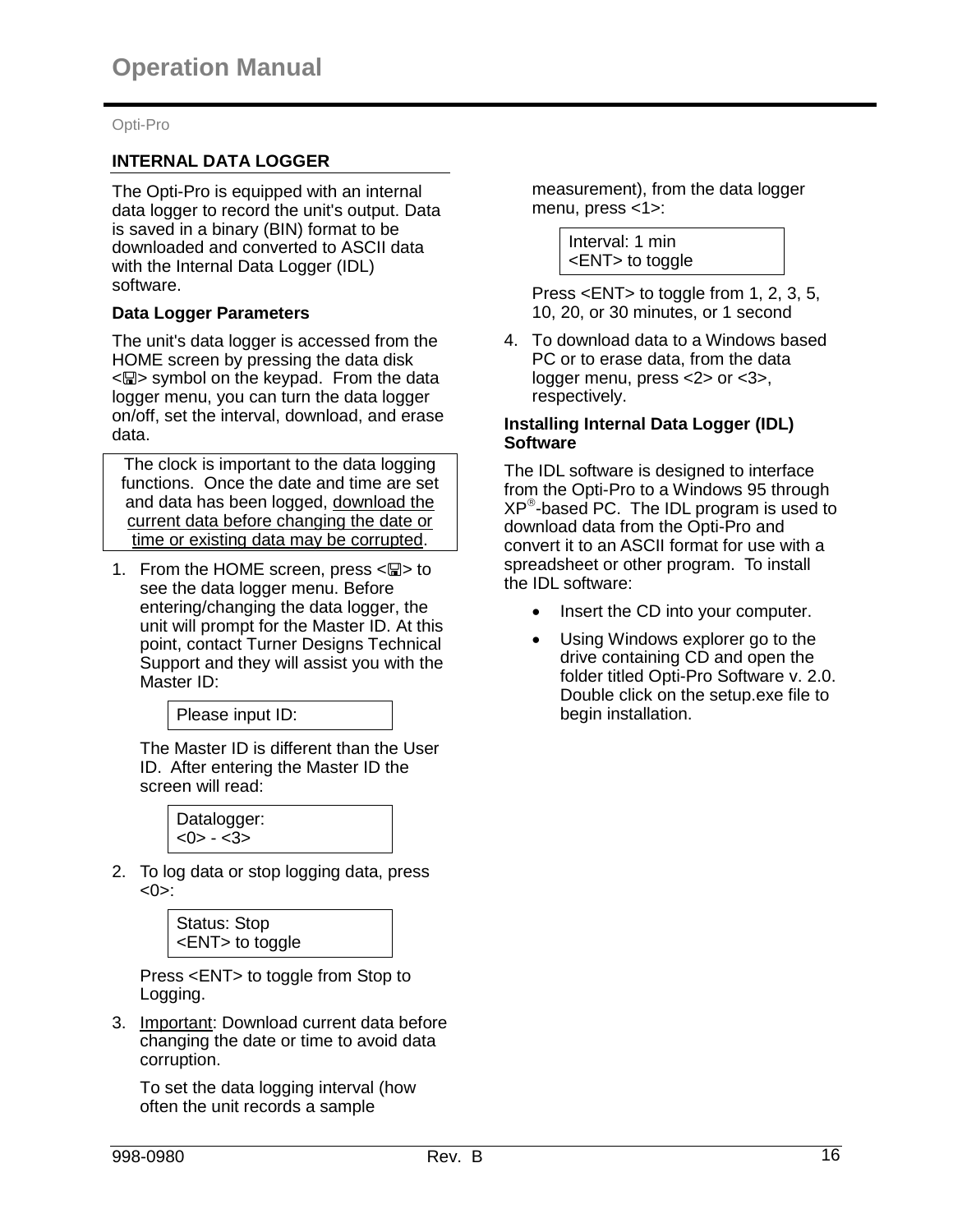#### **Running the Internal Data Logger Software**

To download data from the Opti-Pro:

- 1. Using the cable provided (a male and female DB9 connector at each end), connect computer to the unit's serial port (RJ-11 female). Refer to Figure 4 on page 44 to locate.
- 2. Start IDL program on PC by clicking twice on the IDL.exe icon. The IDL Main Menu will appear.
- 3. Click on *Serial Port Setup* to select the appropriate PC COM port (1,2, or 3).
- 4. Click on *Download Data from Instrument to File* to display the downloading box on the PC.

Data may be downloaded and converted to an ASCII file in a single process by clicking on *Download and Convert Data from Instrument to File*. In this case, IDL will prompt you for downloading, and then conversion, in a single process incorporating steps 5-10.

- 5. From the Opti-Pro, set the data logger to Stop, by pressing  $\leq \mathbb{Z}$  from the HOME screen, then <0>, then <ENT> to toggle.
- 6. From the Opti-Pro, access the downloading screen by pressing <2> from the data logger main menu:



7. On the keypad, press <8> five times to start downloading data. The PC will display a bar graph and data block countdown. The Opti-Pro will display:

> Download data: Data Blks: XX

If there is an error in downloading data, the following screen will be displayed:

Comm Error !! <ESC> to retry

 If the error screen appears, press <ESC> and make sure the serial cable is securely connected and operational.

- Make sure the correct serial port has been selected (IDL software main menu).
- Check to make sure the Opti-Pro date and time functions have not been changed for the current data logged.
- Verify steps 1-7 have been completed. Correct screens must be displayed on both the computer and Opti-Pro.
- 8. When downloading is finished, IDL will prompt to name the file and select the path (folder) for the downloaded file. Click on Browse to change the name or path; or accept the default name (test.bin) and path. Then, click on OK to return to the Main Menu.

If you would like to wait until later to convert the data to ASCII format in order to save disk space, then skip to step 12. To convert data to an ASCII file now, go on to step 9.

- 9. To convert a BIN file to a regular ASCII file (PRN file), from the PC click on the *Convert Downloaded Data File to ASCII File*. IDL will then prompt what file you would like to convert to ASCII. Click on Browse to locate the file or click on OK to accept the default file.
- 10. Click on OK to begin conversion. IDL will display "Conversion has started." IDL will convert the BIN file to an ASCII file of the same name with the extension "PRN". When "Conversion completed" appears, click on OK to return to IDL Main Menu.
- 11. To exit IDL, click on the "X" in the upper right-hand corner or select "exit" from the file menu.
- 12. Disconnect computer from the unit. Erase data currently in the Opti-Pro by pressing  $\leq \mathbb{Z}$  from the HOME screen, then <3> from the data logger menu:

Erase data: 5 x <9> to start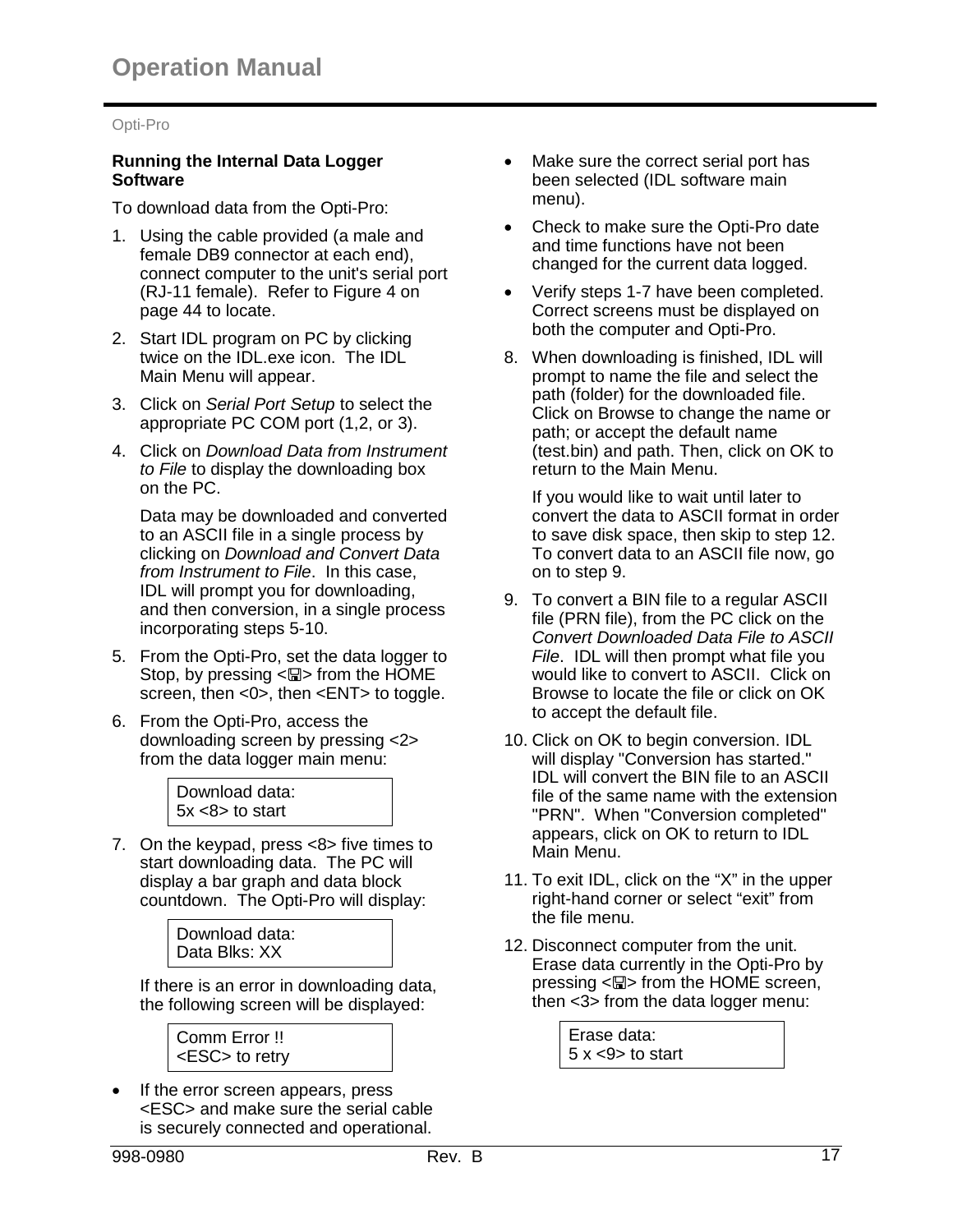When data is erased, the unit will display



- 13. Enter new internal data logging parameters on the Opti-Pro, if desired, or resume logging with previous parameters.
- 14. Return unit to normal operation.

# **Examining Downloaded Data**

The ASCII-format "PRN" files can be opened, viewed, or printed using most standard computer programs. To examine the data, run your program, then open or import the "PRN" file containing the downloaded data. A typical line of data from the internal data logger will look like this (your numbers will vary):

| 00001: | 10/24/91 | 14:10:28 | $=$ | 11.300            |
|--------|----------|----------|-----|-------------------|
| Ϋ      | Ϋ        | ́Ѧ       |     | ₼                 |
| Index  | Date     | Time     |     | Sample<br>Reading |

# **PREVENTATIVE MAINTENANCE**

Proper preventative maintenance is critical to the success of fluorescent traced technology. Once the unit is installed, started-up, and calibrated, the initial settings should not require change. Any start-up or shutdown must be made using the Opti-Pro Main Power Switch (see Figures 3 & 4 on pages 43 & 44).

- **C** System Values are retained in battery back-up memories for up to five years. However, the Start-Up procedure should be followed to ensure fluorometer calibration and control settings are correct if the unit has been disconnected for any length of time.
- This unit has been assembled with a new desiccant plug to ensure the area surrounding the flow cell is free of any moisture. As this plug absorbs condensate, it will change from a light blue to light pink at the saturation point

and should be replaced promptly. The unit can remain in operation during this replacement. Readings should be monitored during this replacement time as small variances might occur. Refer to the Replacement Parts Section for replacement plugs.

The following preventative maintenance should be performed to ensure optimum Opti-Pro operation and maximum life.

# **Cleaning the Basket Strainer**

The basket strainer screen should be cleaned as needed:

- 1. Shut off inlet valve to basket strainer.
- 2. Remove screen and clean.
- 3. Replace screen.
- 4. Open inlet valve to basket strainer.
- 5. Wait for unit to equilibrate and air to purge from the unit.

# **Calibrating**

Calibration should be checked and performed regularly. Typically, calibration is necessary every two weeks to once a month. The calibration solutions must be carefully selected. Consultation will be necessary:

| Traced<br>Chemical<br>Compound | Cal Sol'n.<br>Value | Part<br>Number |
|--------------------------------|---------------------|----------------|
| $**$                           | 1.00                | $**$           |

\*\*Values to be provided by chemical supplier

# **Cleaning the Flow Cell**

Flow cell cleaning frequency is dependent on the quality of the water sample being monitored. The flow cell is unlikely to clog, but occasionally (though rarely) residue can build up on the inside of the quartz cuvette. especially where oily water is involved. A fouled or discolored flow cell can result in low or erratic readings. For routine cleaning, follow steps 1 & 2 in the Calibration Procedure. Be sure to open the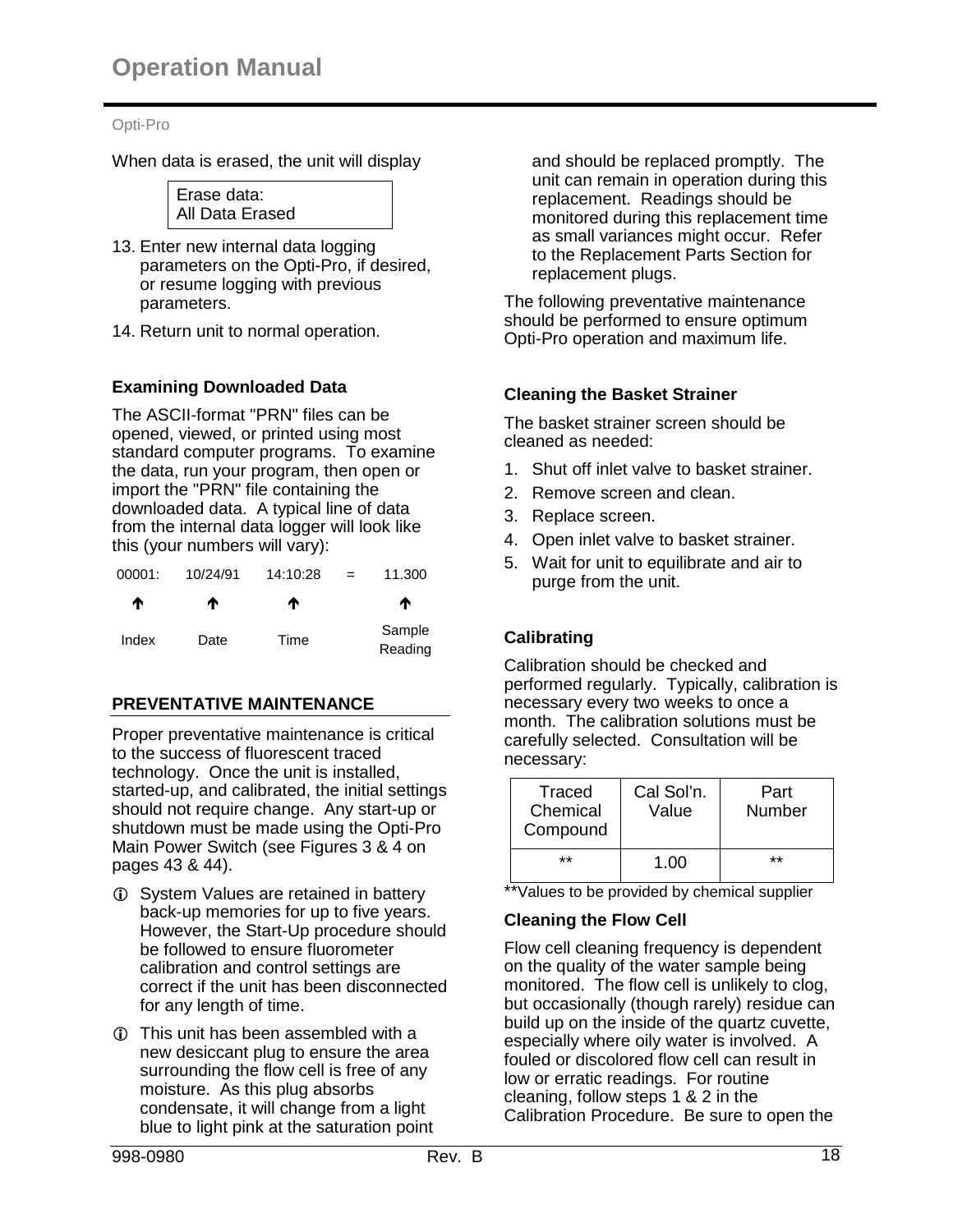flow cell shut-off valve when cleaning is completed.

For cleaning the flow cell with a brush, perform the following steps. Refer to Figure 3 on page 43.

- 1. TURN OFF MAIN POWER SWITCH
- 2. Shut off flow to flow cell. Flow is off when valve handle is horizontal. It is recommended that the inlet valve be closed and the 3-way outlet valve also be closed (the outlet valve is then open to atmosphere -- see Figures 1 & 2, pages 41 & 42.
- 3. Remove clean-out plug. See Figure 3, page 43.
- 4. **CAUTION:** After injecting acid solution into the flow cell, be sure to flush it out completely BEFORE removing the clean-out plug.
- 5. Dip flow cell brush into dilute acid solution and insert gently into clean-out opening.
- 6. Slide brush gently up and down in the opening to remove any coating on the quartz cuvette.
- 7. Replace flow cell clean-out plug.
- 8. Turn on flow. Flow is ON when valve handle is oriented vertically.
- 9. Turn ON Main Power Switch.
- 10. Calibrate unit after allowing it to warm up for 15 minutes (see Calibration Procedure).

#### **Replacement Parts**

Common Replacement Parts:

| 6000-970 | Desiccant Plugs (Pkg. 3)         |
|----------|----------------------------------|
| 6000-350 | Flow Cell Brushes (Pkg 3)        |
| 6000-119 | Data Cable                       |
| 120-0110 | <b>Flow Switch</b>               |
| 4000-930 | <b>Calibration Accessory Kit</b> |

#### IMPROPER INSTALLATION, USE, APPLICATION OR UNAUTHORIZED SERVICING OF THIS EQUIPMENT VOIDS ALL WARRANTEES.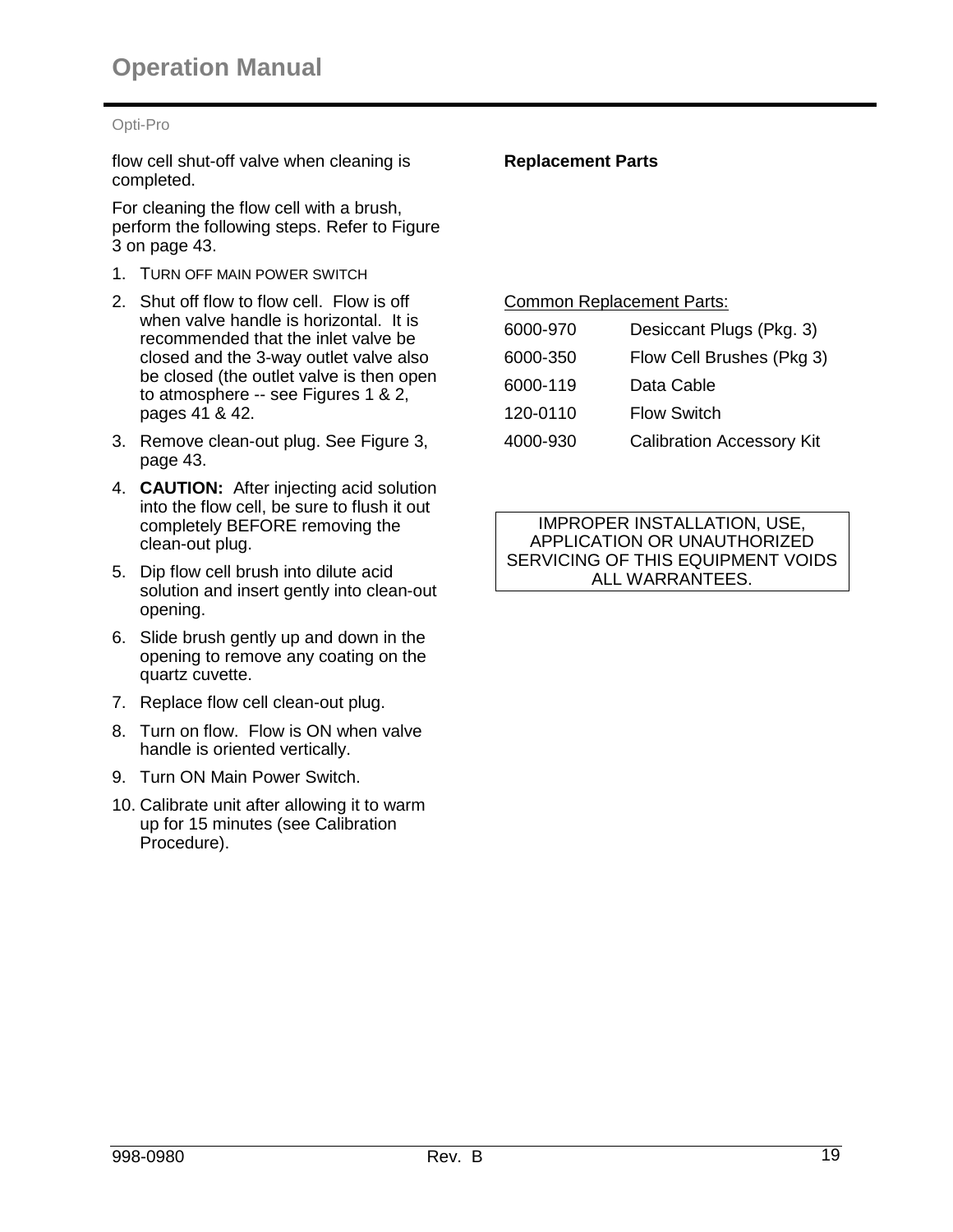# **ALARMS**

Alarms have been built into the Opti-Pro to warn about conditions relating to product levels and internal instrument functions. Two general types of alarms exist:

- 1. System Function Alarms: Fluorometer (lamp) and No Flow ("F-A" & "N-F" alarms). Refer to Table 3.
- 2. Product Function Alarms: Refer to Table 4.

Refer to Appendix F (Table 5) for alarm default values.

# **Alarm Delay**

To avoid unnecessary triggering of alarms, the condition must be in effect for a certain delay period (see Tables 3 & 4).

# **Alarm Activation**

When an alarm is triggered, "ALM" will blink in the upper left-hand corner of the HOME screen. From any other screen, when the alarm is first activated, the unit will return to the HOME screen, where it will display the "ALM" message in the upper left-hand corner. Pressing the <ESC> key will display the current alarm. Take the appropriate action to clear the condition (see Troubleshooting Section).

When the condition triggering the alarm is cured, "ALM" will disappear from the HOME screen.

Alarms cannot be aborted without curing the problem.

NOTE: When an alarm is triggered, chemical feed will default to the High Product % and Low Product % settings.

# **Multiple Alarms**

If multiple alarms are triggered, alarms will be listed on the alarm screen when <ESC> is pressed from the HOME screen. Alarms are not listed in the order they occur. For example, the alarm screen might display:

| N-F |  |  |
|-----|--|--|
|     |  |  |

Certain alarms will trigger other alarms because a failure in one part of the unit causes what appears to be a failure in another part of the unit. For example: If the lamp light source is bad (F-A), this condition may also trigger the Product Too Low Alarm (P-L) even if there is really nothing wrong with the product level.

# **Alarm History**

The alarm history can be viewed, by pressing  $\leq$  > (Left Arrow) from the HOME screen. This shows which alarms have been activated since the alarm history screen was last cleared. To clear this screen, press <\*> five times while the alarm history screen is displayed; "No Alarm Since Last Reset" will be displayed.

#### **Notes About Alarms**

- 1. No alarms are monitored when the unit is turned OFF.
- 2. Certain alarms are not monitored during calibration (see Notes on Calibrating in Calibration Section).
- 3. When the unit is first powered up, the Low Product Alarm will begin to be monitored 10 minutes after the dosage rises above the Lower Control Range (set point minus the control range). However, if the dosage falls below the Lower Control Range within the 10-minute delay period, then the 10-minute delay period will be restarted. Thus, a problem or spike during start-up will not mis-trigger the Low Product Alarm.
- 4. When the unit is first powered up, the High Product Alarm will begin to be monitored 10 minutes after the dosage falls below the Upper Control Range (set point plus the control range). However, if the dosage rises above the Upper Control Range within the 10-minute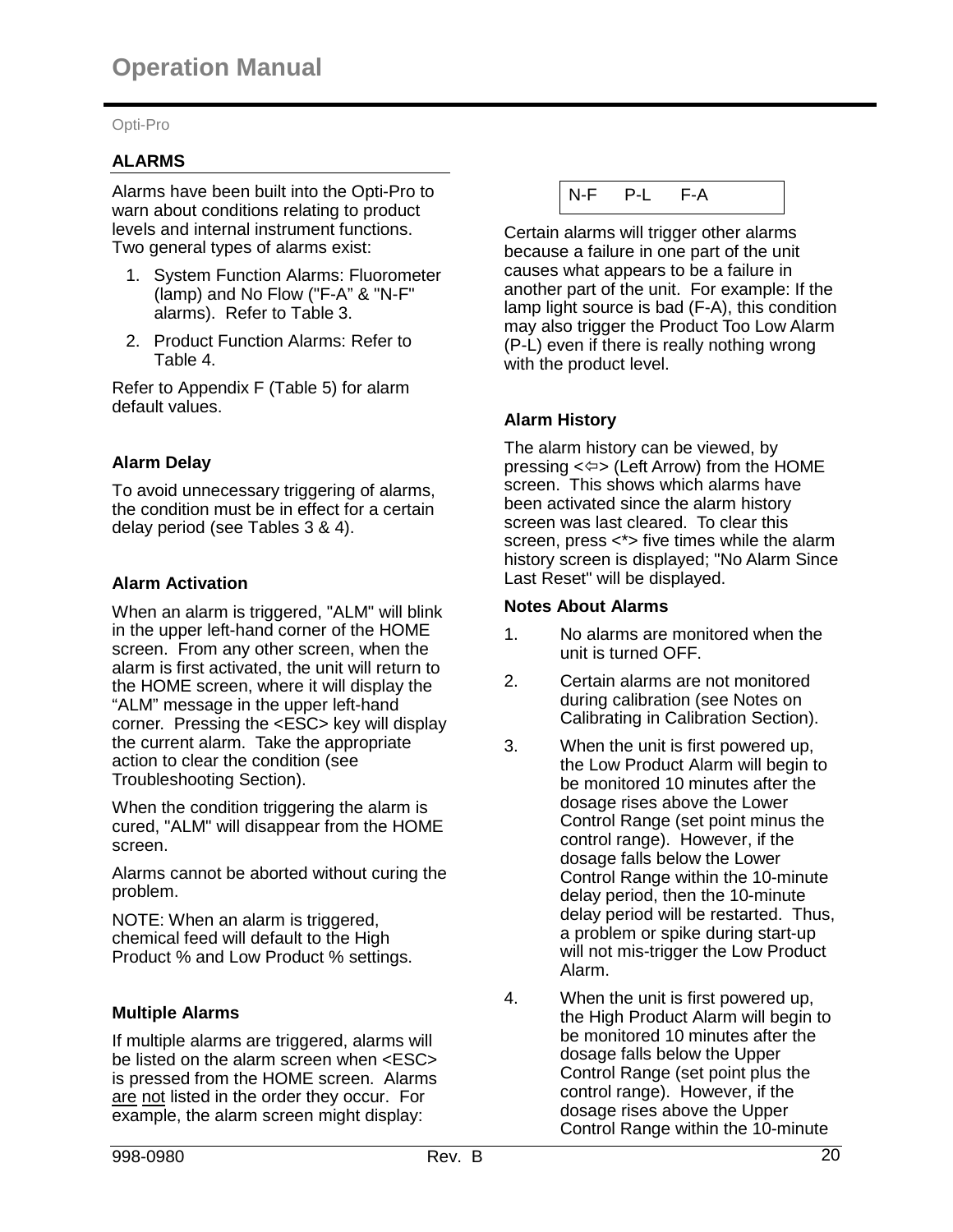delay period, the 10-minute delay period will be restarted. Thus, a problem or spike during start-up will not mis-trigger The High Product Alarm.

- 5. All alarms will reset automatically if the alarm condition is corrected except the START-UP TIMER and LIMIT TIMER, which are latched-in and require manual reset (refer to the Alarm Help Screen). Alarms cannot be stopped without fixing the problem.
- 6. When the unit is first activated, the Start-Up Timer Alarm will monitor the amount of time it takes the product dosage to fall within the set point,  $\pm$  control range -- and remain there for at least 10 minutes. If the time exceeds the pre-defined value, then it will trigger the Start-Up Timer Alarm. The Start-Up Timer Alarm defaults to the Low Product Alarm Pump settings.
- 7. The Limit Timer Alarm will not begin to monitor until the start-up timer is finished. The Limit Timer Alarm defaults to the Low Product Alarm pump output settings.
- 8. During an alarm condition, the 4-20 mA will still send out the dosage level.
- 9. During an alarm condition, the chemical will or will not feed as set by the user using the High and Low Product Alarm Settings.

| Alarm                   | Delay<br>(min.) | Alarm<br>Condition | Normal |
|-------------------------|-----------------|--------------------|--------|
| Lamp<br>$(F-A)$         |                 | OFF                | OΝ     |
| No Sample<br>Flow (N-F) | 10              | OFF                | ΟN     |

Table 3. System Function Alarms

# **System Function Alarms Definitions**

[A] Lamp (F-A): Indicates the status of the excitation light source. Reports whether the lamp is OFF or ON. If the power is ON and the lamp is good, the diagnostic screen will display "Lamp: ON".

[B] No Sample Flow (N-F): If there is a problem with the sample flow lasting for the 10 minute delay period, a "N-F" alarm will be displayed. The flow switch used is rated at 0.5 gpm minimum flow (tolerance is 0.4- 0.6 gpm).

If there is a "N-F" alarm, check terminal connections to the flow switch. Check the sample feed lines and the unit's flow cell for any restriction.

**NOTE:** Only trained personnel should perform electrical connections.

If a system function alarm is activated, the screen will display "F-A" (lamp) or "N-F" (no flow) when <ESC> is pressed from the HOME screen.

F-A N-F Press <\*> from the HOME screen to access the diagnostic screens (refer to Appendix F,

If the Lamp displays "OFF" and there is power to the unit, contact Turner Designs at 877-316-8049 in the USA. International Customers should call Turner Designs at 408-212-4046.

| Alarm                          | Delay<br>(min.) | Range          | Default      |
|--------------------------------|-----------------|----------------|--------------|
| <b>High Product</b><br>$(P-H)$ | 10              | 0.2-999        | 999<br>(ppm) |
| Low Product<br>$(P-L)$         | 10              | 0-997          | $0$ (ppm)    |
| Start-Up Timer<br>$(S-A)$      | 10              | 1-168<br>hours | OFF          |
| Limit Timer<br>(L-A)           | 10              | 1-1440<br>min. | OFF          |

#### Table 4. Product Function Alarms

Table 5, for default values).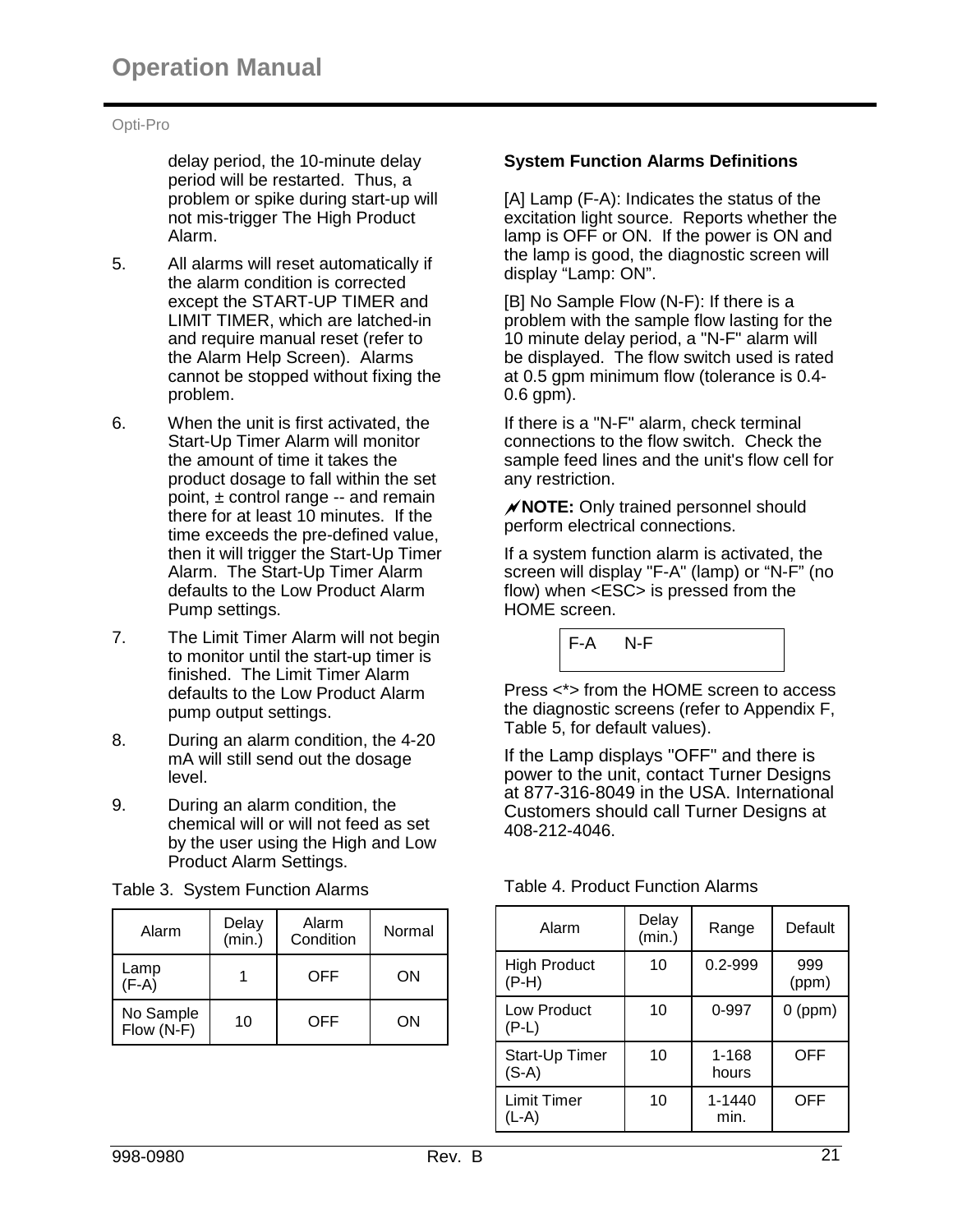Pressing <ESC> from the HOME screen allows the user to determine which product function alarm is activated.

# **Product Function Alarm Definitions**

# **[P-H] Product Too High**

If the product level rises above the user-set level (see Appendix B), and remains there for the 10-minute delay period, a "P-H" alarm will be noted.

If there is a "P-H" alarm, check pump status on the HOME screen against actual pump action. Check terminal connections from the unit to the pump and chemical feed lines. Is the High Product Alarm Level set too low? Verify that calibration has been performed properly.

# **[P-L] Product Too Low**

If the product level falls below the user-set level (see Appendix B), and remains there for the 10-minute delay period, a "P-L" alarm will be noted.

If there is a "P-L" alarm, check pump status on the HOME screen against actual pump action. Check terminal connections from the unit to the pump and chemical feed lines. Is the Low Product Alarm Level set too high? Verify that calibration has been performed properly.

# **[S-A] Start-Up Timer**

When the unit is first activated, the Start-Up Timer Alarm will monitor the amount of time it takes the product dosage to fall within the set point, ± control range -- and remain there for at least 10 minutes.

If the time exceeds the pre-defined value, then it will trigger the Start-Up Timer Alarm.

If the time exceeds this pre-defined value (1-168 hours), the Start-Up Timer Alarm will be triggered indicating a chemical-feed problem. A setting of OFF disables the alarm. When triggered, The Start-Up Timer defaults to the Low Product Alarm pump output settings.

The Limit Timer will not start to monitor until the Start-Up Timer Alarm is finished. To clear a Start-Up Timer Alarm, press <ESC> <8> from the Home Screen.

# **[L-A] Limit Timer**

This alarm monitors the amount of time the solenoid pump is on. If the time exceeds this period (from 1-1440 minutes), the alarm will be triggered, indicating a possible solenoid pump or chemical feed problem. A setting of OFF disables this alarm.

When triggered, the Limit Timer defaults to the Low Product Alarm pump output settings.

The Limit Timer Alarm will not begin to monitor until the Start-Up Timer is finished.

To clear a Limit Timer Alarm press <ESC> <7> from the Home Screen.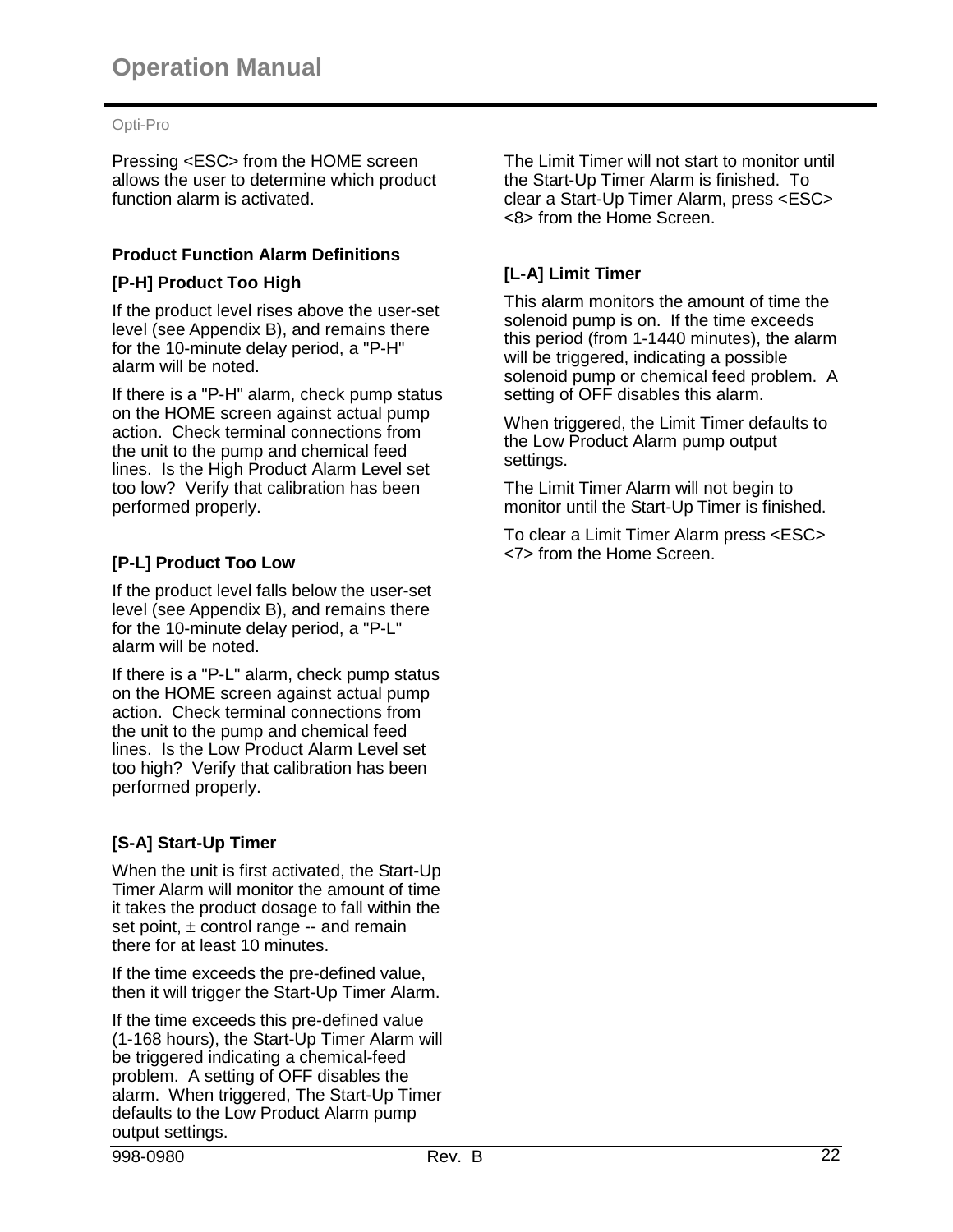# **TROUBLESHOOTING**

Because the Opti-Pro includes hardware, software, and chemistry, it is important to collect all diagnostic data first. A troubleshooting worksheet is provided in Appendix G to facilitate data collection. After collecting all data on the worksheet, most problems can be solved over the phone. Refer to the Service Assistance Section for the appropriate telephone numbers.

When using this guide, it is assumed that all problems associated with an alarm have been resolved first. Something as simple as a clogged basket strainer can lead to other alarm messages, which could all be solved at one time simply by cleaning basket strainer. Generally speaking, if there is no System Function Alarm ("F-A" alarm), this is persuasive evidence that the electronics of the instrument are functioning properly. In that case, it is likely that any problem is either mechanical, or has resulted from another system problem, or from the operator's unfamiliarity with the unit.

The troubleshooting procedure works best in this sequence:

- 1. HANDLE ANY ALARMS FIRST (see Alarms Section)
- 2. Determine whether or not System Values have been entered correctly (see recorded values in Appendix B, and the System Default Values in Appendix F, Table 5).
- 3. Perform Diagnostics procedure as described on the following page.
- 4. Determine whether or not the chemistry is behaving as expected. Does the blank read close to zero on the HOME screen and calibration solution read between 1-10% on the diagnostic screen "CAL SOLUTION %"? Check the "Cal data" screen (see Calibration Data Screen) to determine whether the last calibration seems correct.
- 5. Complete the Troubleshooting Worksheet (Appendix G).

6. In the U.S., contact Turner Designs at 877-316-8049 (see Service Assistance/Returned Goods Section).

International customers should contact Turner Designs at 408-212-4046.

# **Diagnostics**

The Opti-Pro contains diagnostic screens and functions to aid in troubleshooting. These functions are accessed from the HOME screen by pressing <\*>, then <ENT> to page through the series of 4 screens. Press the <LEFT ARROW> to return to a previous screen, or <ESC> or <HOME> to return to the HOME screen.

1. From the HOME screen, press <\*>:



2. From the above screen, press <ENT>:

Raw: XXX FS% XX

Raw: The "raw" signal output from the unit's light detector. This is the output the Opti-Pro uses (in conjunction with the Product Factor, Cal Solution Value, TRA Value, etc.) to arrive at the [ppm] readout on the HOME screen. It can be used to diagnose problems with the unit. For example, if the HOME screen always reads zero, and the raw reading is also zero, there may be an optics problem. If the HOME screen reads zero but the Raw reading does not read zero, then check the Cal Sol'n. Value or the Product Factor Value to make sure the proper value is entered.

FS%: Acts like an analog meter. Indicates the raw signal output as a percentage of the maximum that can be read**.**

| Value | Range                                                     |
|-------|-----------------------------------------------------------|
| Raw   | 0.00 to 1000.00 (reading >1000.00<br>will display "OVER") |
| FS%   | 0 to 208 (if Blank equals 0)                              |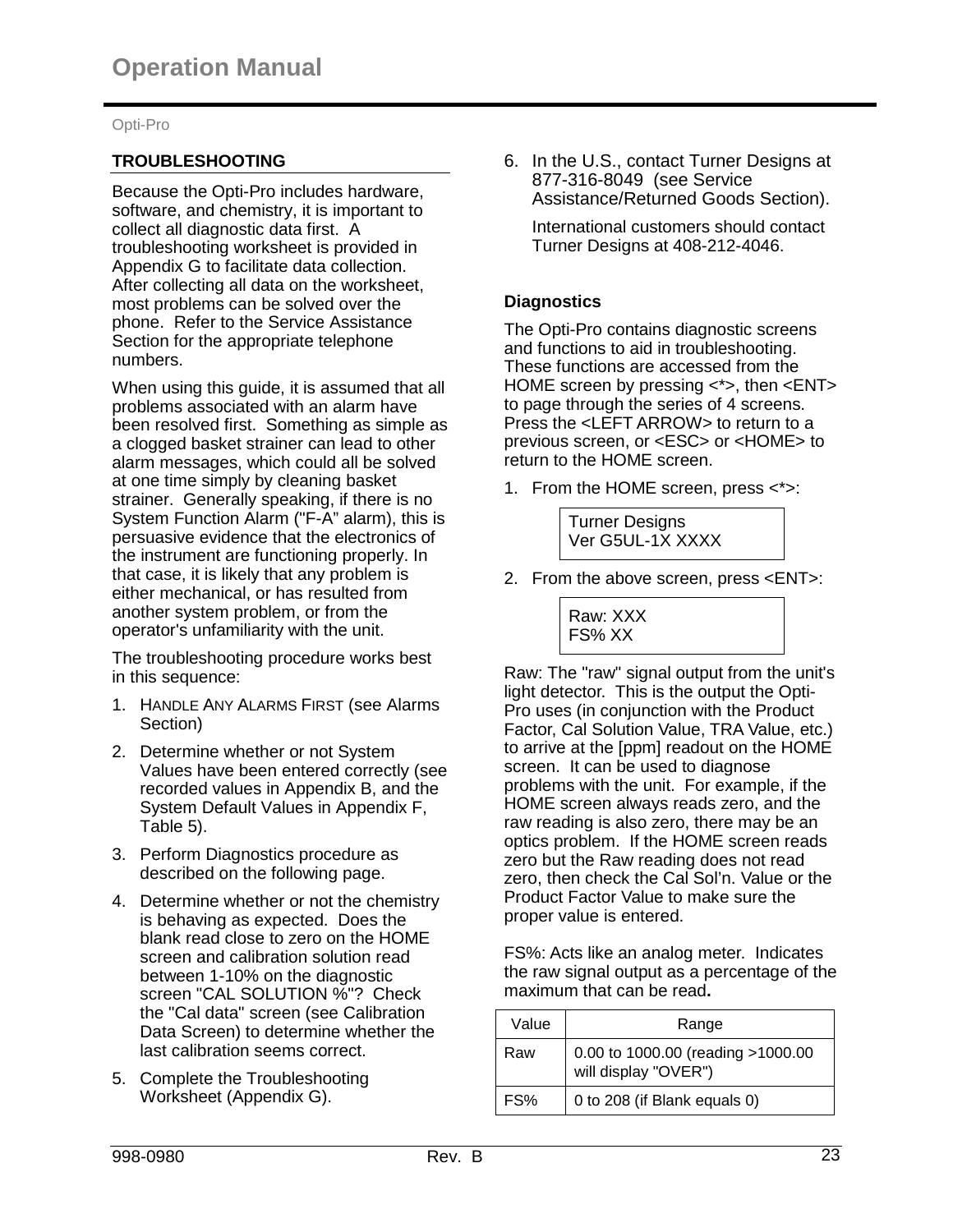3. From the above screen, press <ENT>



1: PUMP: A solid-state relay controls one chemical pump through connections (terminal strip connections 4-6). If the Opti-Pro is connected to a pump or other control device via terminal strip connections 4-6, this function allows you to test whether the unit's internal circuitry is operating and terminal strip connections are correct. To test the pump/device control of the Opti-Pro, the pump/device itself must be on, working, and properly connected to the terminal strip. Then, press <1> from this screen, then <ENT> to toggle the pump/device ON and OFF. The pump/device should go on when ON is selected and off when OFF is selected. If it does not, then be sure to check the pump/device itself first, and then check the terminal strip connections (trained personnel ONLY). When the test is finished, return to the HOME screen and pump/device control will revert to control by current unit values.

This function can serve as a "manual override" for pump control tests. While on this screen, you can turn a pump/device on and off regardless of the unit values previously entered.

4. From the above screen, press <ENT>



- Oper: Indicates how many hours the unit has been in operation since installation.
- Lamp: Indicates whether the LED light source is operating properly.
- Flow: Indicates whether the flow is ON/OFF.
- 5. From the above screen, press <ENT>



For definitions, ranges, and default values of these items, see Calibration Data Screen Section.

#### **Service Assistance**

IMPROPER INSTALLATION, USE, APPLICATION OR UNAUTHORIZED SERVICING OF THIS EQUIPMENT VOIDS ALL WARRANTEES.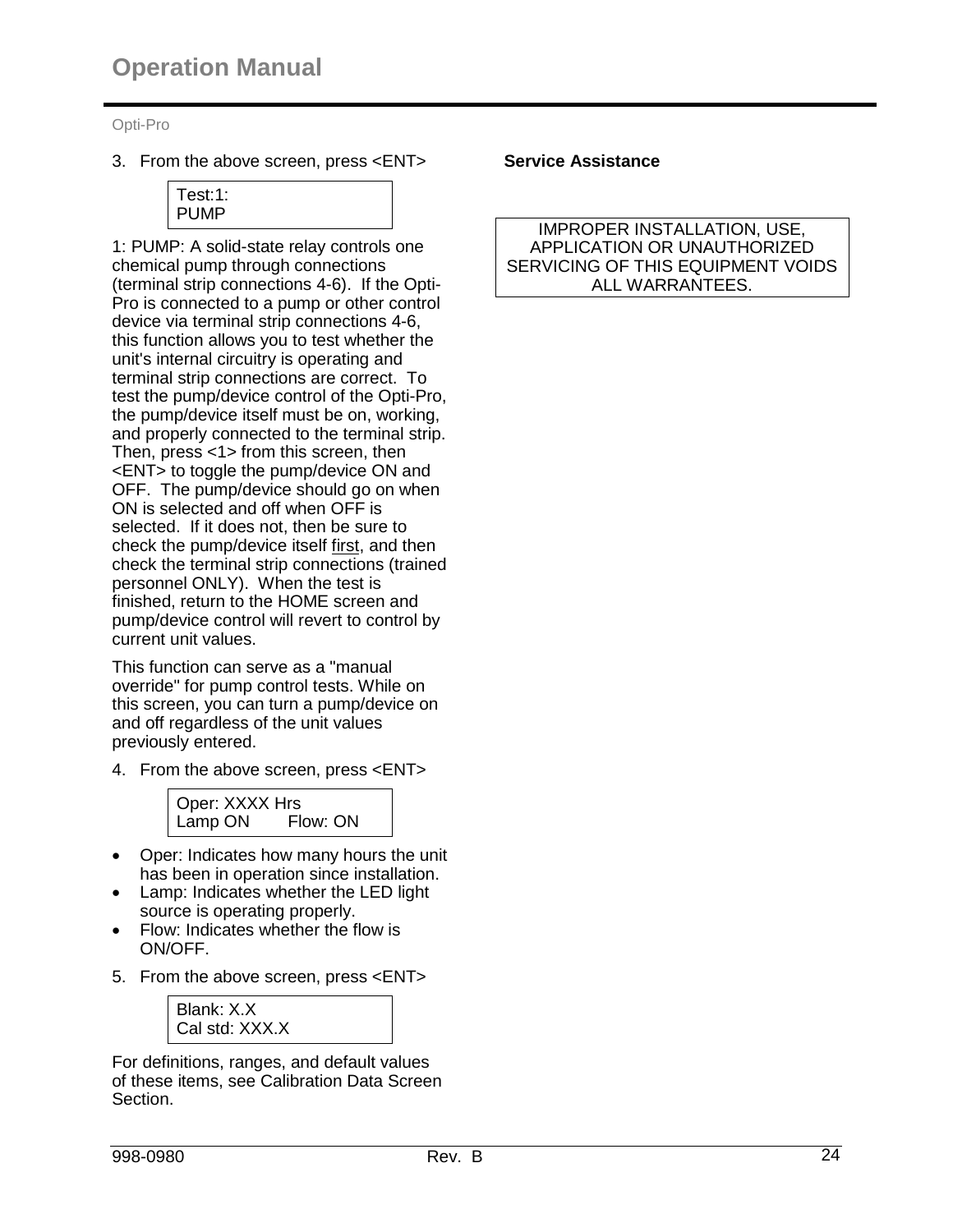# **Troubleshooting Guide**

# [HANDLE ANY ALARMS FIRST]

| <b>SYMPTOM</b>                                                                                                                                                                                                                                                                                                                                                                                                               | <b>POSSIBLE CAUSE</b>                                                                                    | <b>SOLUTION</b>                                                                                                                                                                                                     |
|------------------------------------------------------------------------------------------------------------------------------------------------------------------------------------------------------------------------------------------------------------------------------------------------------------------------------------------------------------------------------------------------------------------------------|----------------------------------------------------------------------------------------------------------|---------------------------------------------------------------------------------------------------------------------------------------------------------------------------------------------------------------------|
| <b>HOME</b> screen displays<br>over/OVER (blinking from<br>over to OVER).                                                                                                                                                                                                                                                                                                                                                    | 1. System Values are<br>incorrect (i.e. Product<br>Factor, Cal Sol'n Value,<br>$etc.$ ).                 | <b>Check the Configuration Record</b><br>for the site. Access the System<br>Values and verify that they are<br>entered correctly.                                                                                   |
| A blinking 'over/OVER' is a<br>different symptom than a<br>steady 'OVER' and indicates<br>that the sample reading<br>exceeds 999. This is most<br>likely related to the System<br>Values entered for the site.                                                                                                                                                                                                               | 2. Incorrect calibration                                                                                 | <b>Check the Calibration Data</b><br>screen. Recalibrate the unit; be<br>sure to use the correct calibration<br>solution and that the reading is<br>between 1% - 10%. Check the<br>expiration date of the solution. |
| If, for example, a Cal Sol'n<br>Value of 200 was erroneously<br>entered, the unit's numerical                                                                                                                                                                                                                                                                                                                                | 3. Chemical feed too<br>high.                                                                            | Check feed pump. Confirm high<br>concentration using wet test.                                                                                                                                                      |
| calculation of the sample<br>reading might exceed 999.<br>(NOTE: Examine "Possible<br>Cause"/"Solution" in the<br>numbered order.)                                                                                                                                                                                                                                                                                           | 4. The Opti-Pro is, or has<br>been, in alarm. Back-up<br>control has forced<br>chemical feed on.         | Deactivate chemical feed by<br>setting the High & Low Product<br>% settings to 0%. Once the<br>system returns to a normal level,<br>reset the alarm responses to the<br>desired settings.                           |
| <b>HOME</b> screen displays<br>OVER (not blinking from over                                                                                                                                                                                                                                                                                                                                                                  | 1. Possible optics<br>problem.                                                                           | Check the FS% reading in the<br>Diagnostics sequence.                                                                                                                                                               |
| to OVER).<br>A steady 'OVER' is a different<br>symptom than a blinking<br>'over/OVER' and indicates<br>that the sample reading is too<br>high for the unit's light<br>detector. This is related to<br>the chemistry of the sample<br>and displays that the sample<br>readings are too high for the<br>unit at the current sensitivity<br>level. (NOTE: Examine the<br>"Possible Cause"/"Solution"<br>in the numbered order.) | 2. Incorrect calibration.                                                                                | Recalibrate the unit, making sure<br>that you are using the correct<br>Calibration Solution, and that it<br>reads between 1 - 10%. Check<br>the expiration date of the<br>solution.                                 |
|                                                                                                                                                                                                                                                                                                                                                                                                                              | 3. System Values are<br>incorrect (i.e. Product<br>Factor, Cal Sol'n Value,<br>$etc.$ ).                 | Check the Configuration Record.<br>Access the System Values and<br>verify they are entered correctly.                                                                                                               |
|                                                                                                                                                                                                                                                                                                                                                                                                                              | 4. Chemical feed too<br>high.                                                                            | Check feed pump. Confirm high<br>concentration using wet test                                                                                                                                                       |
| HOME screen displays minus<br>sign (negative readings), i.e.,<br>sample is reading less<br>concentrated than blank<br>value as set during last<br>calibration.                                                                                                                                                                                                                                                               | 1. Fouled flow cell.                                                                                     | Thoroughly clean and rinse flow<br>cell with recommended solution,<br>using a flow cell cleaning brush if<br>necessary.                                                                                             |
|                                                                                                                                                                                                                                                                                                                                                                                                                              | 2. Calibrated with<br>contaminated blanking<br>solution, or the calibration<br>solution was used instead | Recalibrate                                                                                                                                                                                                         |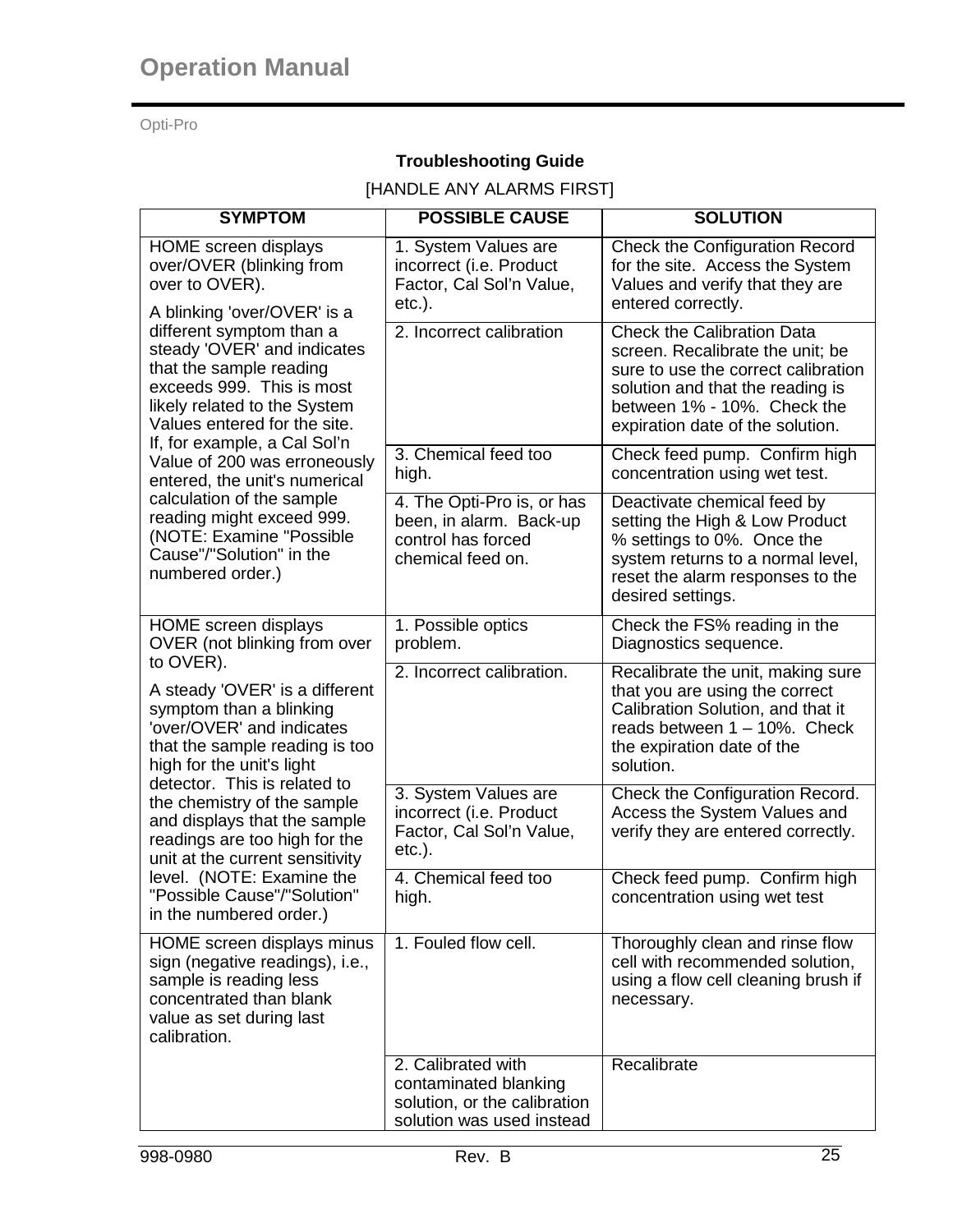| <b>SYMPTOM</b> | <b>POSSIBLE CAUSE</b>  | <b>SOLUTION</b> |
|----------------|------------------------|-----------------|
|                | of the blank solution. |                 |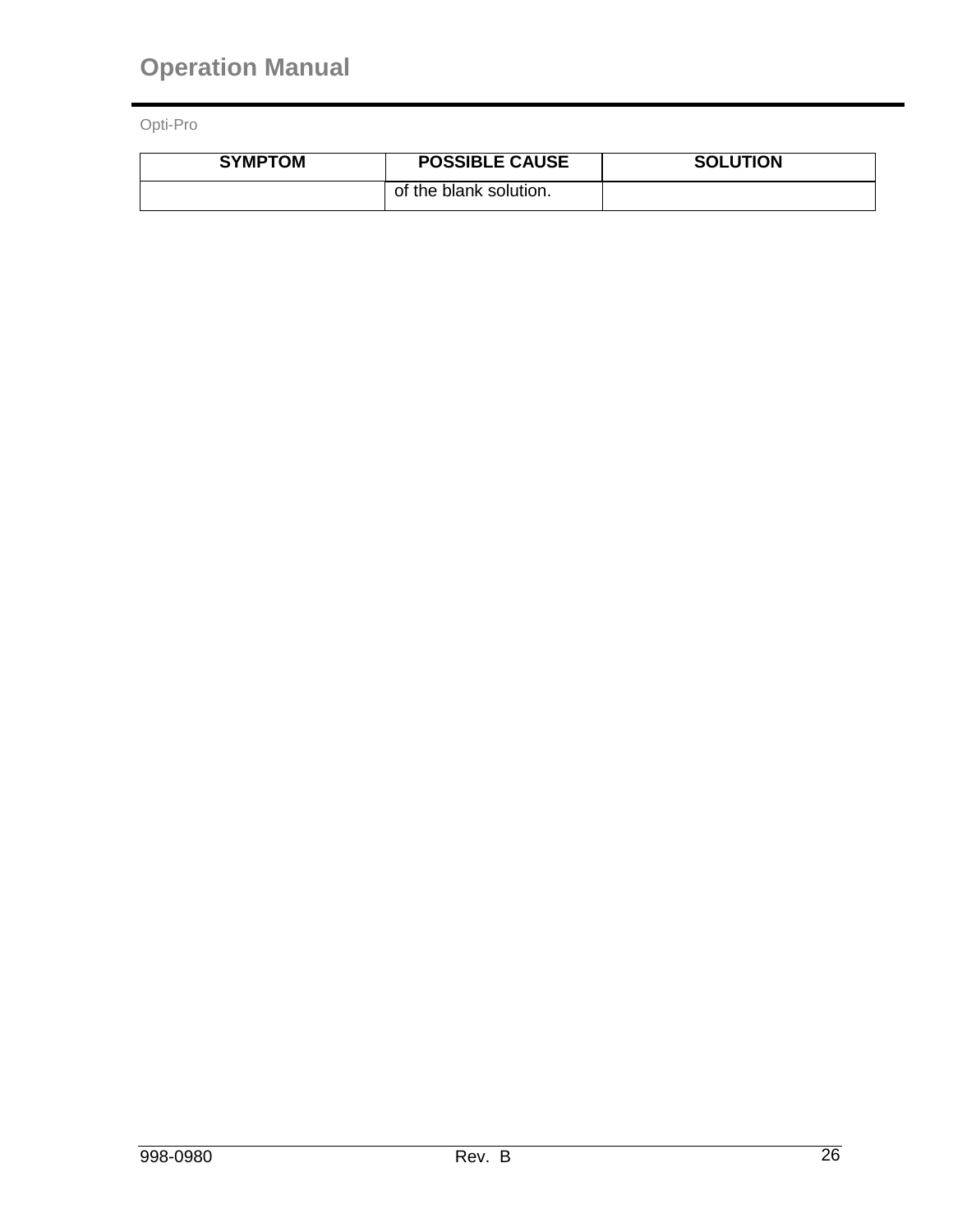| <b>SYMPTOM</b>                                                                                           | <b>POSSIBLE CAUSE</b>                                                                                                                  | <b>SOLUTION</b>                                                                                                                                                                                                                                                              |
|----------------------------------------------------------------------------------------------------------|----------------------------------------------------------------------------------------------------------------------------------------|------------------------------------------------------------------------------------------------------------------------------------------------------------------------------------------------------------------------------------------------------------------------------|
| HOME screen reads zero.                                                                                  | <b>System Values incorrectly</b><br>set                                                                                                | Make sure valid System Values<br>were entered (see Appendix F).                                                                                                                                                                                                              |
| Screen blank or black.                                                                                   | LCD's screen contrast too<br>high or too low                                                                                           | If screen is blank, adjust contrast<br>by pressing UP ARROW (if screen<br>is black, use the DOWN ARROW)<br>continuously until screen is visible.<br>Use $\hat{U} \oplus \hat{U}$ arrows to fine adjust.                                                                      |
| Unit does not calibrate.                                                                                 | Failure to complete entire<br>calibration procedure                                                                                    | You must press <1> at the end of<br>the calibration sequence for the<br>unit to accept the values.<br>Recalibrate.                                                                                                                                                           |
| Pump is not operating<br>properly.                                                                       | 1. Problem with "Product"<br>Feed During Alarm"<br>settings (if alarm active);<br>or terminal strip<br>connections; or pump<br>itself. | If there is an alarm, check the High<br>& Low Product Alarm %. Settings<br>on unit (System Values). Refer to<br>Diagnostics Section; pump test<br>function, to test if the unit is<br>properly controlling the pump.<br>Make sure pump itself is powered<br>and operational. |
|                                                                                                          | 2. Fuse has "blown."                                                                                                                   | Replace fuse with spare located on<br>the Main PCB.                                                                                                                                                                                                                          |
| TRA value ineffective (i.e.<br>HOME screen reading<br>does not change when the<br>TRA value is changed). | This is not usually cause<br>for alarm as the HOME<br>screen reading is a result<br>of a combination of<br>factors.                    | Do not attempt to change current<br>settings unless you are certain<br>something is wrong. Consult<br>Turner Designs at 877-316-8049.<br>For example, a low product factor<br>will cause the TRA value itself to<br>have a minimal effect.                                   |
| Unit does not respond to<br>calibration solutions.                                                       | <b>System Values incorrectly</b><br>entered                                                                                            | Insure correct Product Factor, TRA<br>Test Value, and Cal Sol'n Value<br>have been entered (see Appendix<br>F).                                                                                                                                                              |

# **Troubleshooting Guide Continued**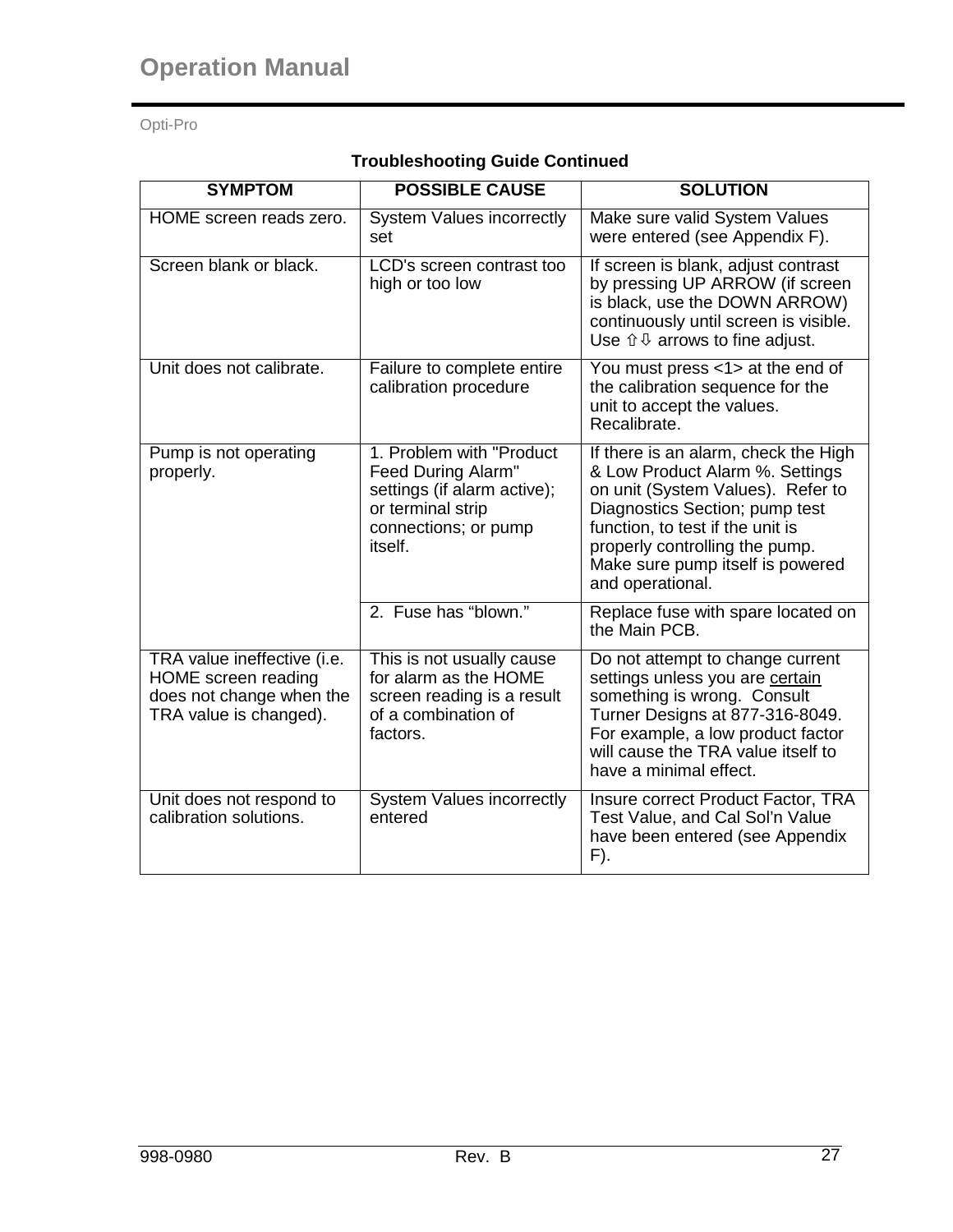#### **RESPONSIBILITY FOR SAFE DELIVERY**

Turner Designs has done everything possible to protect this equipment from damage due to normal transportation hazards. After the product leaves the manufacturing site, responsibility for its safe handling and delivery is assumed by the transportation company handling the equipment.

If the crated unit shows evidence of rough handling, request that the person making the delivery write "Received In Damaged Condition" on the delivery receipt. If concealed damage is revealed after the shipment is unpacked, contact a representative of the Transportation Company and request that a "Damaged Goods" report be completed.

In either event, the Transportation Company should be notified immediately of any damage to the shipment to protect your rights of recovery.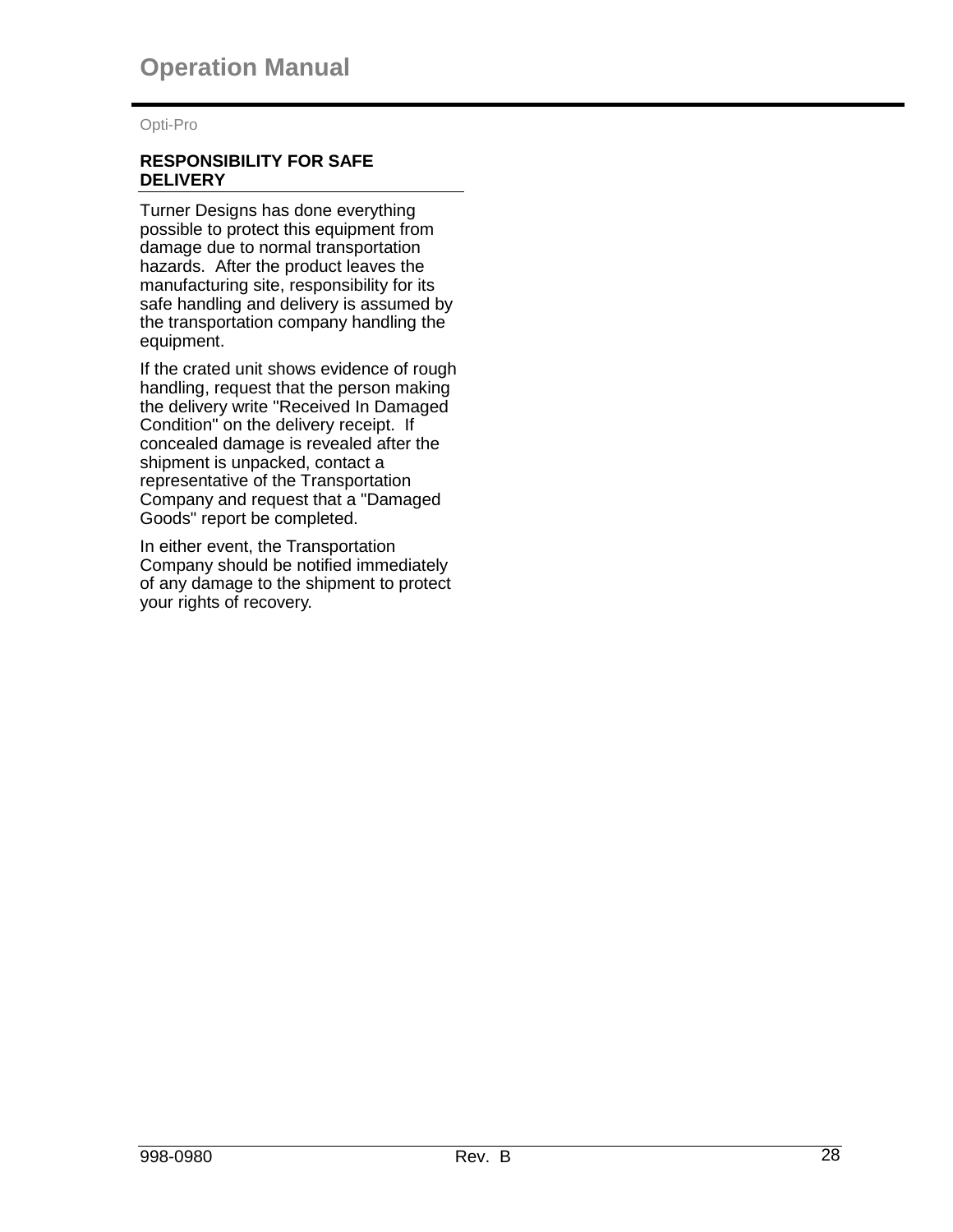# **APPENDIX A**

[INSTALLATION CHECKLIST]

# CUSTOMER INFORMATION: To be completed by Water Engineer

| Water Engineer Name:<br><u> Water Engineer Name:</u> |  |
|------------------------------------------------------|--|
|                                                      |  |
|                                                      |  |
|                                                      |  |

# **CHECKLIST**

The following checklist is provided so the appropriate preparations may be made prior to equipment start-up. Completion of the listed items is mandatory to assure proper installation and a properly functioning piece of equipment. Although it may be tempting to compromise on the initial requirements, history has proven that "doing it right the first time" pays off in the long run.

You and your Customer should jointly complete the following checklist. For each item, check either WORK TO DO or WORK REQUIRED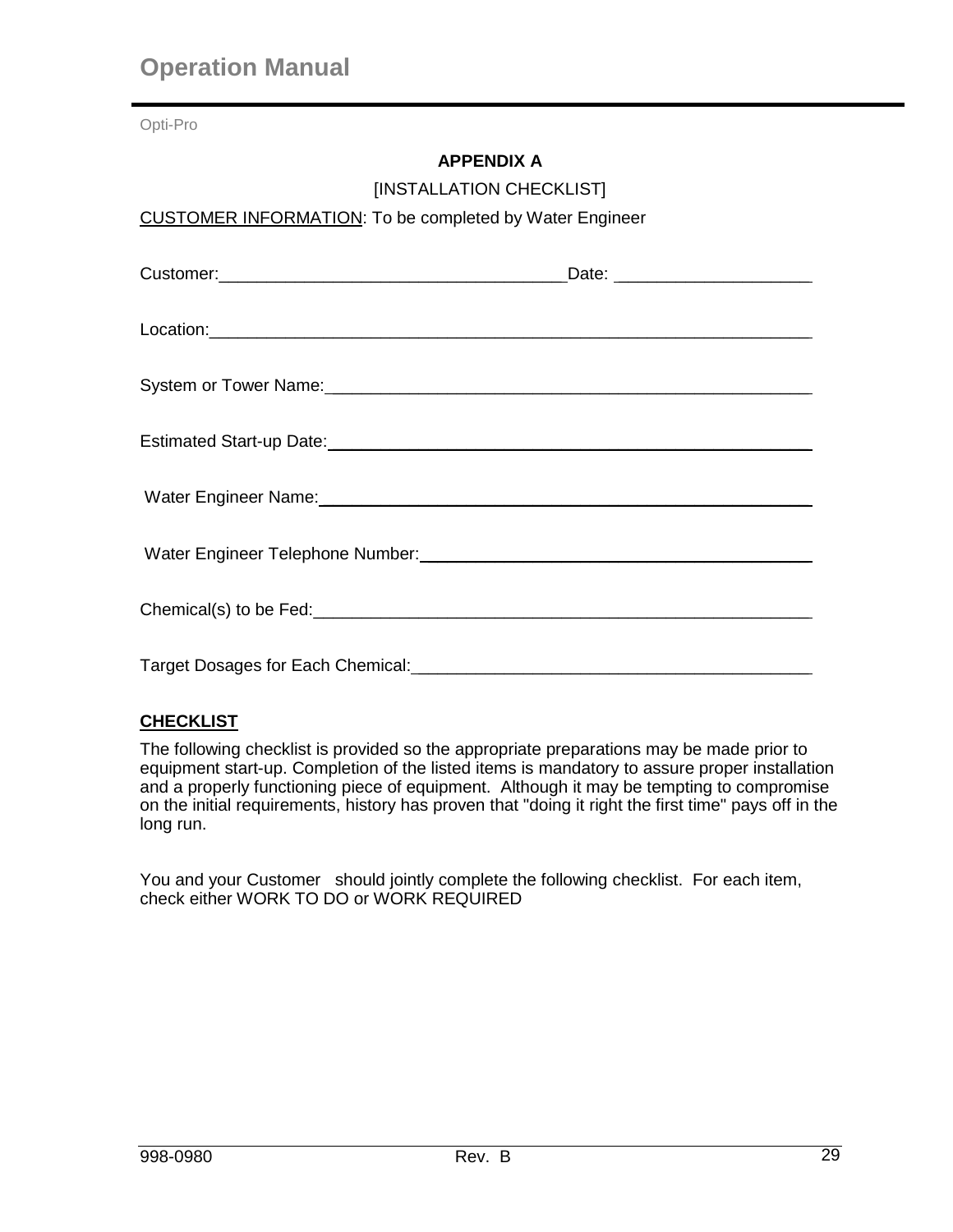# INSTALLATION CHECKLIST

| To Do                                             | Complete | Requirements                                                                                                                                                                                                                                                                                                        |  |  |  |  |
|---------------------------------------------------|----------|---------------------------------------------------------------------------------------------------------------------------------------------------------------------------------------------------------------------------------------------------------------------------------------------------------------------|--|--|--|--|
| INITIAL REQUIREMENTS -- WATER ENGINEER            |          |                                                                                                                                                                                                                                                                                                                     |  |  |  |  |
| 1.                                                |          | Check recirculating water background fluorescence (TRA test code).                                                                                                                                                                                                                                                  |  |  |  |  |
| 2.                                                |          | Ensure turbidity is less than 150 NTU. (NOTE: Install appropriate filter/strainer on inlet;<br>see Figure 1 on page 41).                                                                                                                                                                                            |  |  |  |  |
| 3.                                                |          | Assure water temperatures of 32-140°F.                                                                                                                                                                                                                                                                              |  |  |  |  |
|                                                   |          | <b>INSTALLATION REQUIREMENTS -- WATER ENGINEER</b>                                                                                                                                                                                                                                                                  |  |  |  |  |
| 1.                                                |          | Locate unit within 125 feet from sample point.                                                                                                                                                                                                                                                                      |  |  |  |  |
| 2.                                                |          | Locate unit out of direct sunlight.                                                                                                                                                                                                                                                                                 |  |  |  |  |
| 3.                                                |          | Ensure Traced Chemical is sufficiently distributed in recirculating water at the sample<br>point to make continuous and accurate Traced Chemical measurement possible                                                                                                                                               |  |  |  |  |
| 4.                                                |          | Locate unit where ambient temperatures are 40-120°F/4-49°C.                                                                                                                                                                                                                                                         |  |  |  |  |
| 5.                                                |          | Locate unit at least 10 feet [3 m] from devices such as large generators, which require a<br>great deal of electrical power, or generate a strong electromagnetic field.                                                                                                                                            |  |  |  |  |
| <b>CUSTOMER REQUIREMENTS - PLUMBER</b>            |          |                                                                                                                                                                                                                                                                                                                     |  |  |  |  |
| 1.                                                |          | Sample stream must be plumbed to the unit to deliver at a rate >0.5 gpm (0.5-1.25 gpm<br>optimal) & <100 psi. One $\frac{1}{2}$ inch & one $\frac{1}{4}$ inch NPT pipe connections (both female) are<br>provided for PVC pipe hook-up (see Figure 3 on page 43). Ensure sampling point<br>avoids air entrapment.    |  |  |  |  |
| 2.                                                |          | Sample from side of water line to avoid air entrapment.                                                                                                                                                                                                                                                             |  |  |  |  |
| 3.                                                |          | Provide free, unrestricted drain for sample stream, preferably to tower basin (no back<br>pressure, max. 10 ft/3 m rise).                                                                                                                                                                                           |  |  |  |  |
| <b>CUSTOMER REQUIREMENTS - ELECTRICIAN</b>        |          |                                                                                                                                                                                                                                                                                                                     |  |  |  |  |
| 1.                                                |          | Ensure environment will support a NEMA 4X-type enclosure.                                                                                                                                                                                                                                                           |  |  |  |  |
| 2.                                                |          | Provide 100-130/200-250 VAC, 50/60 Hz, 5-amp electrical service to TSR3000.                                                                                                                                                                                                                                         |  |  |  |  |
| 3.                                                |          | Provide 100-130/200-250 VAC, 50/60 Hz, 5-amp electrical service to any pump or pump<br>system to be used with the TSR3000.                                                                                                                                                                                          |  |  |  |  |
| 4.                                                |          | If the unit's 4-20 mA output signal will be used, check to see if an isolator should be<br>purchased.                                                                                                                                                                                                               |  |  |  |  |
| 5.                                                |          | Terminate flow switch wiring on terminal strip (refer to Figure 4 on page 44)                                                                                                                                                                                                                                       |  |  |  |  |
| FINAL REQUIREMENTS -- WATER ENGINEER AND CUSTOMER |          |                                                                                                                                                                                                                                                                                                                     |  |  |  |  |
| 1.                                                |          | Obtain an appropriately sized metering pump system or other type of feeding system for<br>start-up.                                                                                                                                                                                                                 |  |  |  |  |
| 2.                                                |          | If the unit is to be installed by a third party arrange a time during start-up when you and<br>the customer can be trained together.                                                                                                                                                                                |  |  |  |  |
| 3.                                                |          | Obtain needed materials (calibration solution, distilled water, dilute acid, calibration kit,<br>flow cell cleaning brushes) and site System Values (Product Factor, Product Set Point,<br>TRA Analysis, Calibration Solution).<br>$\mathbf{u}$ and $\mathbf{v}$ and $\mathbf{v}$ and $\mathbf{v}$ and $\mathbf{v}$ |  |  |  |  |

**Water Engineer Responsibilities:** It is the Water Engineer's responsibility to ensure appropriate calibration solutions and other needed materials are available for installation

**Customer Responsibilities:** This checklist outlines work required prior to start-up. This work is necessary to ensure quality and proper operation. However, if any of these requirements cannot be met, contact your Water Engineer.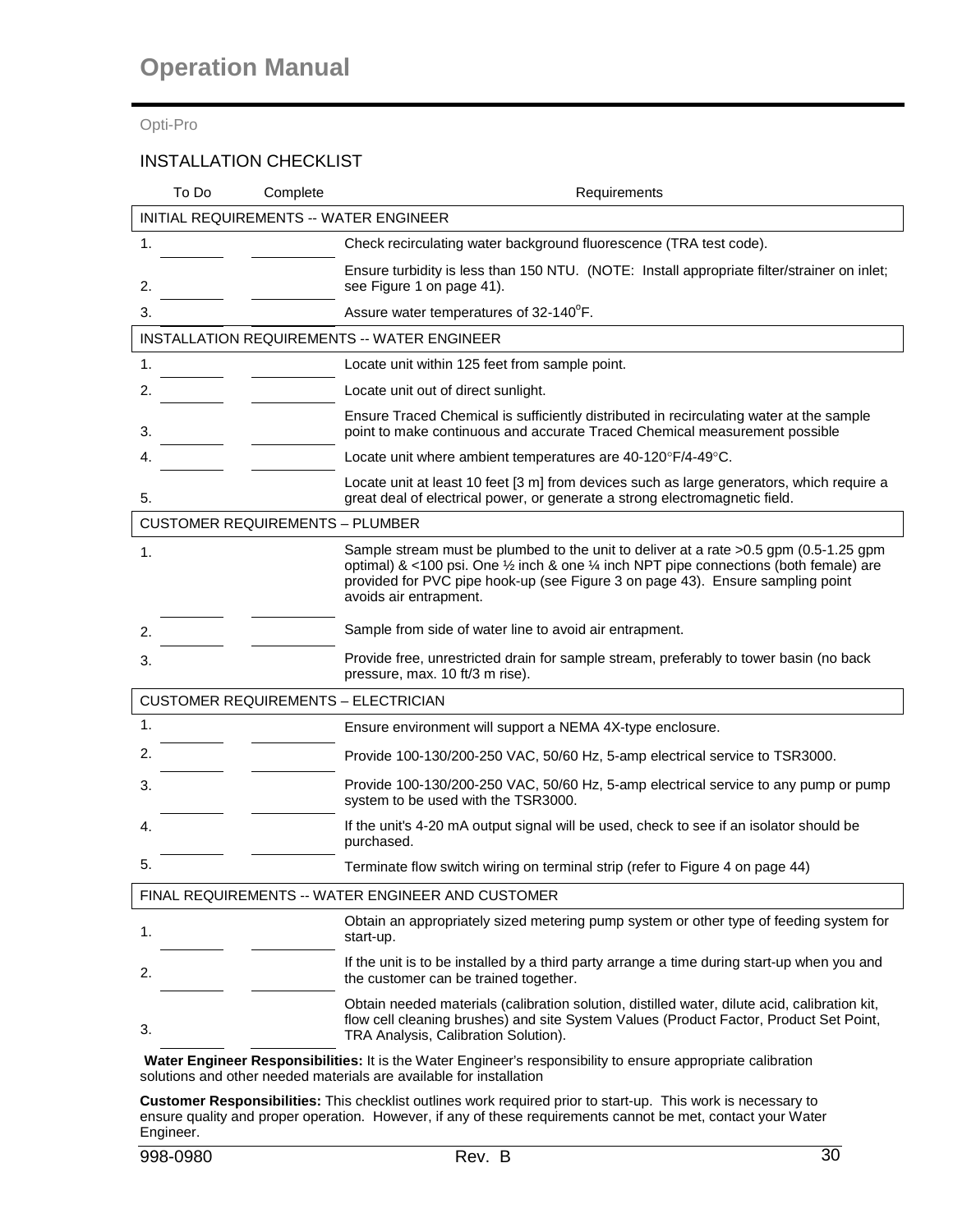Opti-Pro

# **APPENDIX B**

[CONFIGURATION RECORD]

Date Configured: \_\_\_\_\_\_\_\_\_\_\_\_\_\_\_\_\_\_\_\_\_\_\_\_\_\_\_\_\_\_\_\_\_\_\_\_\_\_\_\_\_\_\_\_\_\_\_\_\_\_\_\_\_\_\_\_\_\_\_

Salesman/Technician: \_\_\_\_\_\_\_\_\_\_\_\_\_\_\_\_\_\_\_\_\_\_\_\_\_\_\_\_\_\_\_\_\_\_\_\_\_\_\_\_\_\_\_\_\_\_\_\_\_\_\_\_\_\_\_

System: \_\_\_\_\_\_\_\_\_\_\_\_\_\_\_\_\_\_\_\_\_\_\_\_\_\_\_\_\_\_\_\_\_\_\_\_\_\_\_\_\_\_\_\_\_\_\_\_\_\_\_\_\_\_\_\_\_\_\_\_\_\_\_\_\_\_

| System                             | Access                                |                    |       |
|------------------------------------|---------------------------------------|--------------------|-------|
| Value                              | Keys                                  | Range              | Value |
| Cal Sol'n. Value:                  | $<$ HOME $>$ $<$ 0 $>$                | 0.000-998.000 ppm  |       |
| <b>Product Factor:</b>             | $<$ HOME $>$ <1 $>$                   | 0.000-999.000 ppm  |       |
| <b>TRA Value:</b>                  | $<$ HOME $>$ $<$ 2 $>$                | $0.0 - 100.0\%$    |       |
| Set Point:                         | $<$ HOME $>$ $<$ 3 $>$                | 0.001-998.000 ppm  |       |
| Control Range:                     | $<$ HOME $>$ <4 $>$                   | 0.0001-100.000 ppm |       |
| High Product Alarm:                | $<$ HOME $>$ $<$ 5 $>$                | 0.004-999.000 ppm  |       |
| Low Product Alarm:                 | $<$ HOME $>$ $<$ 6 $>$                | 0.000-997.000 ppm  |       |
| 4 mA Output:                       | $<$ HOME $>$ $<$ 7 $>$                | 0.000-998.000 ppm  |       |
| 20 mA Output:                      | $<$ HOME $>$ $<$ 8 $>$                | 0.002-999.000 ppm  |       |
| <b>Startup Timer:</b>              | $<$ HOME> $<$ $\oplus$ > $<$ 6>       | 1-168 hours        |       |
| Limit Timer:                       | $<$ HOME> $<$ $\oplus$ > $<$ 7>       | 1-1,440 minutes    |       |
| Low Product Alarm<br>%:            | $<$ HOME> $<$ $\oplus$ > $<$ $8$ >    | 0-100%             |       |
| <b>High Product Alarm</b><br>$%$ : | $<$ HOME> $<$ $\oplus$ > $<$ $\oplus$ | 0-100%             |       |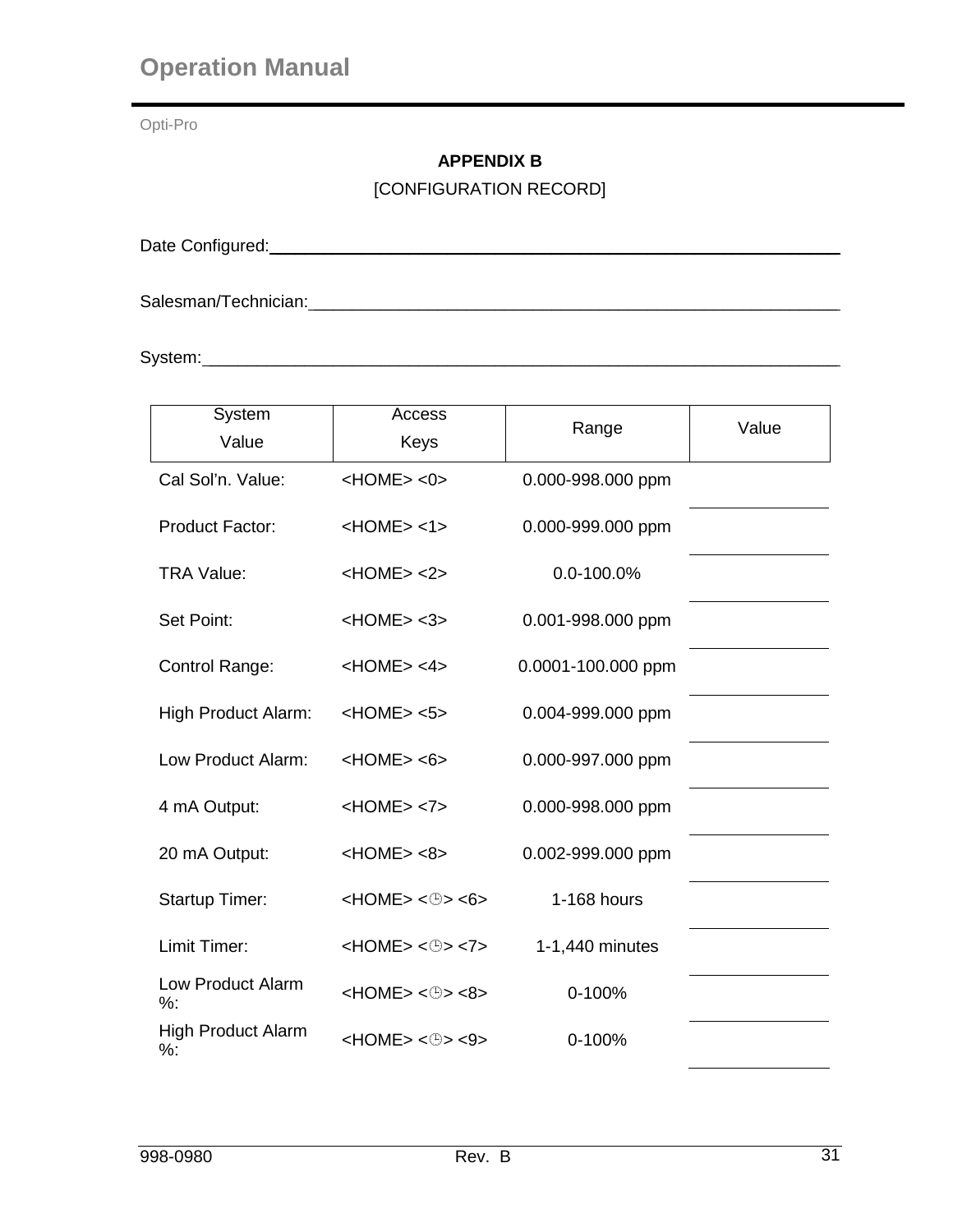# **APPENDIX C**

#### **The Turner Designs Opti-Pro provides the following control functions:**

- 1. Activates a relay for chemical addition based on a Traced Chemical reading below the Set Point.
- 2. Deactivates a relay for chemical addition based on a Traced Chemical reading above the Set Point.
- 3. At the user's option, the Opti-Pro can be set to feed product at a predefined rate during an alarm condition, or not to feed product (see Appendices B & C).

The unit is a microprocessor-based instrument designed to measure the fluorescent level in the sample, display the current treatment level dosage, and report the value to the Opti-Pro. The digital display shows the product dosage (.000 - 999 ppm), any alarm notification, and pump status (ON/OFF). Additional information is displayed or changed by pressing various keys on the keypad on the unit. Refer to Figures 3 & 4 on pages 43 & 44 for the location of the following controls on the unit:

| <b>LCD Digital</b><br>Display          | Continuously displays HOME screen when values are not being entered or viewed.<br>Except during calibration, the contrast of the LCD can be adjusted on any screen by<br>pressing the UP or DOWN ARROW.                                                                                      |
|----------------------------------------|----------------------------------------------------------------------------------------------------------------------------------------------------------------------------------------------------------------------------------------------------------------------------------------------|
| Keypad                                 | Used to enter new unit values and to move between screens. Once the User or Master<br>Identification has been entered, the unit will automatically return to the HOME screen if<br>the keypad is not used for 15 minutes.                                                                    |
| Main Power<br>Switch                   | Main power switch for entire unit -- When ON, the LCD will illuminate.                                                                                                                                                                                                                       |
| <b>Pump Circuit</b><br><b>Breakers</b> | One 3-amp circuit fuse is located inside the instrument to the left of the AC power<br>connections. A spare fuse is provided in the instrument enclosure.                                                                                                                                    |
| <b>Inlet Line Shut-</b><br>off Valve   | Directs sample flow to unit. When handle is vertical, the valve is open and sample<br>flows into the unit. When handle is horizontal, sample flow is stopped, permitting<br>calibration solutions to be injected into unit via the Luer-lock injection port.                                 |
| Luer-lock<br><b>Injection Port</b>     | During instrument calibration, standard and blank solutions are injected into the unit<br>using a syringe at the Luer-lock connection adjacent the valve. The unit is calibrated<br>using a standard dilution of tracer compound and a blank solution (distilled water).                     |
| Clean-out Plug                         | Permits access to flow cell for cleaning with a brush when flushing with acid alone is<br>not effective. Several spare plugs are provided.                                                                                                                                                   |
| Sample In                              | Where sample intake line is attached to allow sample to flow through unit.                                                                                                                                                                                                                   |
| Sample Out                             | Sample outlet line attaches here. There MUST be a valve at this point if there is back<br>pressure on the line, which is open during normal operation. If there is back pressure<br>on the line, close the valve during calibration. Be aware that some solution will flush to<br>the floor. |
| Sample Block                           | Houses flow cell and optical filters. The sample block must be replaced to change the<br>flow cell or filters.                                                                                                                                                                               |
| Power<br><b>Terminal Strip</b>         | Located behind enclosure front panel. Power, pump, flow switch, and 4-20 mA chart<br>recorder connections are made on this strip (see Electrical Connections Section and<br>Figure 4 on page 44). Only trained personnel should make electrical connections.                                 |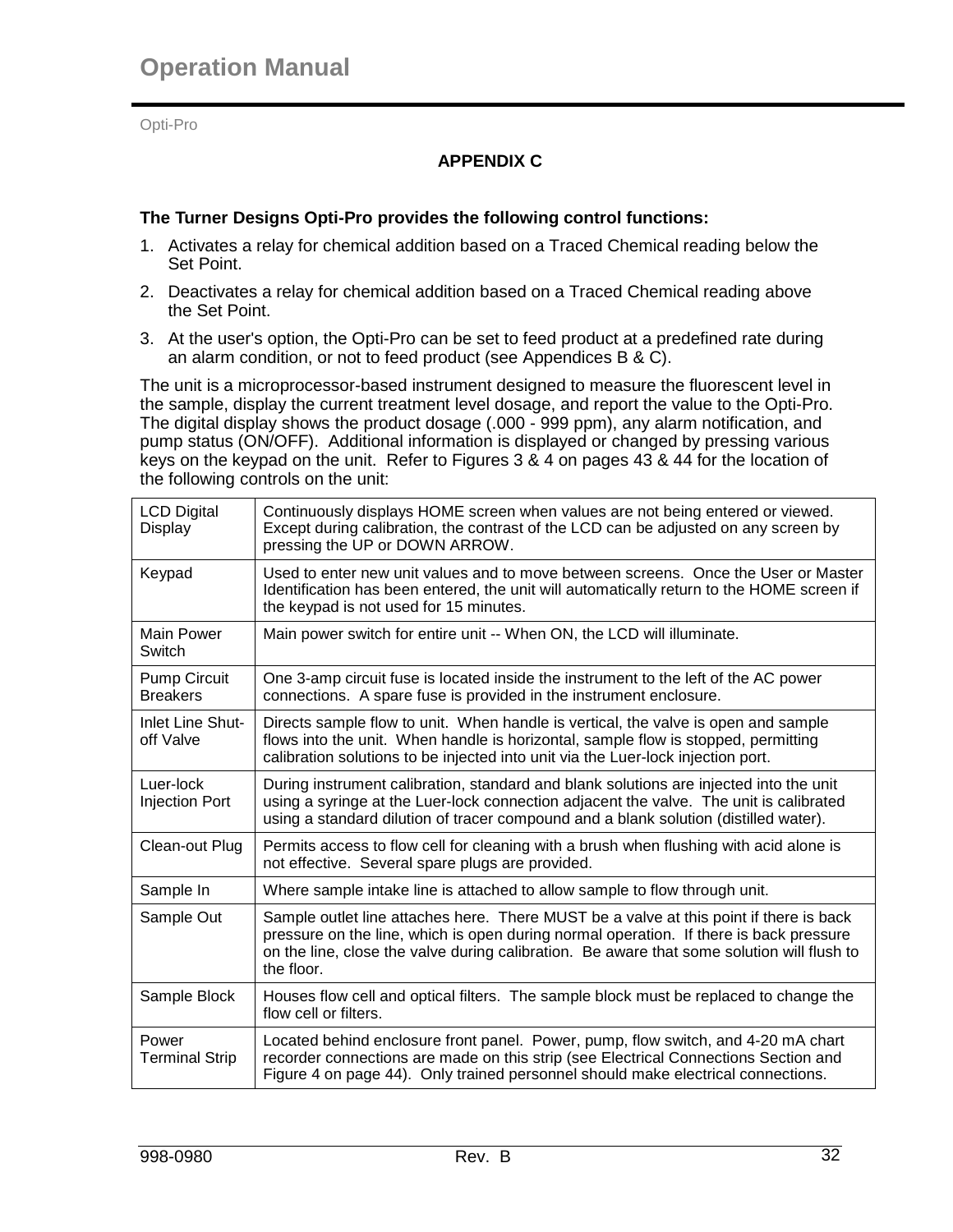# **APPENDIX D**

[Opti-Pro SOFTWARE FUNCTIONS]

The Opti-Pro has a software interface that simplifies calibration and changes of unit values (see Screens Flow Charts in Appendix E). The following descriptions of the unit's software functions will help provide a better understanding of the unit:

# **1. Screens:**

A series of computerized screens built into the unit are called up using the keypad and shown on the digital display.

1.1 **Home Screen**: Once the unit has been activated, the HOME screen is continuously displayed, except when accessing other screens.

From the HOME screen, access the calibration data and the calibration sequence by pressing <ENT>. Other screens are accessed from the HOME screen by pressing various keys on the keypad (Appendix E).

Go to the HOME screen by pressing the <HOME> key, except during the calibration procedure. To return to the HOME screen from calibration, first press <ESC> to abort the calibration sequence.

1.2 **Warning Screens**: There are warning screens throughout the software, which inform of invalid entries (for values or ID).

1.3 **Alarms**: When an alarm occurs, "ALM" blinks in the upper left-hand corner of the HOME screen. The nature of the alarm can be discovered by pressing <ESC> from the HOME screen (see Alarms and Troubleshooting Sections).

# **2. Keypad Functions**

2.1 **Left Arrow**: The left arrow can be used to correct typing errors when data is being entered or changed. It acts as a backspace or delete key. During calibration, it can be used to return to previous screens in the sequence if you wish to re-run the calibration. It is also used from the HOME screen to view the alarm history.

2.2 **Up & Down Arrows**: From HOME screen, these arrows can be used to change screen contrast.

2.3 **Escape & Enter**: You can escape to the previous screen or abort the calibration sequence by pressing the <ESC> key. While viewing a System Value, press <ENT> to access the screen to change that value. After entering a new System Value, press <ENT> to accept the new value.

#### **3. User Identification**

To change System Values or to calibrate the instrument, a four-digit User ID is required. For security, a Master ID, different from the User ID, is required to view or change the User ID. To change the User ID, contact Turner Designs Technical Support at 877-316-8049 for assistance with the Master ID.

Once an ID has been entered, if the keypad is not used for 15 minutes, the unit will automatically return to the HOME screen. The ID will have to be entered again before the unit values can be changed or calibration can be performed.

# **4. Product Dosage Display**

After the unit is powered-up or after calibration, the product dosage displayed will not react immediately, but will respond after a delay of about 10 seconds.

#### **5. LCD Contrast**

The contrast of the Liquid Crystal Display can be adjusted on any screen (except during calibration) by pressing the up & down arrows.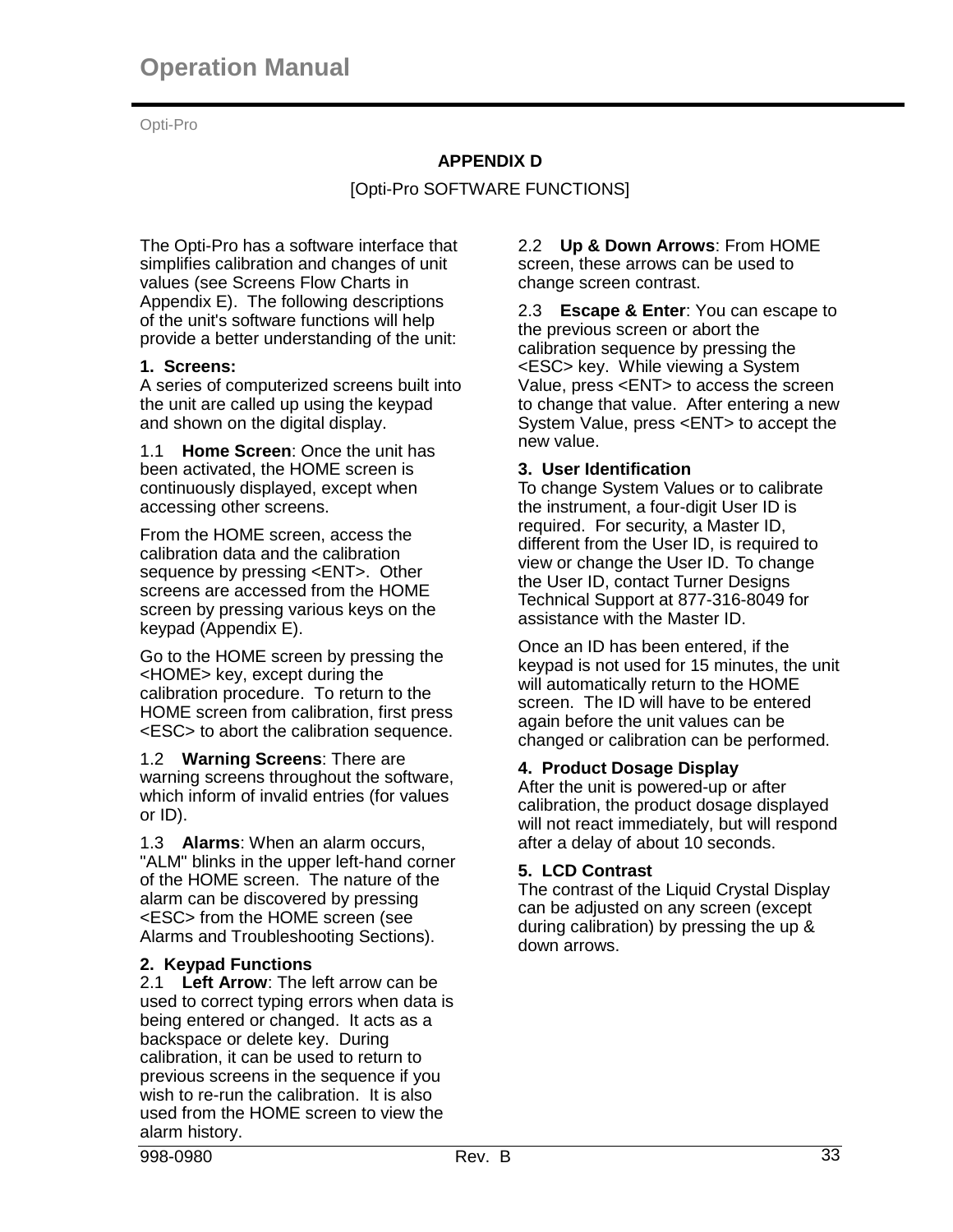# **APPENDIX E**

# **[Screens Flow Charts]**

#### **System Value Screens**

From the HOME screen, press key to view value. To change value, press <ENT> while viewing, input ID, enter new value, and press <ENT> again. Press HOME screen.

| <b>HOME</b>    | <b>PPM</b><br>XXX.<br>Pump: ON    | Home Screen shows product<br>dosage & pump status                                        | 9          | Input Master ID:                                                                   |
|----------------|-----------------------------------|------------------------------------------------------------------------------------------|------------|------------------------------------------------------------------------------------|
| 0              | Cal Soln Value:<br>XXX.XXX        | Relates value of a Traced<br>Chemical standard to a<br>fluorescent measurement.          |            | User ID:<br><b>XXXX</b>                                                            |
| 1              | Product Factor:<br>XXX.XXX        | Relates tracer measurement<br>to actual level of product in<br>the system.               |            | <b>XXXX</b><br>New:                                                                |
| $\overline{2}$ | <b>TRA Value:</b><br>XXX.XXX      | Background fluorescence for<br>system as measured by<br>Solutions Direct lab.            |            | <b>Diagnostic Screens</b>                                                          |
| 3              | Set Point:<br>XXX.XXX             | Desired dosage level of<br>product to be maintained in<br>the system.                    |            | Diagnostic Screens<br>To access the unit's diagnostic screens,<br>from HOME press: |
| 4              | Control Range:<br>+/- XXX.XXX PPM | Amount by which product<br>level is expected to vary<br>from the Set Point.              | $\ast$     | <b>TURNER DESIGNS</b><br>Ver G5UI-1A 0199                                          |
| 5              | High Prod Alarm:<br>XXX.XXX PPM   | Alarm is triggered if product<br>level rises above this and<br>remains there for 10 min. | <b>ENT</b> | Raw: XXX.XX<br><b>FS%: XX</b>                                                      |
| 6              | Low Prod Alarm:<br>XXX.XXX PPM    | Alarm is triggered if product<br>level falls below this and<br>remains there for 10 min. | <b>ENT</b> | Test:<br>1: Pump                                                                   |
| $\overline{7}$ | 4 mA Output:<br>XXX.XXX PPM       | Output can be set to<br>correspond to a certain level<br>of product                      | <b>ENT</b> | <b>XXXX</b><br>1: 4 mA:<br><b>XXXX</b><br>2: 20mA                                  |
| 8              | 20 mA Output:<br>XXX.XXX PPM      | Output can be set to<br>correspond to a certain level<br>of product                      | <b>ENT</b> | Oper: XXX Hrs.<br>Lamp ON<br>Flow ON                                               |
| ←              | Prod Hi<br>Fluoro                 | View alarms triggered since<br>last reset.                                               | ENT        | XX.X<br>Blank:<br>Cal Std:<br>XXX.X                                                |
| <b>ESC</b>     | No Flow                           | If alarm is triggered, shows<br>which alarm(s).                                          |            |                                                                                    |

# **User ID Screens**

A Master ID is required to view or change user ID:

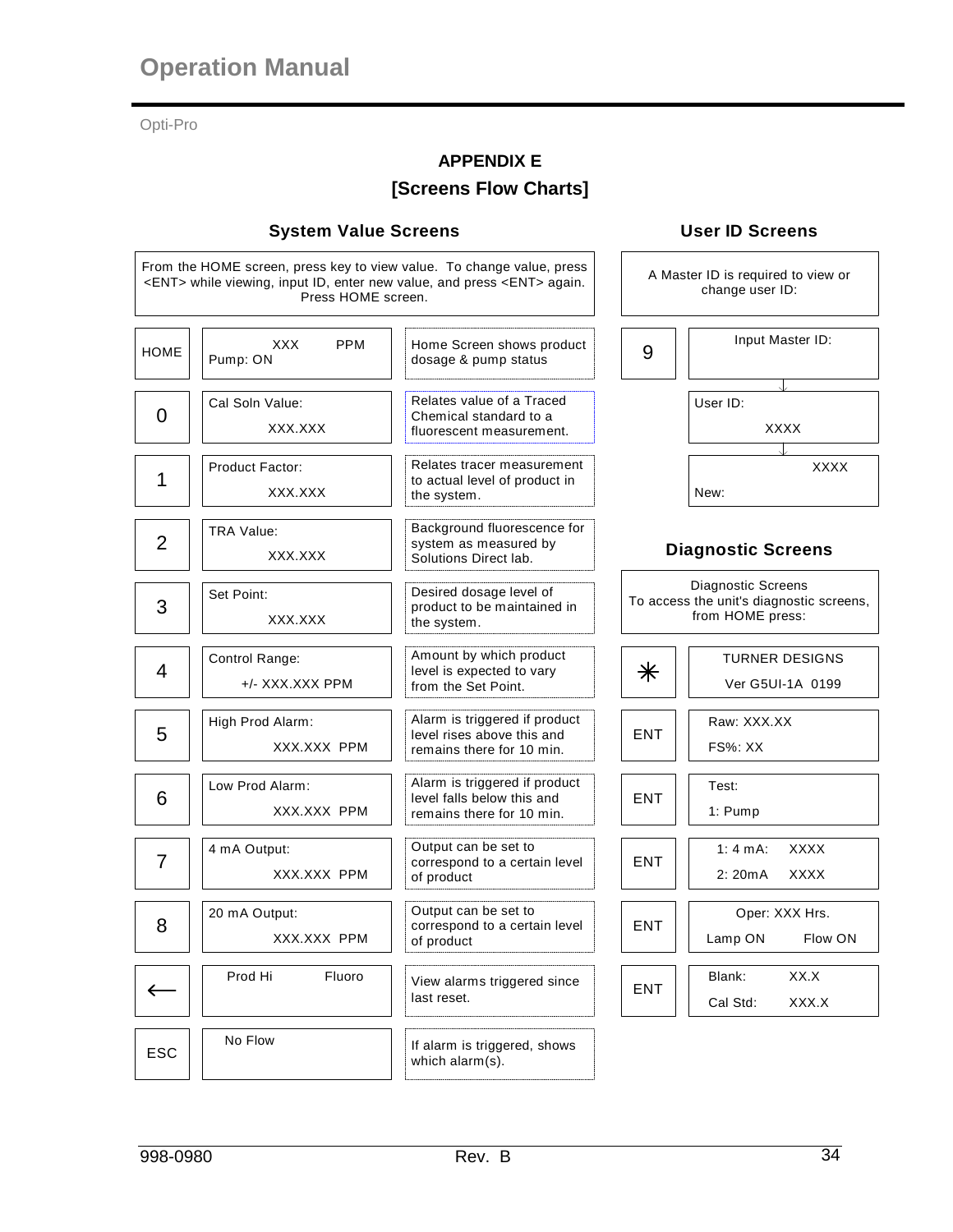# Screens Flow Charts Continued

From the HOME screen, press < $\circledcirc$ > or < $\Box$ > to access the following functions. For example, to change the clock settings or alarm functions, first press  $\langle \mathcal{O} \rangle$ , then the number of the function to be changed. Key in the new value and press <ENT>, then <ESC> to return to the clock menu.



|   | Datalogger:              |  |  |  |  |
|---|--------------------------|--|--|--|--|
|   | $<0> - <3>$              |  |  |  |  |
|   | Status:<br>Stop          |  |  |  |  |
|   | $\leq$ ENT $>$ to toggle |  |  |  |  |
|   | Interval: 1 min          |  |  |  |  |
|   | $\leq$ ENT $>$ to toggle |  |  |  |  |
|   |                          |  |  |  |  |
| 2 | Download Data:           |  |  |  |  |
|   | $5x < 8$ to start        |  |  |  |  |
|   | Erase Data:              |  |  |  |  |
|   | $5x < 9$ to start        |  |  |  |  |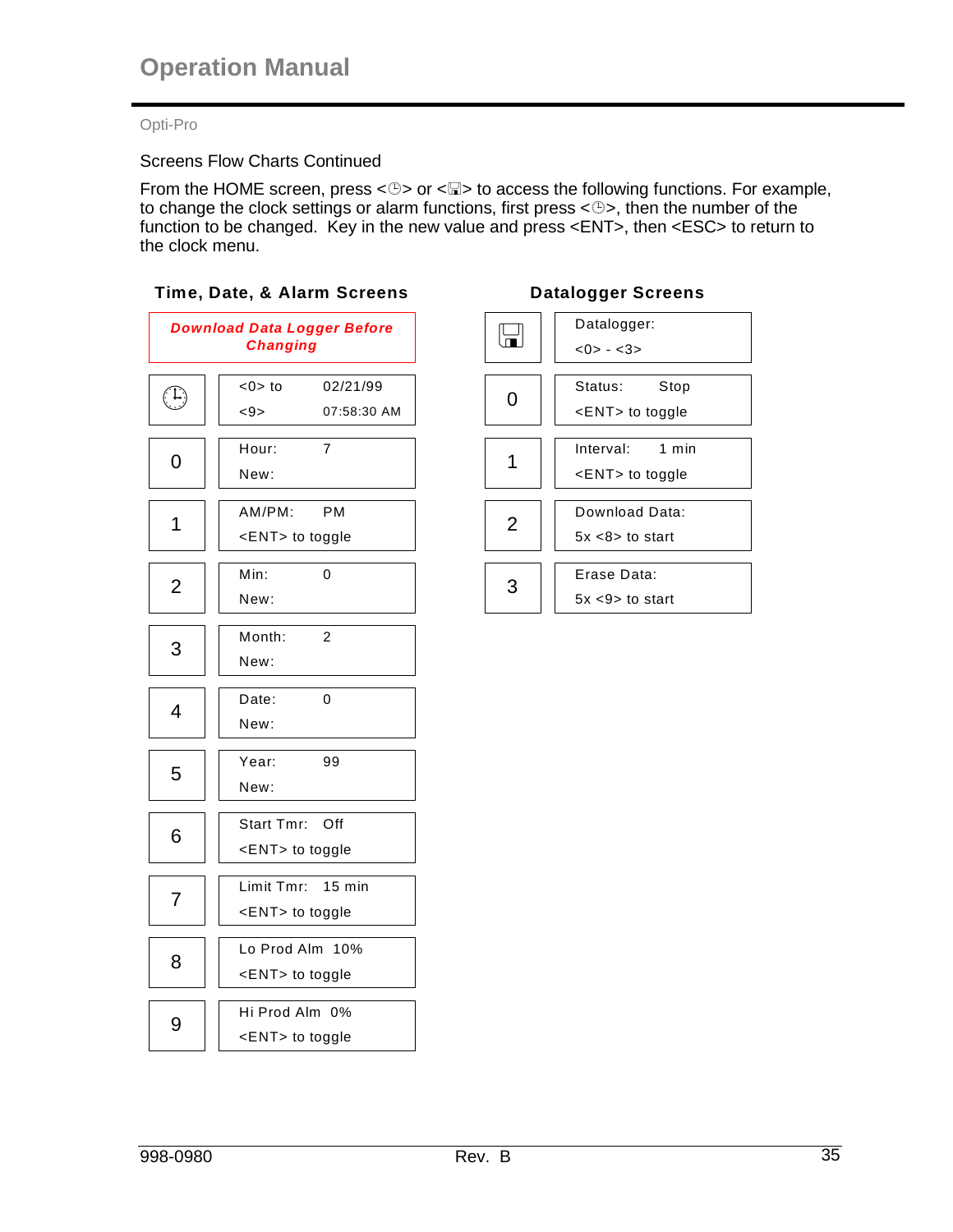#### Opti-Pro

# Screens Flow Charts Continued

#### **Calibration Screens**

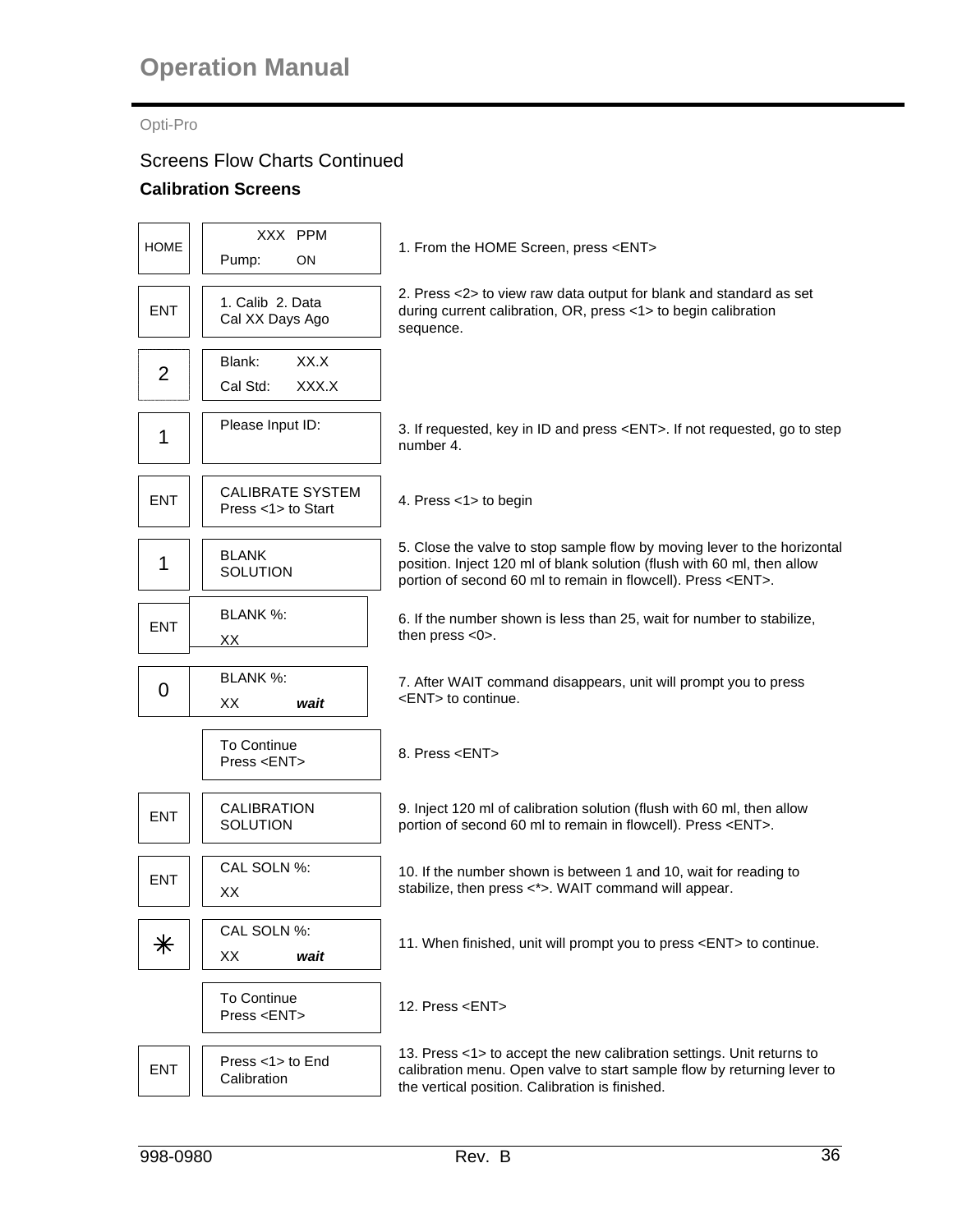# **APPENDIX F**

# [SYSTEM, CLOCK, AND ALARM VALUES]

System Values are accessed from the HOME screen (see Appendix E). Default values are listed in Table 5 below. Refer to Appendix B to determine how the unit was configured at the time of installation.

- View the System Values by pressing the appropriate access key while on the HOME screen.
- Change System Values by pressing <ENT> while viewing the value.

The unit will prompt:

Please input ID:

Enter a valid USER ID:

New:

Current: XXXX

Key in the new value on the keypad and press <ENT> again to accept the value.

| System Value             | Access Key                 | Default Value     | Range                  |
|--------------------------|----------------------------|-------------------|------------------------|
| Cal Sol'n Value          | $<$ 0 $>$                  | 0.000             | 0.000 to 998.000       |
| <b>Product Factor</b>    | <1>                        | $0.000$ (ppm)     | 0.000 to 999.000       |
| <b>TRA Test Value</b>    | <2>                        | 2.0%              | 0.0 to 100.0           |
| <b>Product Set Point</b> | <3>                        | $0.000$ (ppm)     | 0.002 to 998.000       |
| <b>Control Range</b>     | <4>                        | $\pm$ 0.000 (ppm) | $\pm$ 0.001 to 100.000 |
| High Product Alarm Level | 5                          | 999.000 (ppm)     | 0.004 to 999,000       |
| Low Product Alarm Level  | <6>                        | $0.000$ (ppm)     | 0.000 to 997.000       |
| 4 mA Output              | <7>                        | 0.000             | 0.000 to 998,000       |
| 20 mA Output             | <8>                        | 100.00            | 0.002 to 999.000       |
| Software Version         | $\lt^*$                    | N/A               | Fixed                  |
| User ID                  | $9$                        | 8520              | 0 TO 9999              |
| Low Product Alarm %      | <clock>, &lt;8&gt;</clock> | 10%               | 0 to 100%              |
| High Product Alarm %     | $<$ clock>, $<9$ >         | 0%                | 0 to 100%              |
| Start Up Timer           | $<$ clock>, $<$ 6>         | <b>OFF</b>        | 1 to 168 hours         |
| Limit Timer              | $<$ clock>, $<$ 7>         | <b>OFF</b>        | 1 to 1,440 min.        |

# *Table 5. System Default Values and Ranges*

# **System Value Definitions**

#### <0> CALIBRATION SOLUTION VALUE

Relates value of the tracer standard to a fluorescence measurement.

# <1> PRODUCT FACTOR

Relates tracer measurement to actual level of Traced Chemical in the sample. It is very important to enter the Product correctly. Refer to the TRA Lab Report for the correct product factor for the site.

# <2> TRA TEST VALUE

Background fluorescence (%) for recirculating water system as measured by the Laboratory. This value varies from site to site.

# <3> PRODUCT SET POINT

Desired dosage level of product to be maintained in the unit. The unit will warn "RESET LoProd ALM" if a new set point value minus the control range is lower than or equal to the current low product alarm level.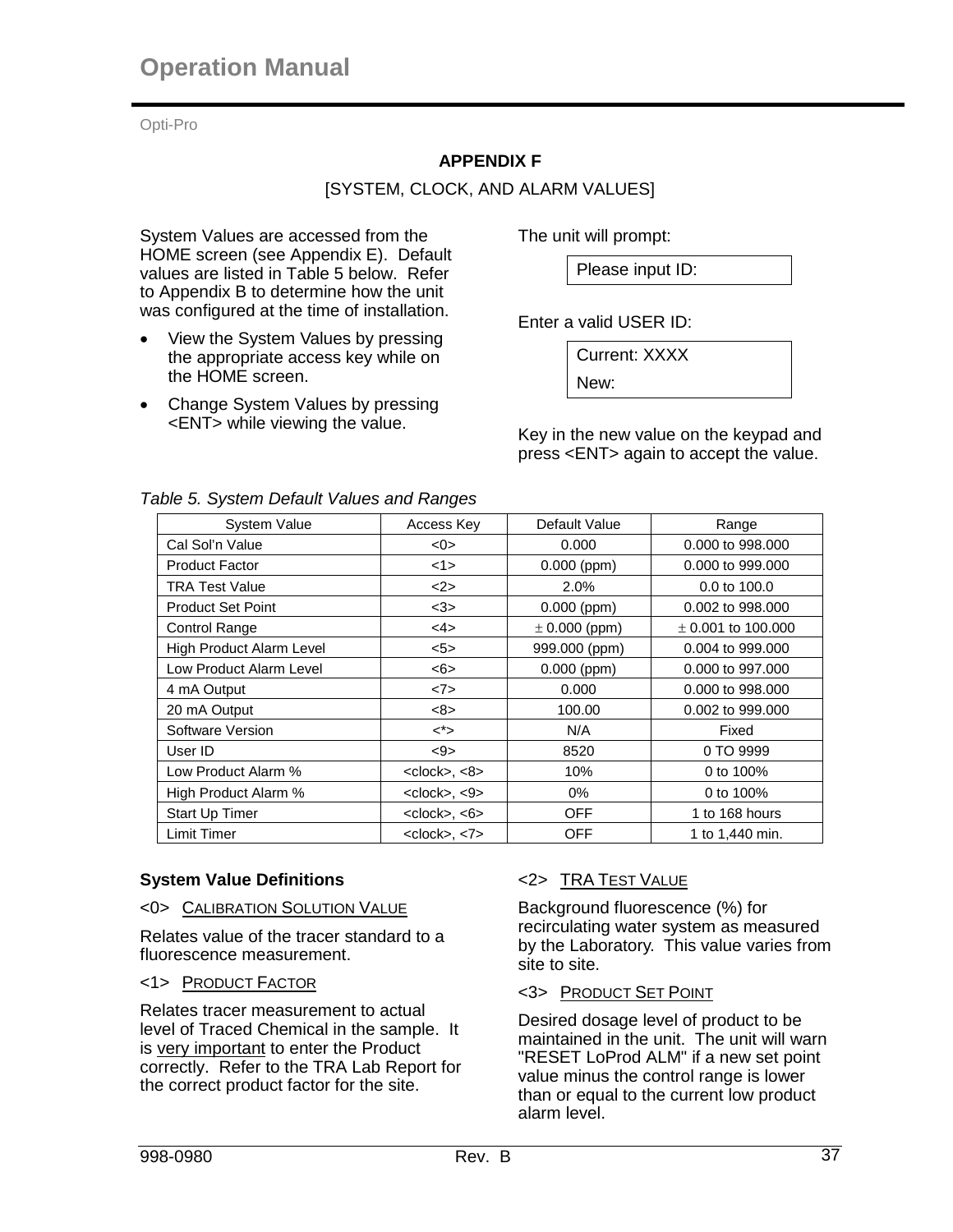Similarly, the unit will warn "RESET HiProd ALM" if the new value plus the control range is higher than or equal to the current high product alarm level.

If the new set point plus the control range is greater than or equal to the High Product Alarm maximum value (999.0), the unit will warn "INVALID INPUT." Similarly, if the new set point minus the control range is less than or equal to the Low Product Alarm minimum value (0), the unit will warn "INVALID INPUT."

# <4> CONTROL RANGE

Amount (ppm) by which the product level is expected to vary from the product set point. Usually, the control range span depends on the magnitude and rate of load changes. The Opti-Pro uses the control range to determine when to turn the pump off and on.

If the product level is less than the set point minus the control range, the pump will be turned on. The pump will stay on until the product level is higher than the sum of the set point plus the control range. For example, if the set point equals 100 ppm and the control range is equal to 2 ppm, then the pump will be turned on when the level reaches 98 ppm  $(100 - 2 = 98)$ . The pump will stay on until the product level in the sample stream reaches  $102$  ppm  $(100 + 2 = 102)$ .

The unit will reject (INVALID INPUT) a new control range value if the product set point minus the new value is not higher than the low product alarm level. It will also reject a new control range value if the product set point plus the new value is not lower than the high product alarm value.

# <5> HIGH PRODUCT ALARM LEVEL

If the product level rises above this level (and remains there for the 10-minute delay period), a high product alarm will be triggered.

The unit will reject (INVALID INPUT) a new high product alarm level value if it is not higher than the product set point plus the control range.

# <6> LOW PRODUCT ALARM LEVEL

If the product level falls below this level (and remains there for the 10 minute delay period), a low product alarm will be triggered.

The unit will reject (INVALID INPUT) a new low product alarm level value if it is not lower than the product set point minus the control range.

# <7> 4 MA OUTPUT

The 4 mA output and the 20 mA output can be sent to a chart recorder or other device. Outputs can be set to correspond to a certain level of product (i.e., 100 ppm & 900 ppm, respectively). The narrower the range, the greater the resolution. However, for example, if 4 mA was set to 40, and 20 mA to 60 ppm, then any data below 40 ppm will correspond to 4 mA and any data above 60 ppm will correspond to 20 mA.

The unit will reject (INVALID INPUT) the new 4 mA value if it is not lower than the 20 mA output value.

During an alarm condition, the 4-20 mA output will still send out the dosage level. During calibration the 4-20 mA output will send out a 4 mA signal.

# <8> 20 MA OUTPUT

See <7>. The unit will reject (INVALID INPUT) the new 20 mA value if it is not higher than the 4 mA output value.

# <9> USER ID

For security, to change the System Values or to calibrate, a User ID is required. See Table 5 for System Default Value.

The Master ID (different from the User ID) is required to view or change the User ID. The Master ID cannot be changed.

To view or change the User ID, contact Turner Designs Technical Support for assistance with the Master ID. Then with the HOME screen displayed, press <9>. The unit will require entry of the Master ID, which, if valid, will allow access to a screen showing the current User ID. Press <ENT> and use the keypad to enter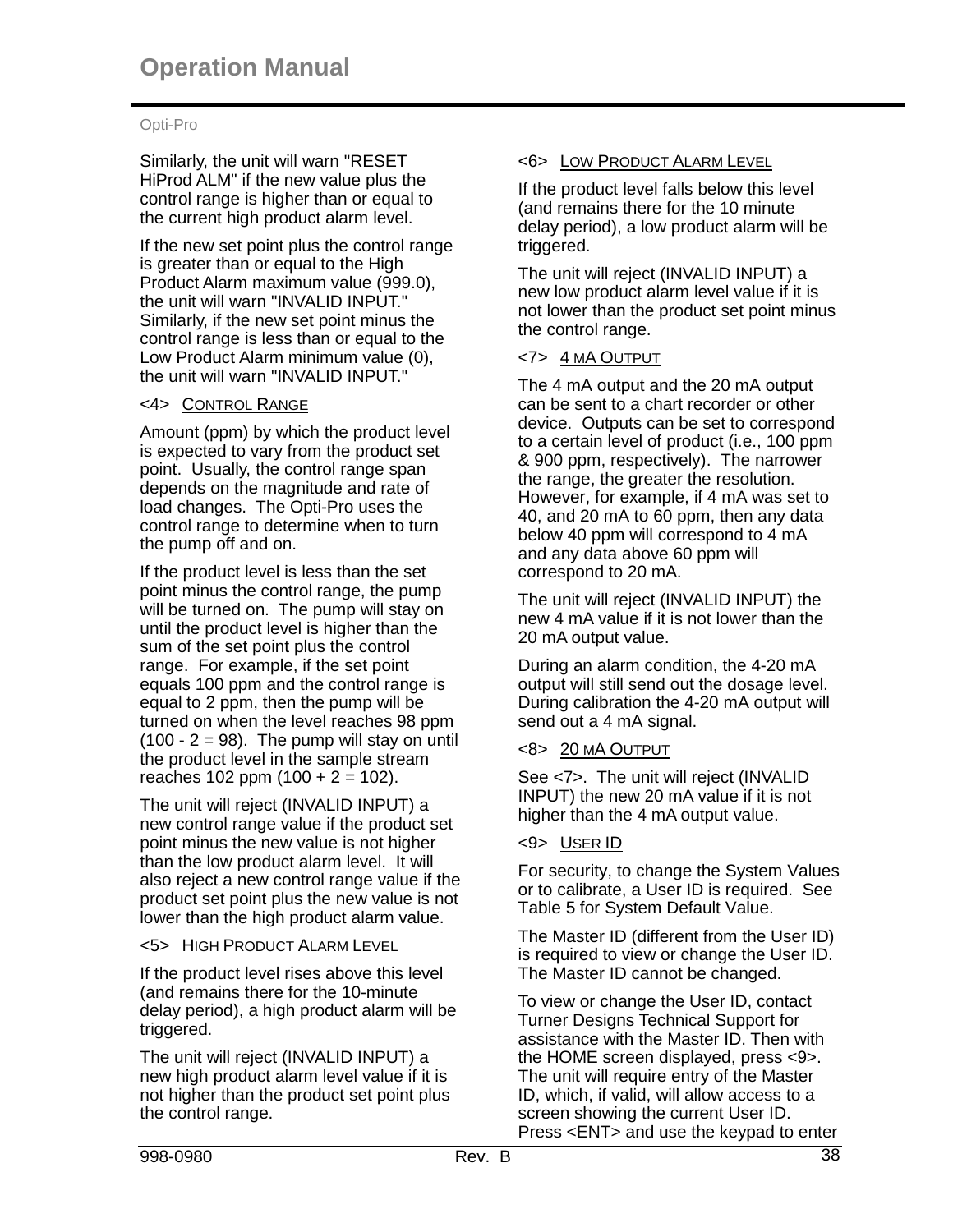the new User ID. Press <ENT> again and the new User ID is valid.

The date, time, and alarm output values are accessed under the  $\langle \oplus \rangle$  menu.

Pressing the  $\leq$   $\Rightarrow$  key will display the current date and time being used for data logging and access to the date, time and alarm values (0-9) if changes are necessary.

Example  $< \oplus$  screen:

| $<$ 0 $>$ to | 02/21/99   |
|--------------|------------|
|              | xx:xx:xxam |

To change the hour of day press <0> to see:

> Hour: XX New:

Key in the new value on the keypad and press <ENT> again to accept the value.

From the HOME screen, press  $< \oplus$  to access the date, time and alarm output values. Press the appropriate number (0- 9) to access the values described below.

# <0> HOUR

For the data logger to reference the correct time, the hour of day must be entered. The numeric value (1-12) must be entered and the <ENT> key pressed to accept the new value. Press <ESC> to return to the previous screen.

#### <1> AM/PM

For the data logger to reference the correct time (morning or evening), AM/PM must be entered. The <ENT> key toggles between AM/PM. Press <ESC> to return to the previous screen.

#### <2> MINUTES

For the data logger to reference the correct time, the number of minutes after the hour must be entered. The numeric value (0-59) must be entered and the <ENT> key pressed to accept the new

value. Press <ESC> to return to the previous screen.

#### <3> MONTH

For the data logger to reference the correct date, the month of the year must be entered. The numeric value (1-12) must be entered and the <ENT> key pressed to accept the new value. Press <ESC> to return to the previous screen.

#### <4> DATE

For the data logger to reference the correct date, the day of the month must be entered. The numeric value (1-31) must be entered and the <ENT> key pressed to accept the new value. Press <ESC> to return to the previous screen.

# <5> YEAR

For the data logger to reference the correct date, the year must be entered. The numeric value (00-99) must be entered and the <ENT> key depressed to accept the new value. Press the <ESC> to return to the previous screen.

#### <6> START-UP TIMER

When the unit is first activated, the START-UP TIMER ALARM will monitor the amount of time it takes the product dosage to fall within the set point,  $\pm$ control range -- and remain there for at least 10 minutes. If the time exceeds the pre-defined value, then it will trigger the START-UP TIMER ALARM. Press <ENT> to toggle between a 1 to 168 hour START-UP TIMER interval. Press <ESC> to return to the previous screen.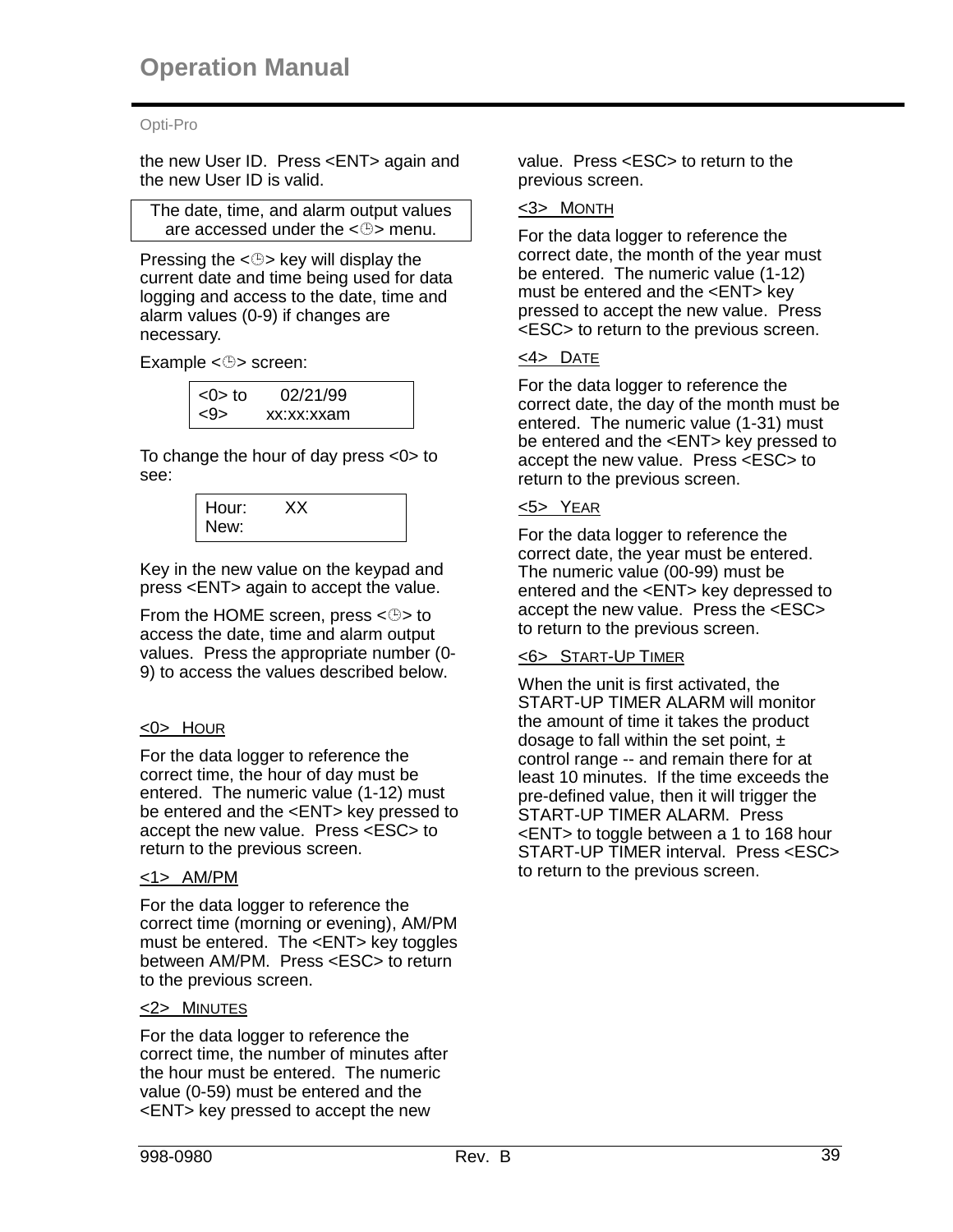If the time exceeds this predefined value (1-168 hours), the START-UP TIMER ALARM will be triggered - indicating a chemical-feed problem. A setting of OFF disables the alarm. If triggered, the Start-Up Timer defaults to the Low Product Alarm pump output setting.

# <7> LIMIT TIMER

This alarm monitors the amount of time the solenoid pump is on. If the time exceeds this period (from 1-1,440 minutes), the alarm will be triggered, indicating a possible solenoid pump or chemical-feed problem. A setting of OFF disables this alarm. Press <ENT> to toggle between a 0-24 hour limit timer interval. Press <ESC> to return to the previous screen. If triggered, the Limit Timer defaults to the Low Product Alarm pump output setting.

The LIMIT TIMER ALARM will not begin to monitor until the start-up timer is finished.

# <8> LOW PRODUCT ALARM %

The unit can be set to feed a pre-defined level of product during various alarm conditions. The user can define whether to feed 0-100% product during a low product alarm, a no flow alarm, a fluorometer alarm, a limit timer alarm, a start up timer alarm or a high temperature alarm. Press <ENT> to toggle between 0 - 100% feed rates during certain system and fluorometer alarms. Press <ESC> to return to the previous screen.

If both a High or Low Product Alarm and a System Alarm occur at the same time, the feed setting chosen for Low Product Alarm will take precedence.

# <9> HIGH PRODUCT ALARM %

The unit can be set to feed a pre-defined level of product during a high product

alarm ONLY. The user can define whether to feed 0-100%. Press <ENT> to toggle between 0 - 100% feed rates during High Product Alarm conditions. Press <ESC> to return to the previous screen.

If both a High or Low Product Alarm and a System Alarm occur at the same time, the feed setting chosen for Low Product Alarm will take precedence.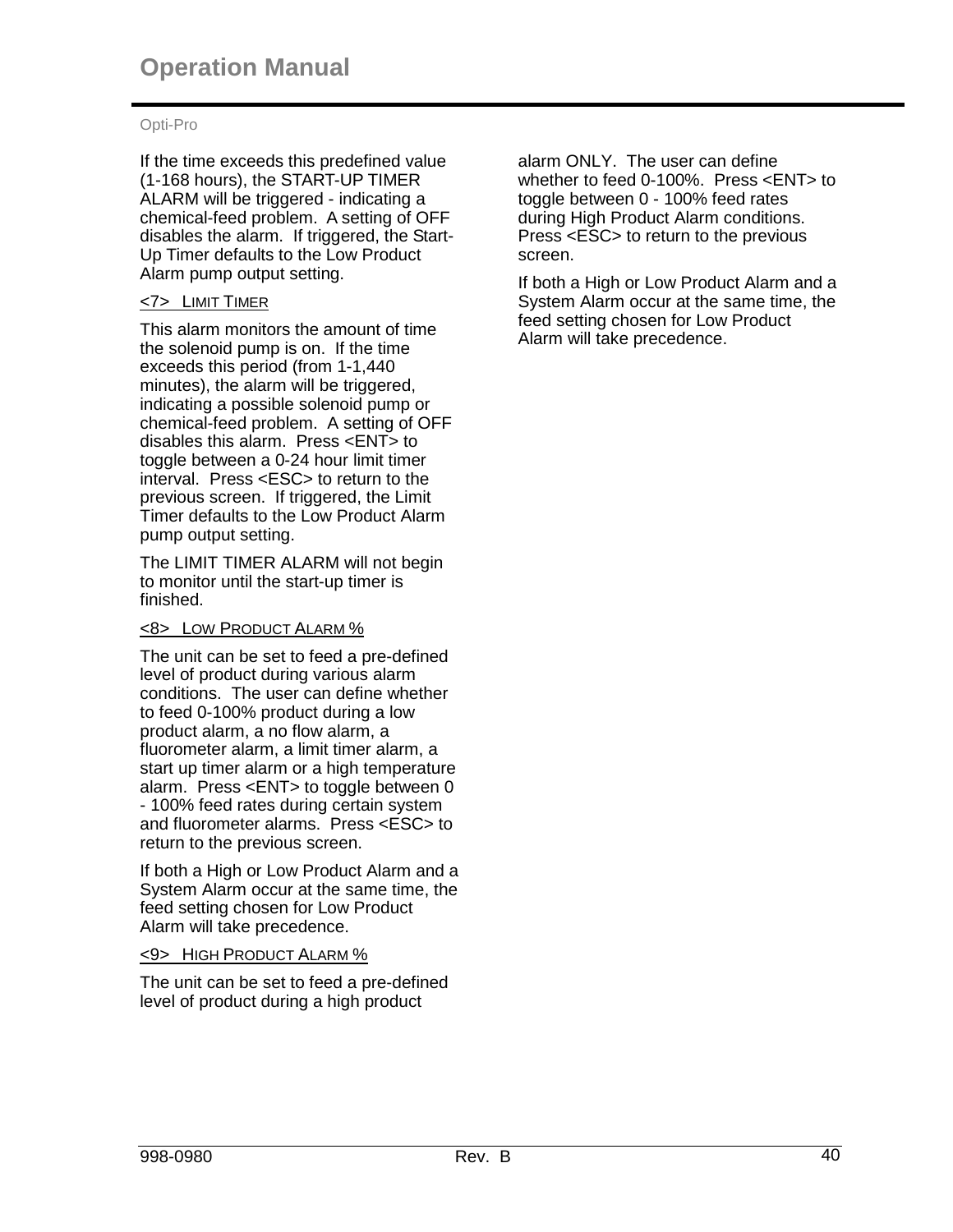Industrial Controller

# **APPENDIX G**

#### [Turner Designs Opti-Pro TROUBLESHOOTING WORKSHEET]

The Troubleshooting Worksheet is designed to facilitate diagnostic data collection. After collecting all data on the worksheet, most problems can be solved over the telephone. Refer to the Service Assistance Section for the appropriate numbers.

| Please fill out worksheet completely -- All entries are important                                                                                                                                                              |                                        |              |  |  |  |
|--------------------------------------------------------------------------------------------------------------------------------------------------------------------------------------------------------------------------------|----------------------------------------|--------------|--|--|--|
| <b>GENERAL INFORMATION:</b>                                                                                                                                                                                                    |                                        |              |  |  |  |
| Unit Serial No.: Village Contains                                                                                                                                                                                              |                                        |              |  |  |  |
|                                                                                                                                                                                                                                | (Tag is located beneath sample block.) |              |  |  |  |
| Field Contact Name: Manual According to the Contract of the Contract of the Contract of the Contract of the Contract of the Contract of the Contract of the Contract of the Contract of the Contract of the Contract of the Co |                                        |              |  |  |  |
| Field Contact Phone: <u>Contact Services</u> Contact Phone:                                                                                                                                                                    |                                        |              |  |  |  |
|                                                                                                                                                                                                                                |                                        |              |  |  |  |
| Date/Time Symptoms Started: University of the Symptoms Started:                                                                                                                                                                |                                        |              |  |  |  |
| Describe Any Physical Damage To Unit: Description of the Contract of the Contract of the Contract of the Contract of the Contract of the Contract of the Contract of the Contract of the Contract of the Contract of the Contr |                                        |              |  |  |  |
| Date Of Last Calibration: Date Of Last Calibration:                                                                                                                                                                            |                                        |              |  |  |  |
| (Press <ent> from HOME screen to read last calibration date.)</ent>                                                                                                                                                            |                                        |              |  |  |  |
| THE HOME SCREEN READS:                                                                                                                                                                                                         |                                        |              |  |  |  |
| ppm                                                                                                                                                                                                                            |                                        |              |  |  |  |
|                                                                                                                                                                                                                                | The pump goes off and on               |              |  |  |  |
| Check One:<br>$\Box$ The pump stays on                                                                                                                                                                                         |                                        |              |  |  |  |
| The pump stays off<br>П.                                                                                                                                                                                                       |                                        |              |  |  |  |
|                                                                                                                                                                                                                                |                                        |              |  |  |  |
| If "ALM" is blinking, press                                                                                                                                                                                                    |                                        |              |  |  |  |
| <esc> and record alarms</esc>                                                                                                                                                                                                  |                                        |              |  |  |  |
|                                                                                                                                                                                                                                |                                        |              |  |  |  |
| <b>PHYSICAL INSPECTION:</b>                                                                                                                                                                                                    |                                        |              |  |  |  |
| 1. Is main power switch on?                                                                                                                                                                                                    | $\Box$ YES                             | $\square$ NO |  |  |  |
| 2. Can LCD contrast be adjusted using the<br>UP/DOWN arrows?                                                                                                                                                                   | □ YES                                  | $\square$ NO |  |  |  |

4. Turn main power to the instrument off and remove enclosure face being careful to remove keypad ribbon cable from the circuit board. Tug each wire to the terminal strip to see if it is firmly connected.

3. Date flow cell was last cleaned:

With Acid:

With Brush: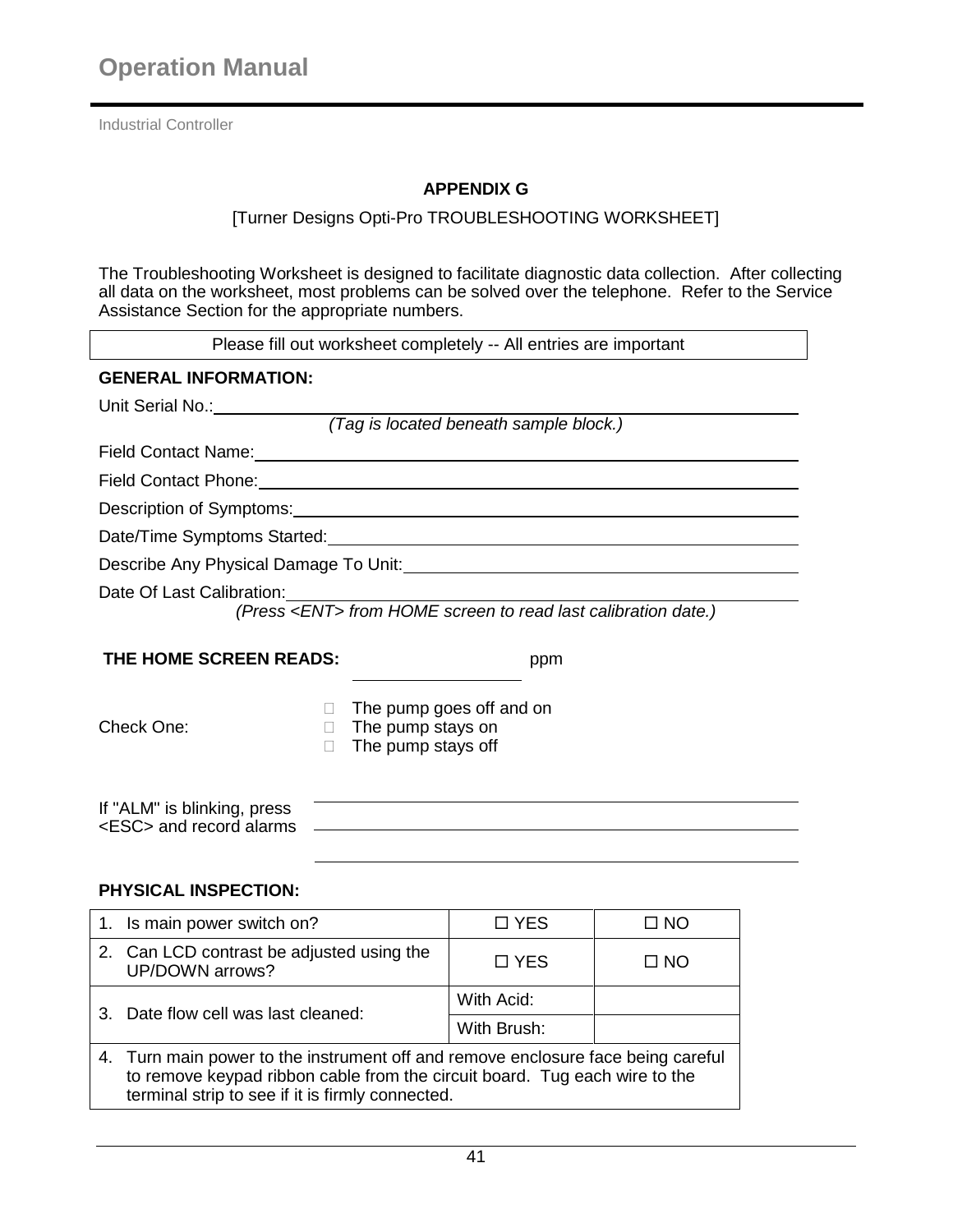# **APPENDIX G**

[Opti-Pro TROUBLESHOOTING WORKSHEET]

# **RECORD Opti-Pro SYSTEM VALUES**

| <b>Access Keys</b>                                                                            | <b>System Value</b>                             | Value |
|-----------------------------------------------------------------------------------------------|-------------------------------------------------|-------|
| $<$ HOME $>$ $<$ 0 $>$                                                                        | Cal Sol'n. Value                                |       |
| $<$ HOME $>$ <1 $>$                                                                           | <b>Product Factor</b>                           |       |
| HOME > <2>                                                                                    | <b>TRA Value</b>                                |       |
| $<$ HOME $>$ $<$ 3 $>$                                                                        | <b>Set Point</b>                                |       |
| $<$ HOME $>$ <4 $>$                                                                           | <b>Control Range</b>                            |       |
| $<$ HOME $>$ $<$ 5 $>$                                                                        | High Product Alarm %                            |       |
| $<$ HOME $>$ $<$ 6 $>$                                                                        | Low Product Alarm %                             |       |
| $HOME> < \leftrightarrow$                                                                     | Alarm History [List Alarms]                     |       |
|                                                                                               |                                                 |       |
| $<$ HOME> $<$ $\oplus$ > $<$ 6>                                                               | <b>Startup Timer</b>                            |       |
| $<$ HOME> $<$ $\oplus$ > $<$ 7>                                                               | <b>Limit Timer</b>                              |       |
| $<$ HOME> $<$ $\oplus$ > $<$ $8$ >                                                            | Low Product Alarm                               |       |
| $<$ HOME> $<$ $\oplus$ > $<$ $\oplus$                                                         | <b>High Product Alarm</b>                       |       |
| $<$ HOME $>$ $<$ * $>$                                                                        | <b>Software Version</b>                         |       |
| $<$ HOME> $<$ *> $<$ ENT>                                                                     | Raw                                             |       |
|                                                                                               | <b>FS %</b>                                     |       |
| $<$ HOME $>$ $<$ * $>$ $<$ ENT $>$ $<$ ENT $>$ $<$ 1 $>$                                      | Does Pump Go Off/On When<br><ent>Toggled?</ent> |       |
| <home> &lt;*&gt; <ent> <ent> <ent></ent></ent></ent></home>                                   | Oper. Hrs                                       |       |
|                                                                                               | Lamp                                            |       |
|                                                                                               | Flow                                            |       |
| <home><br/>&lt;*&gt;<ent><ent><ent><ent><ent><ent></ent></ent></ent></ent></ent></ent></home> | <b>Blank</b>                                    |       |
|                                                                                               | Cal Std                                         |       |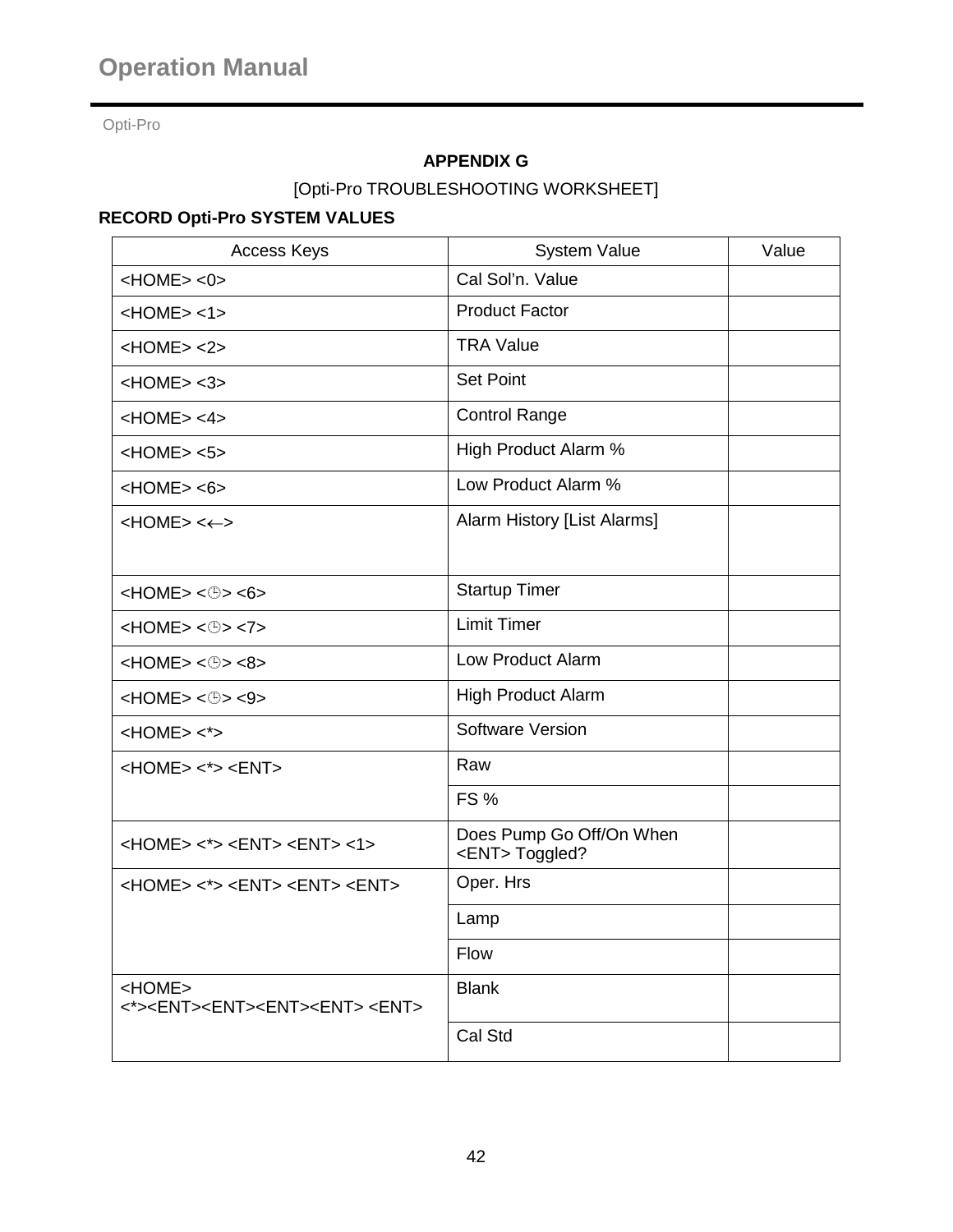# **Figure 1. Opti-Pro Inlet Plumbing**

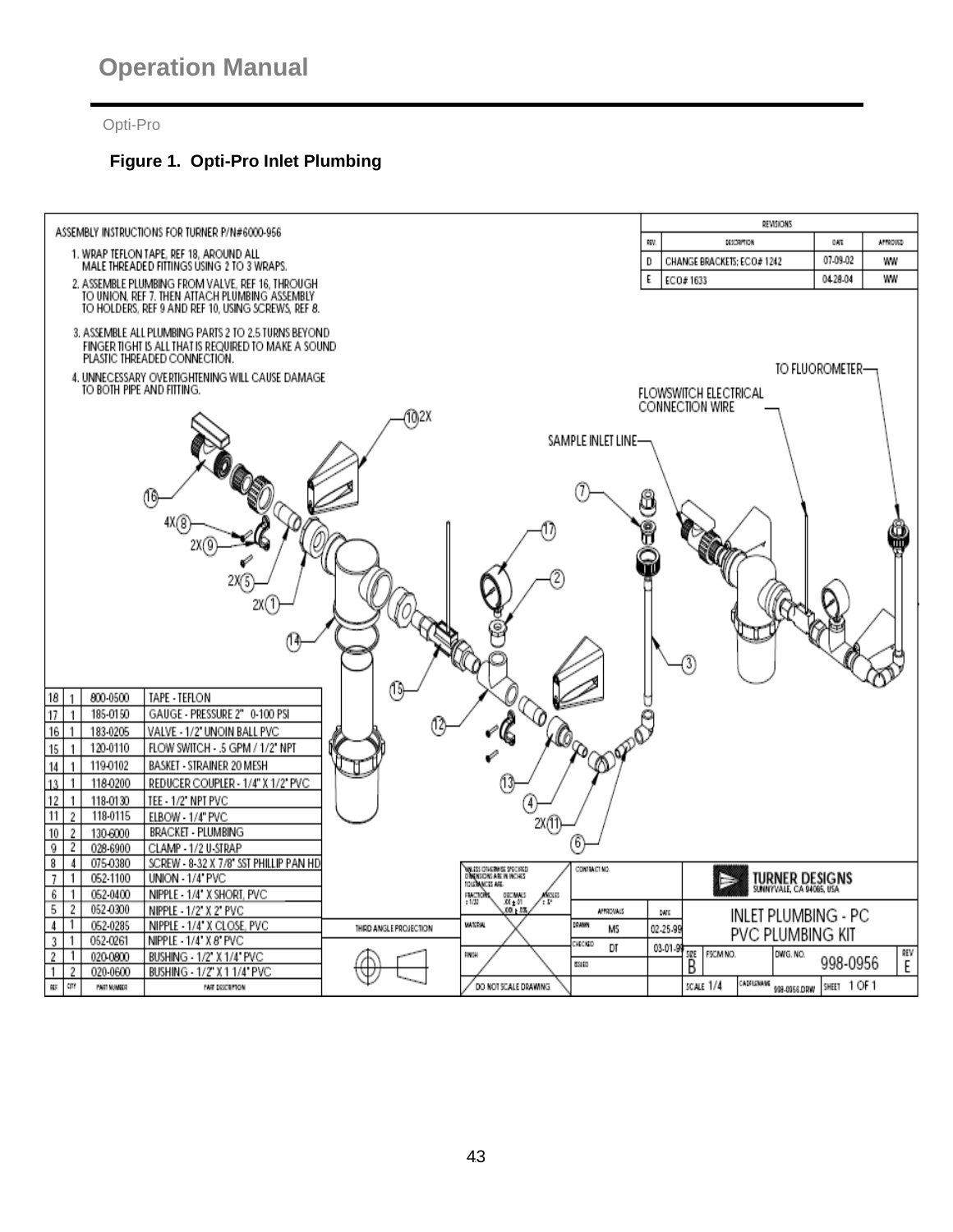# **Figure 2. Opti-Pro Outlet Plumbing Figure 2. Opti-Pro Outlet Plumbing**

| ASSEMBLY INSTRUCTIONS FOR TURNER P/N#6000-957                                                              |                            |                                                        |                  |             |                         | REVISIONS                 |                            |          |
|------------------------------------------------------------------------------------------------------------|----------------------------|--------------------------------------------------------|------------------|-------------|-------------------------|---------------------------|----------------------------|----------|
|                                                                                                            |                            |                                                        |                  | DEV.        | DISCRIPTION             |                           | <b>DATE</b>                | APPROVED |
| 1. WRAP TEFLON TAPE, REF 7, AROUND ALL<br>MALE THREADED FITTINGS USING 2 TO 3 WRAPS.                       |                            |                                                        |                  | В           | ECO #0723<br>ECO#1633   |                           | 05-24-00<br>МS<br>04-28-04 |          |
| 2. ASSEMBLE PLUMBING FROM CLOSED NIPPLE, REF 2,                                                            |                            |                                                        |                  | C           |                         |                           |                            | ww       |
| THROUGH TO NIPPLE, REF 1.                                                                                  |                            |                                                        |                  |             |                         |                           |                            |          |
|                                                                                                            |                            |                                                        |                  |             |                         |                           |                            |          |
| 3. CUT NIPPLE, REF 1, TO LENGTH AS NEEDED FOR WALL<br>MOUNTING PLUMBING. GLUE ON ELBOW, REF 5, FOR         |                            |                                                        |                  |             |                         |                           |                            |          |
| PLUMBING TO RUN ALONG WALL.                                                                                |                            |                                                        |                  |             |                         |                           |                            |          |
| 4. ASSEMBLE ALL PLUMBING PARTS 2 TO 2.5 TURNS BEYOND                                                       |                            |                                                        |                  |             |                         |                           |                            |          |
| FINGER TIGHT IS ALL THAT IS REQUIRED TO MAKE A SOUND                                                       |                            |                                                        |                  |             |                         |                           |                            |          |
| PLASTIC THREADED CONNECTION.                                                                               |                            |                                                        |                  |             |                         |                           |                            |          |
| 5. UNNECESSARY OVERTIGHTENING WILL CAUSE DAMAGE<br>TO BOTH PIPE AND FITTING.                               |                            |                                                        |                  |             |                         |                           |                            |          |
|                                                                                                            |                            |                                                        |                  |             |                         |                           |                            |          |
|                                                                                                            |                            |                                                        |                  |             |                         |                           |                            |          |
|                                                                                                            |                            |                                                        |                  |             |                         |                           |                            |          |
|                                                                                                            |                            |                                                        |                  |             |                         |                           |                            |          |
| (5)<br>30(1                                                                                                |                            |                                                        |                  |             |                         |                           |                            |          |
|                                                                                                            |                            |                                                        |                  |             |                         |                           |                            |          |
|                                                                                                            |                            |                                                        |                  |             |                         |                           |                            |          |
|                                                                                                            |                            |                                                        |                  |             |                         |                           |                            |          |
| 3X (2<br>6<br>3                                                                                            |                            |                                                        |                  |             |                         |                           |                            |          |
|                                                                                                            |                            |                                                        |                  |             |                         |                           |                            |          |
|                                                                                                            |                            |                                                        |                  |             |                         |                           | -TO SAMPLE                 |          |
|                                                                                                            |                            | SAMPLE OUTLET<br>FROM FLUOROMETER— <del>— [1]</del>    |                  |             |                         |                           | <b>RETURN LINE</b>         |          |
| j<br>⊡<br>Ф<br>E<br>ш                                                                                      |                            |                                                        |                  |             |                         |                           |                            |          |
|                                                                                                            |                            |                                                        |                  |             |                         |                           |                            |          |
|                                                                                                            |                            |                                                        |                  |             |                         |                           |                            |          |
|                                                                                                            |                            |                                                        |                  |             |                         |                           |                            |          |
|                                                                                                            |                            |                                                        |                  |             | COLLECT                 |                           |                            |          |
|                                                                                                            |                            |                                                        |                  |             | SAMPLE POINT            |                           |                            |          |
|                                                                                                            |                            |                                                        |                  |             |                         |                           |                            |          |
|                                                                                                            |                            |                                                        |                  |             |                         |                           |                            |          |
|                                                                                                            |                            |                                                        |                  |             |                         |                           |                            |          |
|                                                                                                            |                            |                                                        |                  |             |                         |                           |                            |          |
| 800-0500<br>7<br>TAPE - TEFLON<br>-1                                                                       |                            | NALESS CONSTANTS SPECIFIED<br>Dimensions are in Inches | CONTRACT NO.     |             |                         | <b>TURNER DESIGNS</b>     |                            |          |
| 183-0550<br>VALVE - 1/4" 3 - WAY PVC<br>6<br>-1                                                            | TOUR MANCES ARE:<br>гмстой | ARCUSS                                                 |                  |             | ∍                       | SUNNYVALE, CA 94085, USA  |                            |          |
| 5<br>1<br>ELBOW - 1/4" X 45" PVC<br>118-0128                                                               | :1/32                      | DECIMALS<br>300 ± 201<br>300 = 201<br>11               | <b>APPROVALS</b> | <b>DATE</b> |                         | DRAIN PLUMBING KIT        |                            |          |
| 118-0115<br>ELBOW - 1/4" X 90" PVC<br>4<br>1<br>THIRD ANGLE PROJECTION                                     | <b>MATCRIAL</b>            |                                                        | DRAMA<br>МS      | 01-15-99    |                         | <b>OULTET KIT - P/C</b>   |                            |          |
| 3<br>052-1100<br>UNION - 1/4" PVC<br>-1                                                                    | 用限                         |                                                        | HICKID<br>DT     | 03-01-99    | FSCM NO.                | DWG. NO.                  |                            | REV      |
| 2<br>052-0285<br>CLOSE NIPPLE - 1/4" PVC<br>3<br>NIPPLE - 1/4" X 8" PVC<br>1<br>$\overline{1}$<br>052-0261 |                            |                                                        | 65160            |             | ses<br>B                |                           | 998-0957                   | С        |
| <b>atr</b><br>NF.<br>PART MUMBER<br>FAST DESCRIPTION                                                       |                            | DO NOT SCALE DRAWING                                   |                  |             | CADRISMAME<br>SCALE 1/4 | 998-0957.DRW SHEET 1 OF 1 |                            |          |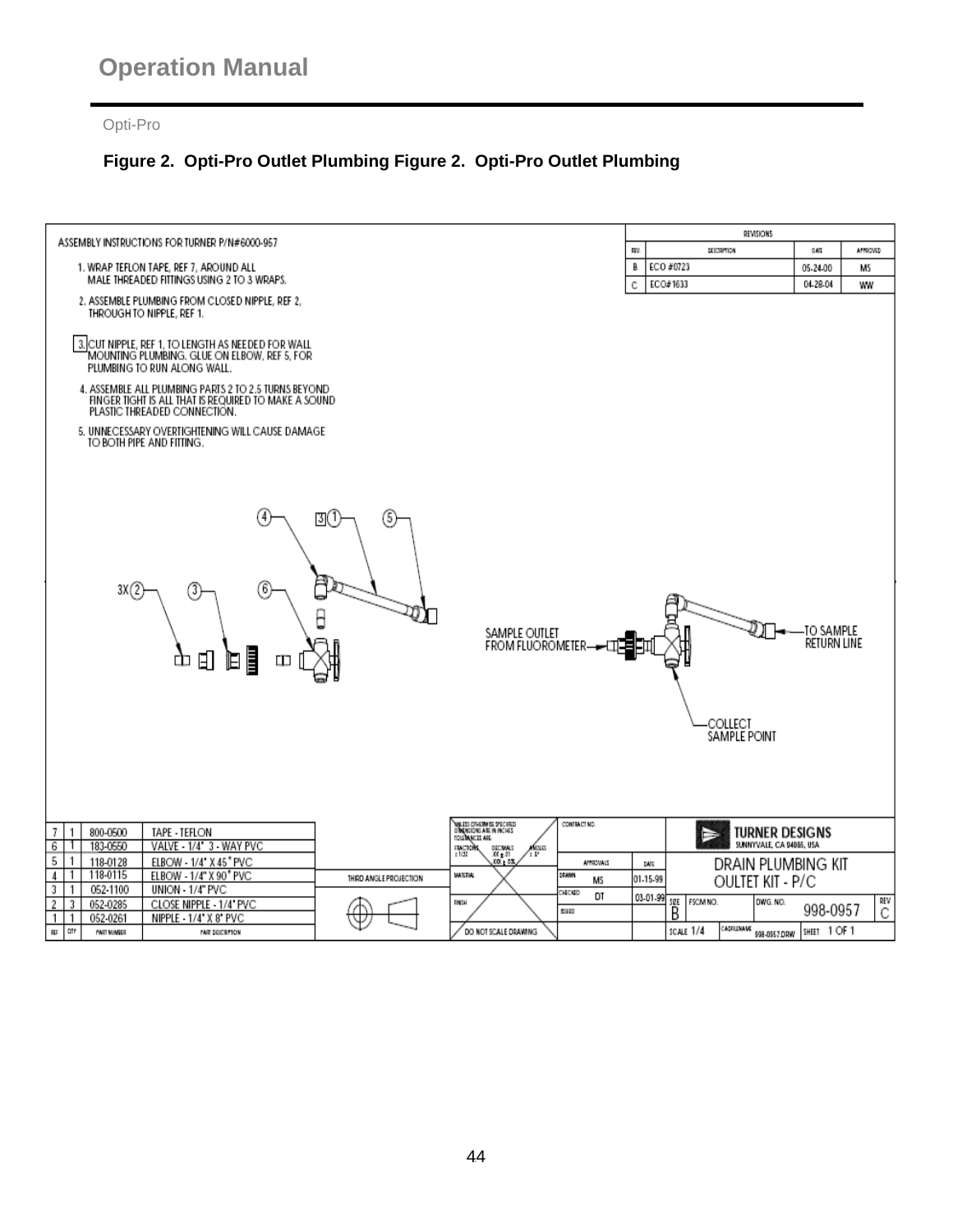# Opti-Pro

# **Figure 3. Turner Designs Opti-Pro Front View**

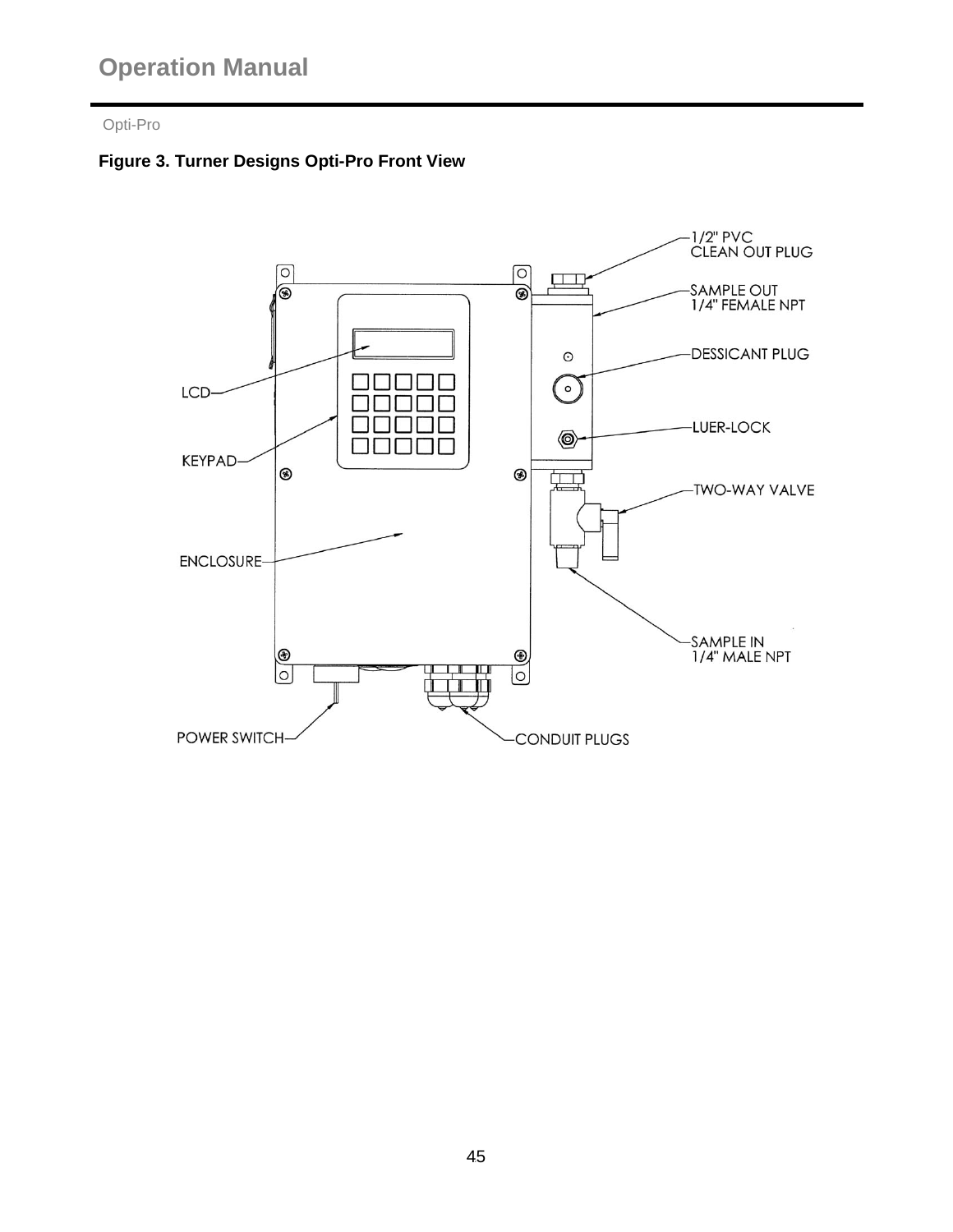# **Figure 4. Turner Designs Opti-Pro Wiring Diagram**



Currently not used: A, B, C, D, G, H, K, L.

| A.C.                                    | <b>I/O</b>            |                        |  |  |  |
|-----------------------------------------|-----------------------|------------------------|--|--|--|
| <b>CONNECTIONS</b>                      | <b>CONNECTIONS</b>    |                        |  |  |  |
| 1. AC Power $\ln$ <h<math>&gt;</h<math> | A. Reserved           | <b>G.</b> Reserved     |  |  |  |
| 2. AC Power In <n></n>                  | <b>B.</b> Reserved    | H. Reserved            |  |  |  |
| 3. AC Power In <g></g>                  | C. Reserved           | $1.4 - 20 \text{mA} +$ |  |  |  |
| 4. Pump Output <h></h>                  | <b>D.</b> Reserved    | $J.4 - 20mA$           |  |  |  |
| 5. Pump Output <n></n>                  | <b>E.</b> Flow Sw In  | K. Reserved            |  |  |  |
| 6. Pump Output < G>                     | <b>F.</b> Flow Sw GND | L. Reserved            |  |  |  |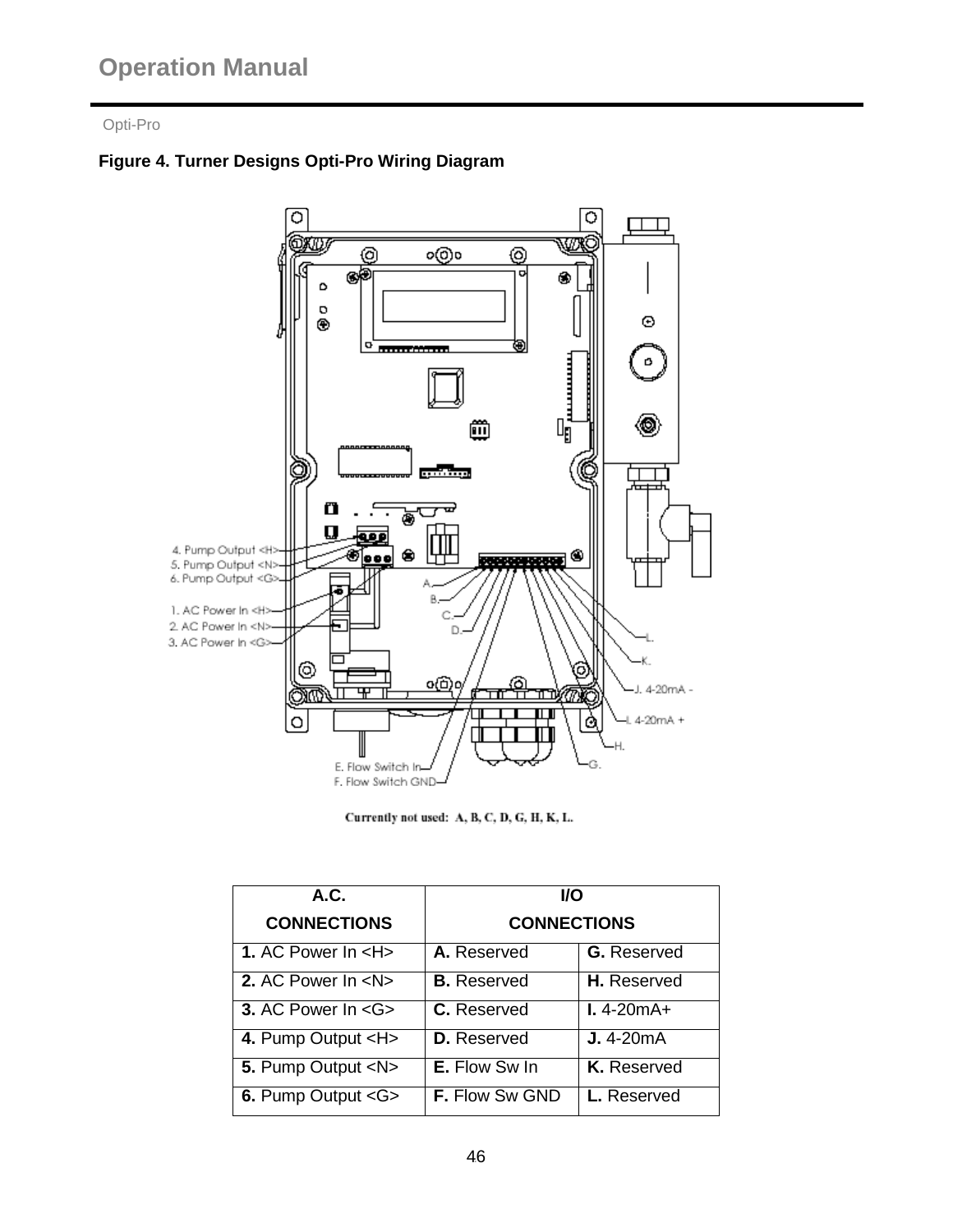# Opti-Pro

# **Figure 5. Turner Designs Opti-Pro Dimensions**



Dimensions are in [inches] & [mm]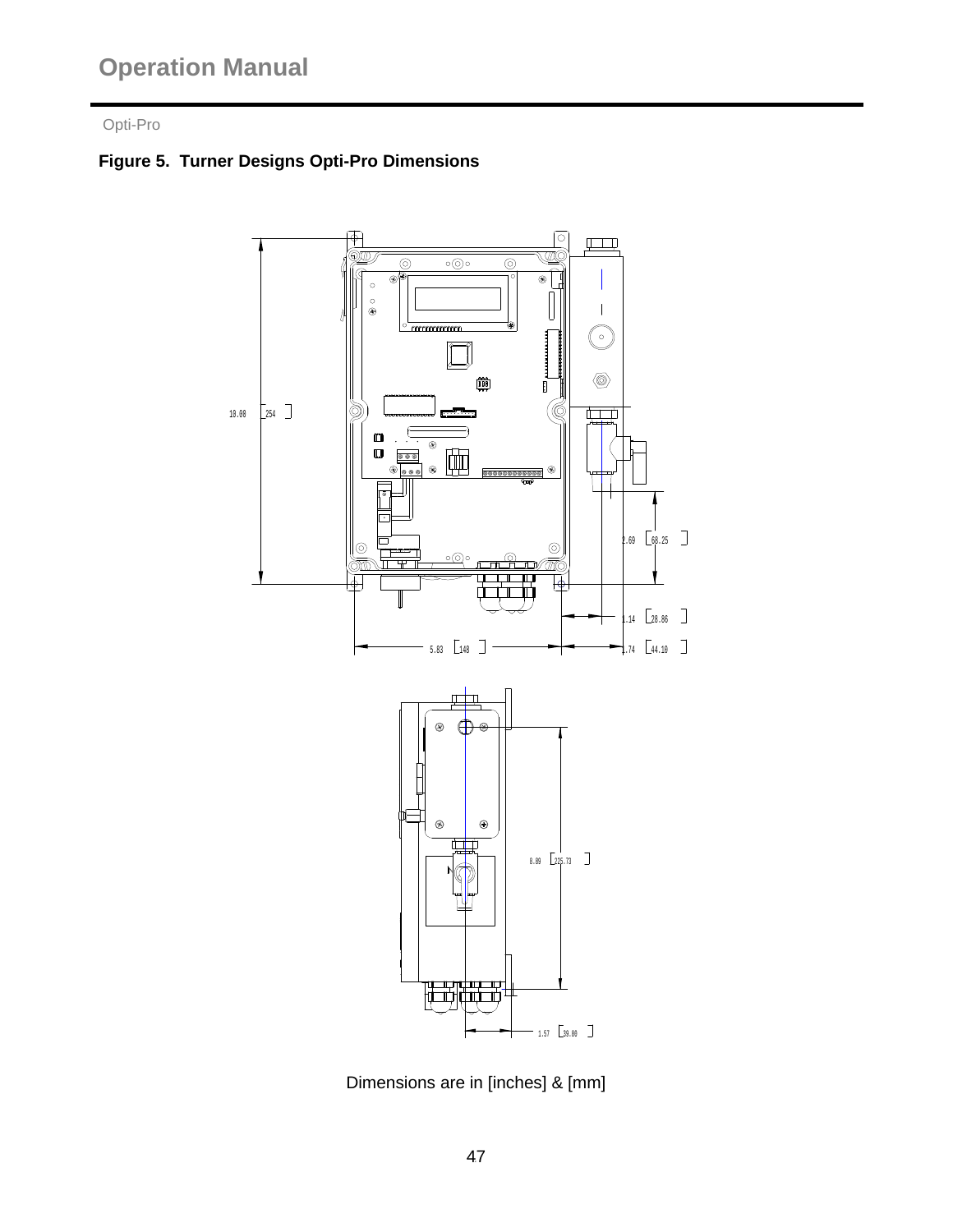Opti-Pro



**Equipment Specified as Electrical and Electronic Waste**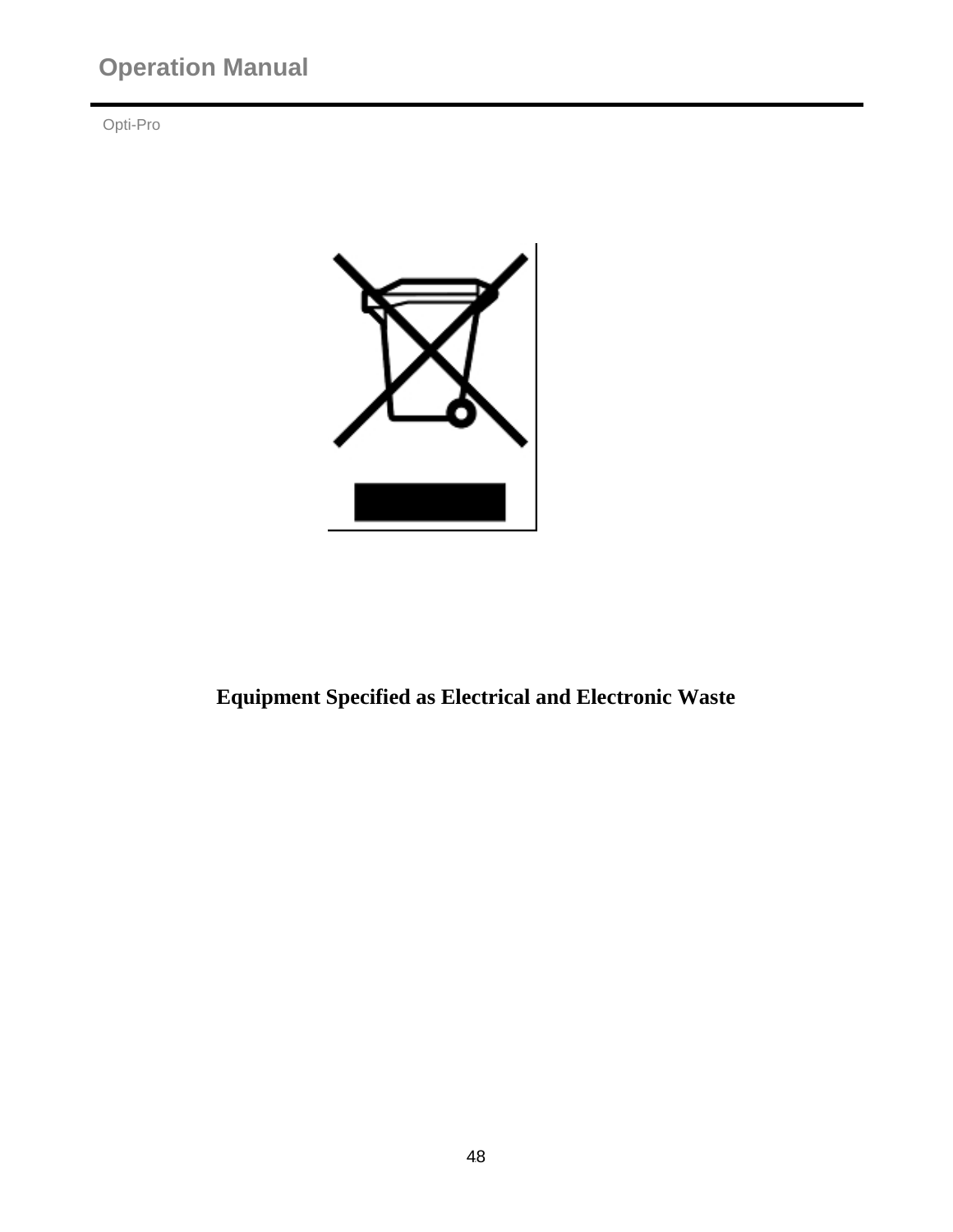Opti-Pro

# **Warranty**

# Terms

Turner Designs warrants the Opti-Pro and accessories to be free from defects in materials and workmanship under normal use and service for a period of 12 months from the date of shipment from Turner Designs with the following restrictions:

- Turner Designs is not responsible for replacing parts damaged by accident or neglect. Your instrument must be installed according to instructions in the User's Manual. Damage from corrosion is not covered. Damage caused by customer modification of the instrument is not covered.
- This warranty covers only Turner Designs products and is not extended to equipment used with our products. We are not responsible for accidental or consequential damages, except in those states where this limitation is not allowed. This warranty gives you specific legal rights and you may have other rights which vary from state to state.
- Damage incurred in shipping is not covered.

#### **Warranty Service**

To obtain service during the warranty period, the owner shall take the following steps:

1. Write, email or call the Turner Designs Technical Support department and describe as precisely as possible the nature of the problem.

**Phone:** 1 (877) 316-8049 **Email:** [support@turnerdesigns.com](mailto:support@turnerdesigns.com)

2. Carry out any adjustments or tests as suggested by the Technical Support Department.

3. If proper performance is not obtained you will be issued a Return Materials Authorization number (RMA) to reference. Package the unit, write the RMA number on the outside of the shipping carton, and ship the instrument, prepaid, to Turner Designs. If the failure is covered under the warranty terms, the instrument will be repaired and returned free of charge, for all customers in the contiguous continental United States.

For customers outside of the contiguous continental United States who purchased equipment from one of our authorized distributors, contact the distributor. If you purchased directly, contact us. We will repair the instrument at no charge. Customer pays for shipping duties and documentation to Turner Designs. Turner Designs pays for return shipment (custom duties, taxes and fees are the responsibility of the customer).